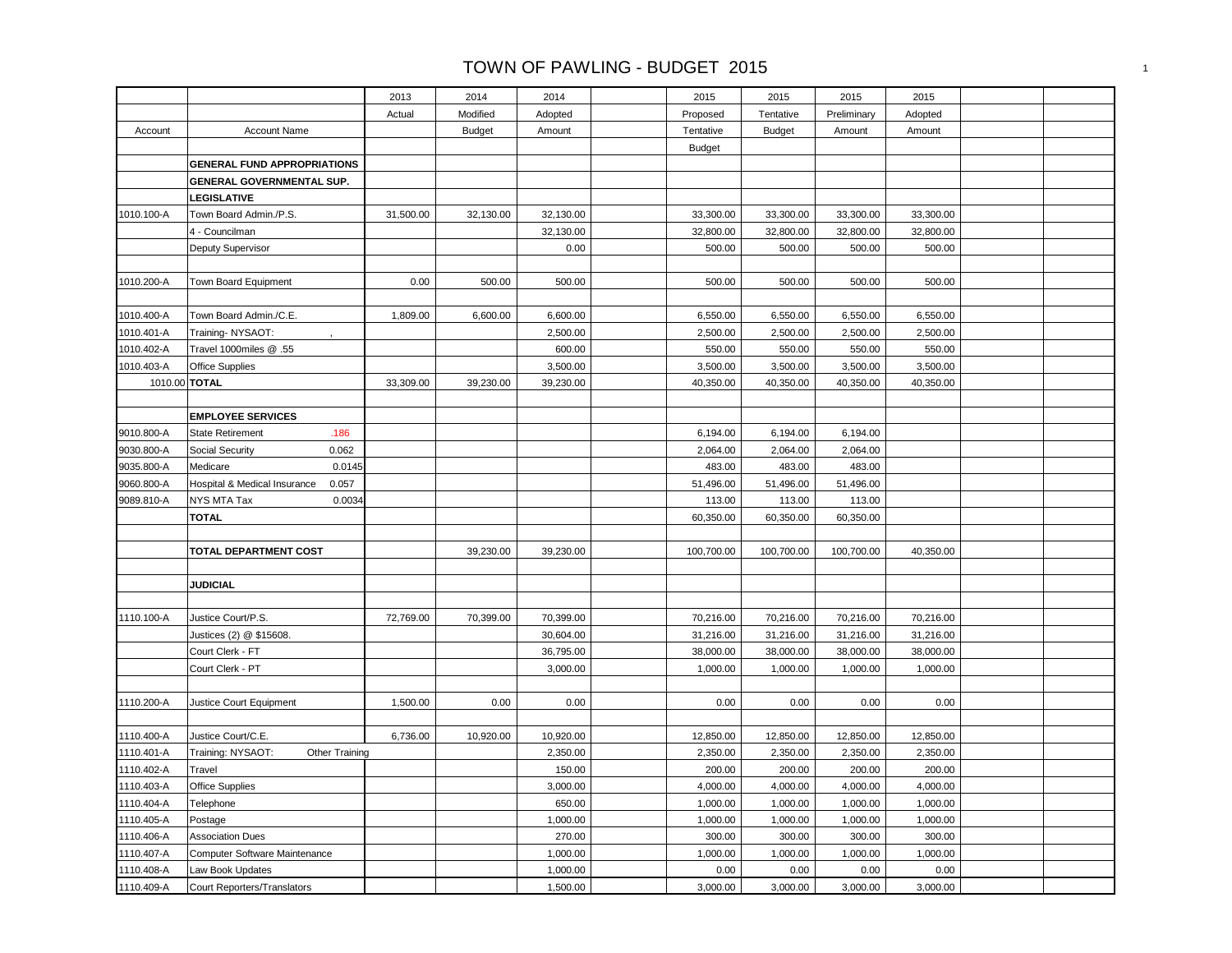|               |                                                       | 2013      | 2014          | 2014      | 2015       | 2015          | 2015        | 2015      |  |
|---------------|-------------------------------------------------------|-----------|---------------|-----------|------------|---------------|-------------|-----------|--|
|               |                                                       | Actual    | Modified      | Adopted   | Proposed   | Tentative     | Preliminary | Adopted   |  |
| Account       | <b>Account Name</b>                                   |           | <b>Budget</b> | Amount    | Tentative  | <b>Budget</b> | Amount      | Amount    |  |
|               |                                                       |           |               |           |            |               |             |           |  |
| 1110.00 TOTAL |                                                       | 81,005.00 | 81,319.00     | 81,319.00 | 83,066.00  | 83,066.00     | 83,066.00   | 83,066.00 |  |
|               |                                                       |           |               |           |            |               |             |           |  |
|               | <b>EMPLOYEE SERVICES</b>                              |           |               |           |            |               |             |           |  |
| 9010.800-A    | <b>State Retirement</b>                               |           |               |           | 13061.00   | 13,061.00     | 13,061.00   |           |  |
| 9030.800-A    | Social Security                                       |           |               |           | 4354.00    | 4,354.00      | 4,354.00    |           |  |
| 9035.800-A    | Medicare                                              |           |               |           | 1018.00    | 1,018.00      | 1,018.00    |           |  |
| 9060.800-A    | Hospital & Medical Insurance                          |           |               |           | 53277.00   | 53,277.00     | 53,277.00   |           |  |
| 9089.810-A    | NYS MTA Tax                                           |           |               |           | 239.00     | 239.00        | 239.00      |           |  |
|               | <b>TOTAL</b>                                          |           |               |           | 71,949.00  | 71,949.00     | 71,949.00   |           |  |
|               |                                                       |           |               |           |            |               |             |           |  |
|               | TOTAL DEPARTMENT COST                                 |           | 81,319.00     | 81,319.00 | 155,015.00 | 155,015.00    | 155,015.00  | 83,066.00 |  |
|               |                                                       |           |               |           |            |               |             |           |  |
|               |                                                       |           |               |           |            |               |             |           |  |
|               | <b>EXECUTIVE</b>                                      |           |               |           |            |               |             |           |  |
|               |                                                       |           |               |           |            |               |             |           |  |
|               | <b>SUPERVISOR</b>                                     |           |               |           |            |               |             |           |  |
| 1220.100-A    | Supervisor/P.S.                                       | 42,922.00 | 41,187.00     | 41,187.00 | 62,539.00  | 62,539.00     | 62,539.00   | 62,539.00 |  |
|               | Supervisor - 1 @ 20080                                |           |               | 21,315.00 | 22,000.00  | 22,000.00     | 22,000.00   | 22,000.00 |  |
|               | Legislative Aid                                       |           |               | 19,872.00 | 40,539.00  | 40,539.00     | 40,539.00   | 40,539.00 |  |
|               |                                                       |           |               |           |            |               |             |           |  |
| 1220.200-A    | <b>Supervisor Equipment</b>                           | 436.00    | 1,000.00      | 1,000.00  | 1,000.00   | 1,000.00      | 1,000.00    | 1,000.00  |  |
|               | <b>Conference Call Station</b>                        |           |               |           |            |               |             |           |  |
|               |                                                       |           |               |           |            |               |             |           |  |
| 1220.400-A    | Supervisor/C.E.                                       | 7,197.00  | 13,500.00     | 13,500.00 | 17,550.00  | 17,550.00     | 17,550.00   | 17,550.00 |  |
| 1220.401-A    | Training: NYSAOT-NYC & Saratoga 3000.00 DCSMA 1000.00 |           |               | 3,000.00  | 4,000.00   | 4,000.00      | 4,000.00    | 4,000.00  |  |
| 1220.402-A    | Travel                                                |           |               | 1,500.00  | 2,300.00   | 2,300.00      | 2,300.00    | 2,300.00  |  |
| 1220.403-A    | Office Supplies                                       |           |               | 3,500.00  | 4,000.00   | 4,000.00      | 4,000.00    | 4,000.00  |  |
| 1220.404-A    | Telephone                                             |           |               | 2,000.00  | 3,000.00   | 3,000.00      | 3,000.00    | 3,000.00  |  |
| 1220.405-A    | Postage                                               |           |               | 1,500.00  | 2,000.00   | 2,000.00      | 2,000.00    | 2,000.00  |  |
|               | <b>Workplace Testing</b>                              |           |               | 2,000.00  | 2,250.00   | 2,250.00      | 2,250.00    | 2,250.00  |  |
| 1220.00 TOTAL |                                                       | 50,555.00 | 55,687.00     | 55,687.00 | 81,089.00  | 81,089.00     | 81,089.00   | 81,089.00 |  |
|               |                                                       |           |               |           |            |               |             |           |  |
|               | <b>EMPLOYEE SERVICES</b>                              |           |               |           |            |               |             |           |  |
| 9010.800-A    | <b>State Retirement</b>                               |           |               |           | 4092.00    | 4,092.00      | 4,092.00    |           |  |
| 9030.800-A    | Social Security                                       |           |               |           | 3877.00    | 3,877.00      | 3,877.00    |           |  |
| 9035.800-A    | Medicare                                              |           |               |           | 907.00     | 907.00        | 907.00      |           |  |
| 9060.800-A    | Hospital & Medical Insurance                          |           |               |           | 25743.00   | 25,743.00     | 25,743.00   |           |  |
| 9089.810-A    | NYS MTA Tax                                           |           |               |           | 213.00     | 213.00        | 213.00      |           |  |
|               | <b>TOTAL</b>                                          |           |               |           | 34,832.00  | 34,832.00     | 34,832.00   |           |  |
|               |                                                       |           |               |           |            |               |             |           |  |
|               | TOTAL DEPARTMENT COST                                 |           | 55,687.00     | 55,687.00 | 115,921.00 | 115,921.00    | 115,921.00  | 81,089.00 |  |
|               |                                                       |           |               |           |            |               |             |           |  |
|               |                                                       |           |               |           |            |               |             |           |  |
|               | <b>INDEPENDENT AUDIT</b>                              |           |               |           |            |               |             |           |  |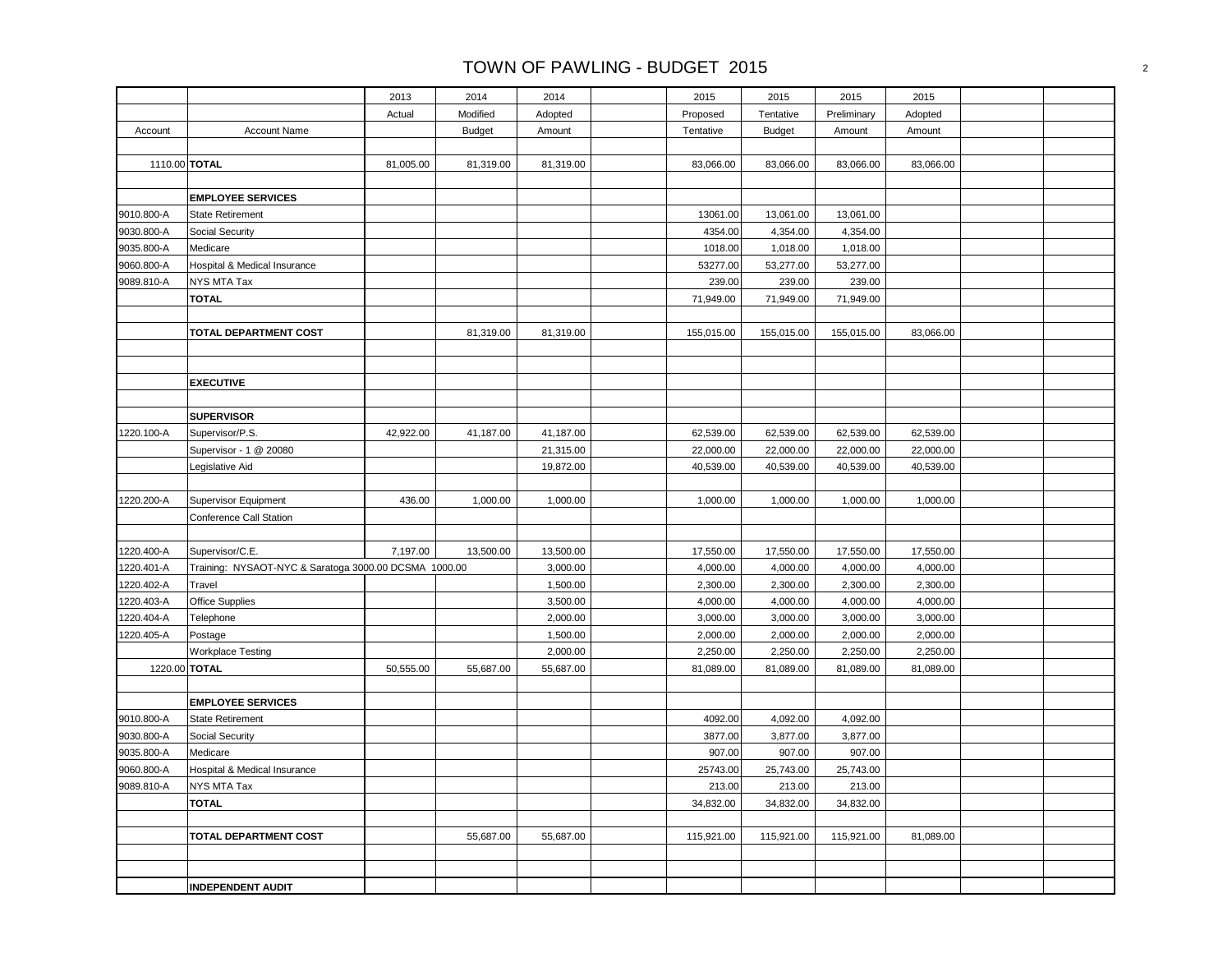|            |                                     | 2013      | 2014          | 2014      | 2015      | 2015          | 2015        | 2015      |  |
|------------|-------------------------------------|-----------|---------------|-----------|-----------|---------------|-------------|-----------|--|
|            |                                     | Actual    | Modified      | Adopted   | Proposed  | Tentative     | Preliminary | Adopted   |  |
| Account    | <b>Account Name</b>                 |           | <b>Budget</b> | Amount    | Tentative | <b>Budget</b> | Amount      | Amount    |  |
|            |                                     |           |               |           |           |               |             |           |  |
| 1320.400-A | Independent Audit - Contr.          | 0.00      | 25,000.00     | 25,000.00 | 25,000.00 | 25,000.00     | 25,000.00   | 25,000.00 |  |
|            | 1320.00 TOTAL                       | 0.00      | 25,000.00     | 25,000.00 | 25,000.00 | 25,000.00     | 25,000.00   | 25,000.00 |  |
|            |                                     |           |               |           |           |               |             |           |  |
|            | <b>TAX COLLECTION</b>               |           |               |           |           |               |             |           |  |
| 1330.100-A | Tax Collection/ P.S.                | 15,716.00 | 18,084.00     | 18,084.00 | 18,446.00 | 18,446.00     | 18,446.00   | 18,446.00 |  |
|            | <b>Elected Tax Collector</b>        |           |               | 14,400.00 | 14,688.00 | 14,688.00     | 14,688.00   | 14,688.00 |  |
|            | Deputy Tax Collector                |           |               | 3,684.00  | 3,758.00  | 3,758.00      | 3,758.00    | 3,758.00  |  |
|            |                                     |           |               |           |           |               |             |           |  |
| 1330.200-A | Tax Collection/Equipment            | 0.00      | 0.00          | 0.00      | 500.00    | 500.00        | 500.00      | 500.00    |  |
|            |                                     |           |               |           |           |               |             |           |  |
|            |                                     |           |               |           |           |               |             |           |  |
| 1330.400-A | Tax Collection/C.E.                 | 7,322.00  | 11,980.00     | 11,980.00 | 12,600.00 | 12,600.00     | 12,600.00   | 12,600.00 |  |
| 1330.401-A | Training                            |           |               | 1,000.00  | 750.00    | 750.00        | 750.00      | 750.00    |  |
| 1330.402-A | Travel                              |           |               | 1,500.00  | 750.00    | 750.00        | 750.00      | 750.00    |  |
| 1330.403-A | <b>Office Supplies</b>              |           |               | 1,000.00  | 1,500.00  | 1,500.00      | 1,500.00    | 1,500.00  |  |
| 1330.404-A | Telephone                           |           |               | 2,000.00  | 2,000.00  | 2,000.00      | 2,000.00    | 2,000.00  |  |
| 1330.405-A | Postage                             |           |               | 5,000.00  | 6,000.00  | 6,000.00      | 6,000.00    | 6,000.00  |  |
| 1330.406-A | <b>Association Dues</b>             |           |               | 50.00     | 50.00     | 50.00         | 50.00       | 50.00     |  |
| 1330.407-A | Computer Software Maintenance (BAS) |           |               | 1,130.00  | 1,200.00  | 1,200.00      | 1,200.00    | 1,200.00  |  |
| 1330.410-A | <b>Legal Notices</b>                |           |               | 300.00    | 350.00    | 350.00        | 350.00      | 350.00    |  |
|            |                                     |           |               |           |           |               |             |           |  |
|            | 1330.00 TOTAL                       | 23,038.00 | 30,064.00     | 30,064.00 | 31,546.00 | 31,546.00     | 31,546.00   | 31,546.00 |  |
|            |                                     |           |               |           |           |               |             |           |  |
|            | <b>EMPLOYEE SERVICES</b>            |           |               |           |           |               |             |           |  |
| 9010.800-A | <b>State Retirement</b>             |           |               |           | 3431.00   | 3,431.00      | 3,431.00    |           |  |
| 9030.800-A | Social Security                     |           |               |           | 1144.00   | 1,144.00      | 1,144.00    |           |  |
| 9035.800-A | Medicare                            |           |               |           | 268.00    | 268.00        | 268.00      |           |  |
| 9060.800-A | Hospital & Medical Insurance        |           |               |           | 9,782.00  | 9,782.00      | 9,782.00    |           |  |
| 9089.810-A | NYS MTA Tax                         |           |               |           | 63.00     | 63.00         | 63.00       |           |  |
|            | <b>TOTAL</b>                        |           |               |           | 14,688.00 | 14,688.00     | 14,688.00   |           |  |
|            |                                     |           |               |           |           |               |             |           |  |
|            | TOTAL DEPARTMENT COST               |           | 30,064.00     | 30,064.00 | 46,234.00 | 46,234.00     | 46,234.00   | 31,546.00 |  |
|            |                                     |           |               |           |           |               |             |           |  |
|            |                                     |           |               |           |           |               |             |           |  |
|            | <b>BUDGET</b>                       |           |               |           |           |               |             |           |  |
|            |                                     |           |               |           |           |               |             |           |  |
| 1340.100-A | Budget/P.S.                         | 68,217.00 | 69,992.00     | 69,992.00 | 73,660.00 | 73,660.00     | 73,660.00   | 73,660.00 |  |
|            | <b>Budget Officer</b>               |           |               | 6,000.00  | 6,250.00  | 6,250.00      | 6,250.00    | 6,250.00  |  |
|            | Bookkeeper - 1                      |           |               | 54,812.00 | 55,910.00 | 55,910.00     | 55,910.00   | 55,910.00 |  |
|            | Clerk (PT) 10 hours / week          |           |               | 9,180.00  | 11,000.00 | 11,000.00     | 11,000.00   | 11,000.00 |  |
|            | Longevity                           |           |               |           | 500.00    | 500.00        | 500.00      | 500.00    |  |
| 1340.200-A | Budget/Equipment (Computer)         | 1,011.00  | 250.00        | 250.00    | 1,250.00  | 1,250.00      | 1,250.00    | 1,250.00  |  |
|            |                                     |           |               |           |           |               |             |           |  |
| 1340.400-A | Budget/C.E.                         | 7,958.00  | 12,700.00     | 12,700.00 | 12,450.00 | 12,450.00     | 12,450.00   | 12,450.00 |  |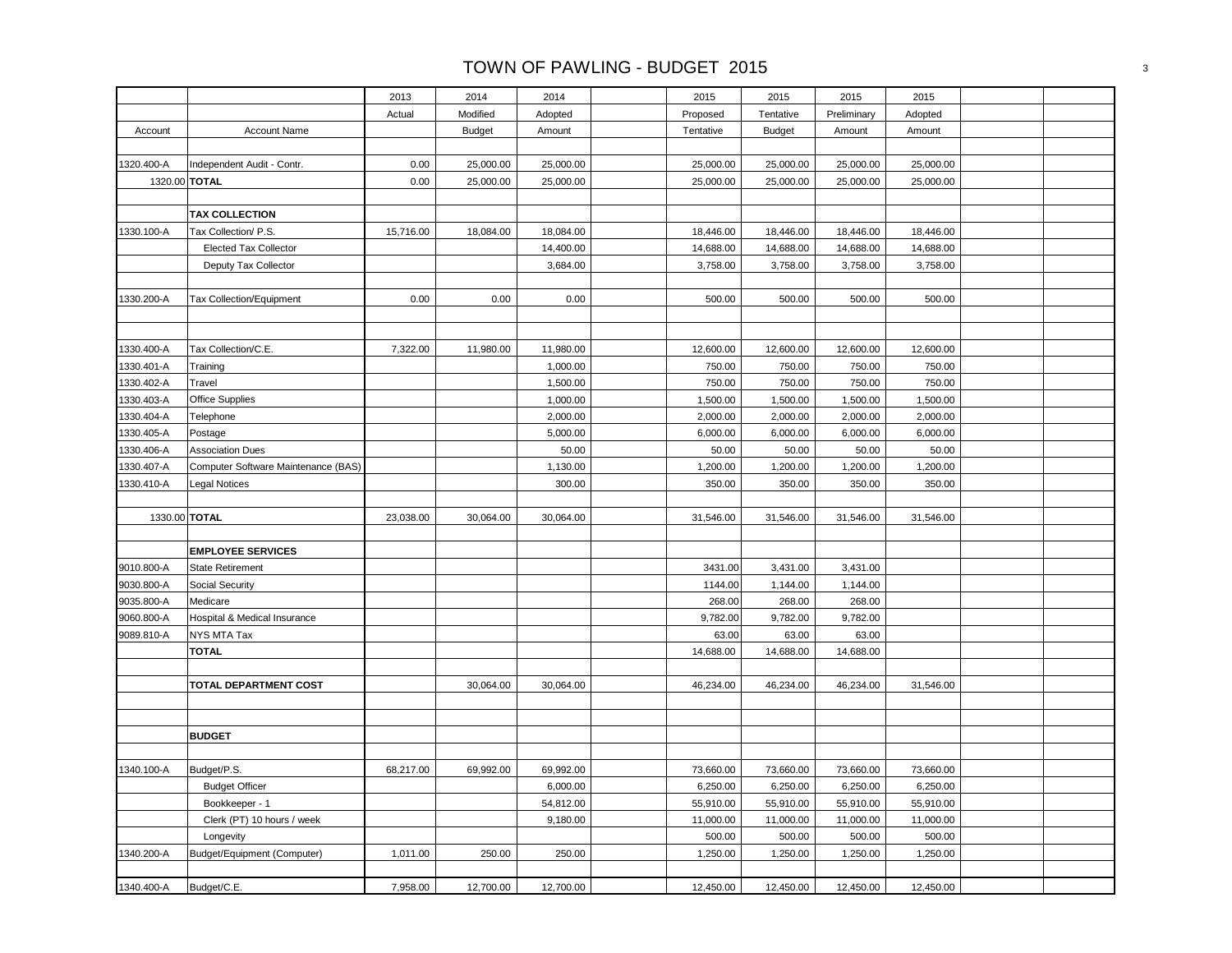|                          |                                       | 2013      | 2014          | 2014               | 2015                 | 2015               | 2015                 | 2015                 |  |
|--------------------------|---------------------------------------|-----------|---------------|--------------------|----------------------|--------------------|----------------------|----------------------|--|
|                          |                                       | Actual    | Modified      | Adopted            | Proposed             | Tentative          | Preliminary          | Adopted              |  |
| Account                  | <b>Account Name</b>                   |           | <b>Budget</b> | Amount             | Tentative            | <b>Budget</b>      | Amount               | Amount               |  |
| 1340.401-A               | Training                              |           |               | 1,500.00           | 1,000.00             | 1,000.00           | 1,000.00             | 1,000.00             |  |
| 1340.402-A               | Travel                                |           |               | 1,500.00           | 1,500.00             | 1,500.00           | 1,500.00             | 1,500.00             |  |
| 1340.403-A               | Office Supplies Checks                |           |               | 2,000.00           | 1,500.00             | 1,500.00           | 1,500.00             | 1,500.00             |  |
| 1340.404-A               | Telephone                             |           |               | 7,750.00           | 1,000.00             | 1,000.00           | 1,000.00             | 1,000.00             |  |
| 1340.405-A               | Postage                               |           |               | 1,000.00           | 1,250.00             | 1,250.00           | 1,250.00             | 1,250.00             |  |
| 1340.406-A               | <b>Association Dues</b>               |           |               | 200.00             | 200.00               | 200.00             | 200.00               | 200.00               |  |
| 1340.407-A               | Computer Software Maintenance (KVS)   |           |               | 5,750.00           | 6,000.00             | 6,000.00           | 6,000.00             | 6,000.00             |  |
| 1340.00 TOTAL            |                                       | 77,186.00 | 82,942.00     | 82,942.00          | 87,360.00            | 87,360.00          | 87,360.00            | 87,360.00            |  |
|                          |                                       |           |               |                    |                      |                    |                      |                      |  |
|                          |                                       |           |               |                    |                      |                    |                      |                      |  |
|                          | <b>EMPLOYEE SERVICES</b>              |           |               |                    |                      |                    |                      |                      |  |
| 9010.800-A               | <b>State Retirement</b>               |           |               |                    | 13515.00             | 13,515.00          | 13,515.00            |                      |  |
| 9030.800-A               | Social Security                       |           |               |                    | 4505.00              | 4,505.00           | 4,505.00             |                      |  |
| 9035.800-A               | Medicare                              |           |               |                    | 1054.00              | 1,054.00           | 1,054.00             |                      |  |
| 9060.800-A               | Hospital & Medical Insurance          |           |               |                    | 4000.00              | 4,000.00           | 4,000.00             |                      |  |
| 9089.810-A               | NYS MTA Tax                           |           |               |                    | 247.00               | 247.00             | 247.00               |                      |  |
|                          | <b>TOTAL</b>                          |           |               |                    | 23,321.00            | 23,321.00          | 23,321.00            |                      |  |
|                          |                                       |           |               |                    |                      |                    |                      |                      |  |
|                          | TOTAL DEPARTMENT COST                 | 77,186.00 | 82,942.00     | 82,942.00          | 110,681.00           | 110,681.00         | 110,681.00           | 87,360.00            |  |
|                          |                                       |           |               |                    |                      |                    |                      |                      |  |
|                          |                                       |           |               |                    |                      |                    |                      |                      |  |
|                          | <b>ASSESSOR</b>                       |           |               |                    |                      |                    |                      |                      |  |
|                          |                                       |           |               |                    |                      |                    |                      |                      |  |
| 1355.100-A               | Assessor/P.S.                         | 10,942.00 | 14,950.00     | 14,950.00          | 13,650.00            | 13,650.00          | 13,650.00            | 13,650.00            |  |
|                          | Assessor - 1                          |           |               |                    | 0.00                 | 0.00               | 0.00                 | 0.00                 |  |
|                          | Assistant to Assessor - PT            |           |               | 14,950.00          | 13,650.00            | 13,650.00          | 13,650.00            | 13,650.00            |  |
|                          |                                       |           |               |                    |                      |                    |                      |                      |  |
|                          |                                       |           |               |                    |                      |                    |                      |                      |  |
| 1355.200-A               | Assessor/Equipment                    | 0.00      | 2,900.00      | 2,900.00           | 3,000.00             | 3,000.00           | 3,000.00             | 3,000.00             |  |
|                          |                                       |           |               |                    |                      |                    |                      |                      |  |
| 1355.400-A               | Assessor/C.E.                         | 48,838.00 | 53,350.00     | 53,350.00          | 60,430.00            | 60,430.00          | 60,430.00            | 60,430.00            |  |
| 1355.401-A               | Training                              |           |               | 1,000.00           | 1,000.00             | 1,000.00           | 1,000.00             | 1,000.00             |  |
| 1355.402-A               | Travel                                |           |               | 500.00             | 500.00               | 500.00             | 500.00               | 500.00               |  |
| 1355.403-A<br>1355.404-A | <b>Office Supplies</b>                |           |               | 600.00<br>2,000.00 | 1,000.00<br>2,000.00 | 1,000.00           | 1,000.00<br>2,000.00 | 1,000.00<br>2,000.00 |  |
| 1355.405-A               | Telephone<br>Postage                  |           |               | 350.00             | 700.00               | 2,000.00<br>700.00 | 700.00               | 700.00               |  |
| 1355.411-A               | Data Collection                       |           |               | 0.00               | 0.00                 | 0.00               | 0.00                 | 0.00                 |  |
| 1355.412-A               | Appraisals & Legal                    |           |               | 7,500.00           | 12,000.00            | 12,000.00          | 12,000.00            | 12,000.00            |  |
| 1355.413-A               | Assessment Bd. Of Review              |           |               | 900.00             | 1,050.00             | 1,050.00           | 1,050.00             | 1,050.00             |  |
|                          | 3@ \$300.                             |           |               |                    |                      |                    |                      |                      |  |
| 1355.414-A               | Secretary for the Board               |           |               | 200.00             | 250.00               | 250.00             | 250.00               | 250.00               |  |
| 1355.453-A               | <b>Consulting/Contracted Services</b> |           |               | 40,300.00          | 41,930.00            | 41,930.00          | 41,930.00            | 41,930.00            |  |
| 1355.00 TOTAL            |                                       | 59,780.00 | 71,200.00     | 71,200.00          | 77,080.00            | 77,080.00          | 77,080.00            | 77,080.00            |  |
|                          |                                       |           |               |                    |                      |                    |                      |                      |  |
|                          | <b>EMPLOYEE SERVICES</b>              |           |               |                    |                      |                    |                      |                      |  |
|                          |                                       |           |               |                    |                      |                    |                      |                      |  |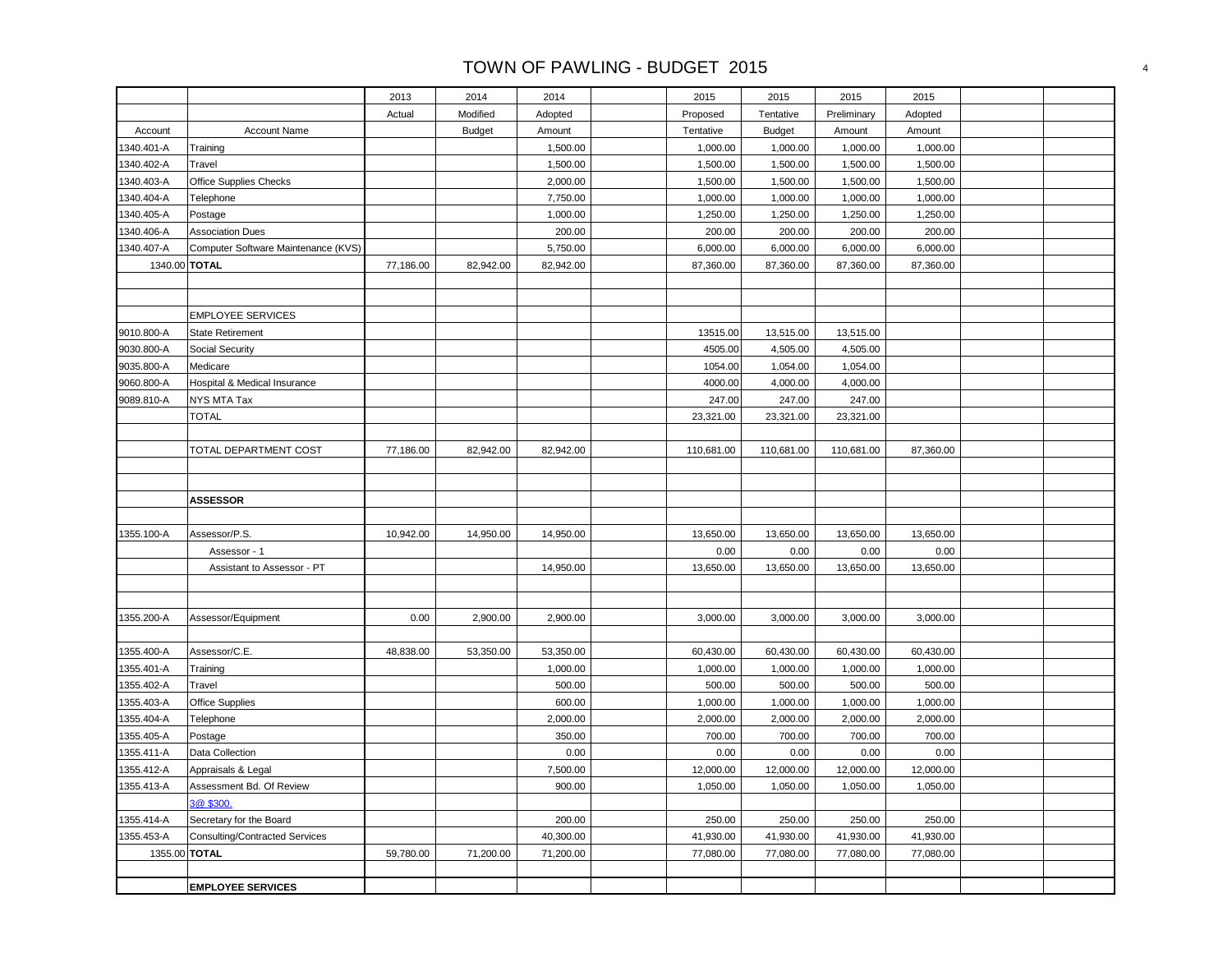|               |                                                               | 2013       | 2014          | 2014       | 2015       | 2015          | 2015        | 2015       |  |
|---------------|---------------------------------------------------------------|------------|---------------|------------|------------|---------------|-------------|------------|--|
|               |                                                               | Actual     | Modified      | Adopted    | Proposed   | Tentative     | Preliminary | Adopted    |  |
| Account       | <b>Account Name</b>                                           |            | <b>Budget</b> | Amount     | Tentative  | <b>Budget</b> | Amount      | Amount     |  |
| 9010.800-A    | <b>State Retirement</b>                                       |            |               |            | 2837.00    | 2,837.00      | 2,837.00    |            |  |
| 9030.800-A    | Social Security                                               |            |               |            | 945.00     | 945.00        | 945.00      |            |  |
| 9035.800-A    | Medicare                                                      |            |               |            | 221.00     | 221.00        | 221.00      |            |  |
| 9060.800-A    | Hospital & Medical Insurance                                  |            |               |            | 0.00       | 0.00          | 0.00        |            |  |
| 9089.810-A    | NYS MTA Tax                                                   |            |               |            | 52.00      | 52.00         | 52.00       |            |  |
|               | <b>TOTAL</b>                                                  |            |               |            | 4,055.00   | 4,055.00      | 4,055.00    |            |  |
|               |                                                               |            |               |            |            |               |             |            |  |
|               | TOTAL DEPARTMENT COST                                         | 59,780.00  | 71,200.00     | 71,200.00  | 81,135.00  | 81,135.00     | 81,135.00   | 77,080.00  |  |
|               |                                                               |            |               |            |            |               |             |            |  |
|               | <b>TOWN CLERK</b>                                             |            |               |            |            |               |             |            |  |
|               |                                                               |            |               |            |            |               |             |            |  |
| 1410.100-A    | Town Clerk/P.S.                                               | 97,059.00  | 99,941.00     | 99,941.00  | 104,465.00 | 104,465.00    | 104,465.00  | 104,465.00 |  |
|               | <b>Elected Town Clerk</b>                                     |            |               | 48,815.00  | 50,745.00  | 50,745.00     | 50,745.00   | 50,745.00  |  |
|               | Longevity for the Dept                                        |            |               | 3,000.00   | 3,000.00   | 3,000.00      | 3,000.00    | 3,000.00   |  |
|               | Deputy Town Clerk                                             |            |               | 38,126.00  | 38,890.00  | 38,890.00     | 38,890.00   | 38,890.00  |  |
|               | Office Assistant                                              |            |               | 10,000.00  | 11,830.00  | 11,830.00     | 11,830.00   | 11,830.00  |  |
|               |                                                               |            |               |            |            |               |             |            |  |
| 1410.200-A    | Town Clerk/Equipment                                          | 0.00       | 300.00        | 300.00     | 300.00     | 300.00        | 300.00      | 300.00     |  |
|               | Computer (including setup)                                    |            |               | 0.00       |            |               |             |            |  |
|               | Laserfiche Document Web Component                             |            |               | 0.00       |            |               |             |            |  |
|               | Scanner for Laserfiche System                                 |            |               | 0.00       |            |               |             |            |  |
|               | Foil Requests                                                 |            |               | 300.00     |            | 300.00        | 300.00      | 300.00     |  |
|               |                                                               |            |               |            |            |               |             |            |  |
| 1410.400-A    | Town Clerk/C.E.                                               | 5,658.00   | 11,100.00     | 11,100.00  | 12,500.00  | 12,500.00     | 12,500.00   | 12,500.00  |  |
| 1410.401-A    | Training: NYS Town Clerk Conf., NYS Archives                  |            |               | 1,600.00   | 1,500.00   | 1,500.00      | 1,500.00    | 1,500.00   |  |
| 1410.402-A    | Travel                                                        |            |               | 250.00     | 500.00     | 500.00        | 500.00      | 500.00     |  |
| 1410.403-A    | Office Supplies                                               |            |               | 2,500.00   | 3,000.00   | 3,000.00      | 3,000.00    | 3,000.00   |  |
| 1410.404-A    | Telephone                                                     |            |               | 2,000.00   | 2,250.00   | 2,250.00      | 2,250.00    | 2,250.00   |  |
| 1410.405-A    | Postage                                                       |            |               | 500.00     | 1,000.00   | 1,000.00      | 1,000.00    | 1,000.00   |  |
| 1410.406-A    | <b>Association Dues</b>                                       |            |               | 250.00     | 250.00     | 250.00        | 250.00      | 250.00     |  |
| 1410.407-A    | Computer Software Maintenance (BAS support)                   |            |               | 930.00     | 1,000.00   | 1,000.00      | 1,000.00    | 1,000.00   |  |
| 1410.410-A    | Public Notices/Legal Notices                                  |            |               | 800.00     | 1,000.00   | 1,000.00      | 1,000.00    | 1,000.00   |  |
|               | Voicemail                                                     |            |               | 0.00       | 0.00       | 0.00          | 0.00        | 0.00       |  |
|               | Dog Licensing Supplies (Tags. Paper, postage, envelopes etc.) |            |               | 1,500.00   | 1,200.00   | 1,200.00      | 1,200.00    | 1,200.00   |  |
|               | Laserfiche Maintenance Contract                               |            |               | 770.00     | 800.00     | 800.00        | 800.00      | 800.00     |  |
| 1410.00 TOTAL |                                                               | 102,717.00 | 111,341.00    | 111,341.00 | 117,265.00 | 117,265.00    | 117,265.00  | 117,265.00 |  |
|               |                                                               |            |               |            |            |               |             |            |  |
|               | <b>EMPLOYEE SERVICES</b>                                      |            |               |            |            |               |             |            |  |
| 9010.800-A    | <b>State Retirement</b>                                       |            |               |            | 19431.00   | 19,431.00     | 19,431.00   |            |  |
| 9030.800-A    | Social Security                                               |            |               |            | 6477.00    | 6,477.00      | 6,477.00    |            |  |
| 9035.800-A    | Medicare                                                      |            |               |            | 1515.00    | 1,515.00      | 1,515.00    |            |  |
| 9060.800-A    | Hospital & Medical Insurance                                  |            |               |            | 25743.00   | 25,743.00     | 25,743.00   |            |  |
| 9089.810-A    | NYS MTA Tax                                                   |            |               |            | 356.00     | 356.00        | 356.00      |            |  |
|               | <b>TOTAL</b>                                                  |            |               |            | 53,522.00  | 53,522.00     | 53,522.00   |            |  |
|               |                                                               |            |               |            |            |               |             |            |  |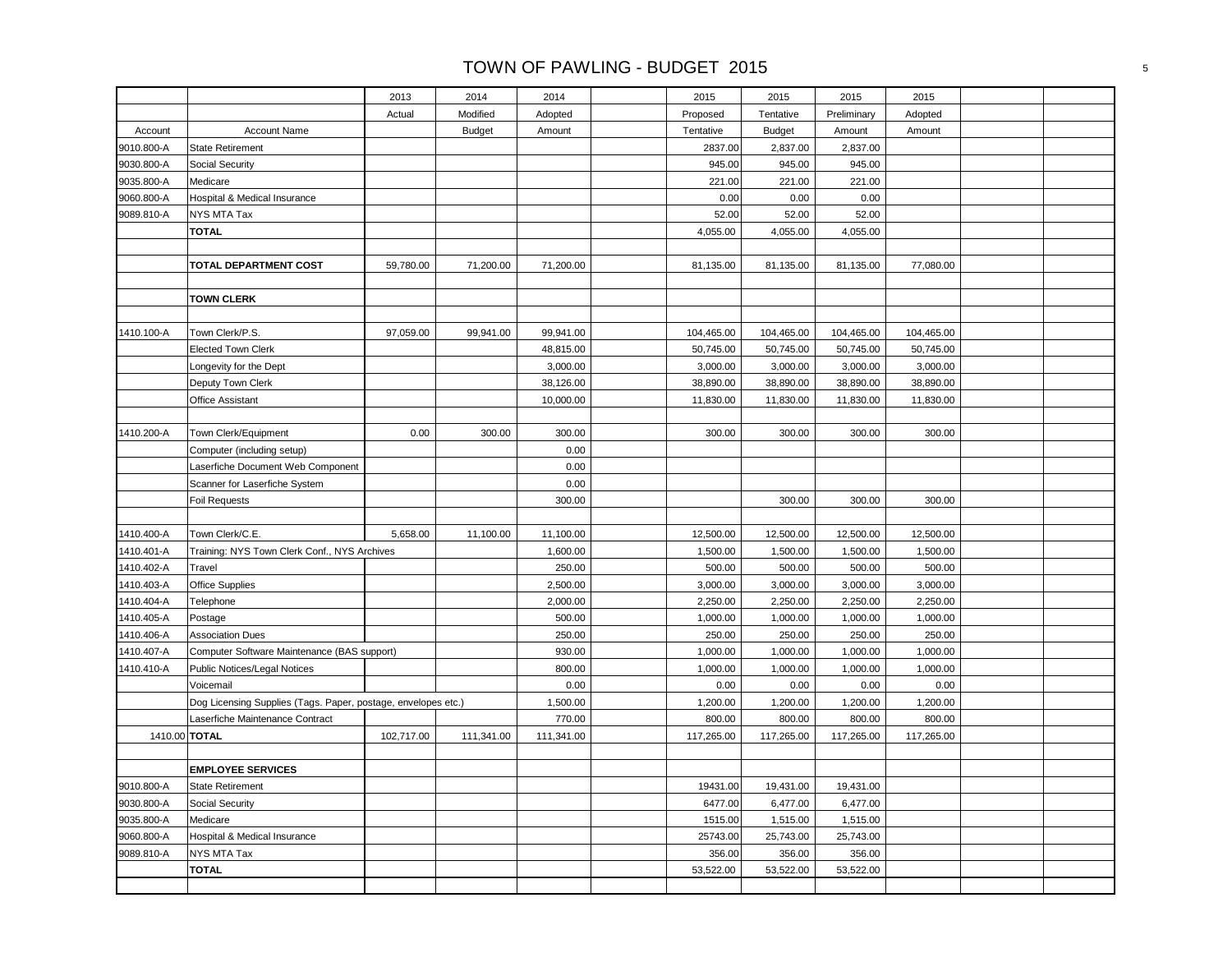|            |                              | 2013       | 2014          | 2014       | 2015       | 2015          | 2015        | 2015       |  |
|------------|------------------------------|------------|---------------|------------|------------|---------------|-------------|------------|--|
|            |                              | Actual     | Modified      | Adopted    | Proposed   | Tentative     | Preliminary | Adopted    |  |
| Account    | <b>Account Name</b>          |            | <b>Budget</b> | Amount     | Tentative  | <b>Budget</b> | Amount      | Amount     |  |
|            | <b>TOTAL DEPARTMENT COST</b> | 102,717.00 | 111,341.00    | 111,341.00 | 170,787.00 | 170,787.00    | 170,787.00  | 117,265.00 |  |
|            |                              |            |               |            |            |               |             |            |  |
|            |                              |            |               |            |            |               |             |            |  |
|            | <b>ATTORNEY</b>              |            |               |            |            |               |             |            |  |
| 1420.100-A | Attorney/P.S.                | 41,820.00  | 42,656.00     | 42,656.00  | 42,840.00  | 42,840.00     | 42,840.00   | 42,840.00  |  |
|            | Town Attorney - 1            |            |               |            |            |               |             |            |  |
| 1420.200-A | Attorney/Equipment           | 0.00       | 0.00          | 0.00       | 0.00       | 0.00          | 0.00        | 0.00       |  |
| 1420.400-A | Attorney/C.E.                | 40,837.00  | 40,000.00     | 40,000.00  | 40,000.00  | 40,000.00     | 40,000.00   | 40,000.00  |  |
|            | Outside Council              |            |               |            |            |               |             |            |  |
|            |                              |            |               |            |            |               |             |            |  |
|            | 1420.00 TOTAL                | 82,657.00  | 82,656.00     | 82,656.00  | 82,840.00  | 82,840.00     | 82,840.00   | 82,840.00  |  |
|            |                              |            |               |            |            |               |             |            |  |
|            | <b>EMPLOYEE SERVICES</b>     |            |               |            |            |               |             |            |  |
| 9010.800-A | <b>State Retirement</b>      |            |               |            | 0.00       | 0.00          | 0.00        |            |  |
| 9030.800-A | <b>Social Security</b>       |            |               |            | 2656.00    | 2,656.00      | 2,656.00    |            |  |
| 9035.800-A | Medicare                     |            |               |            | 621.00     | 621.00        | 621.00      |            |  |
| 9060.800-A | Hospital & Medical Insurance |            |               |            | 17,142.00  | 17,142.00     | 17,142.00   |            |  |
| 9089.810-A | <b>NYS MTA Tax</b>           |            |               |            | 146.00     | 146.00        | 146.00      |            |  |
|            | <b>TOTAL</b>                 |            |               |            | 20,565.00  | 20,565.00     | 20,565.00   |            |  |
|            |                              |            |               |            |            |               |             |            |  |
|            | <b>TOTAL DEPARTMENT COST</b> | 82.657.00  | 82.656.00     | 82.656.00  | 103.405.00 | 103,405.00    | 103,405.00  | 82,840.00  |  |
|            |                              |            |               |            |            |               |             |            |  |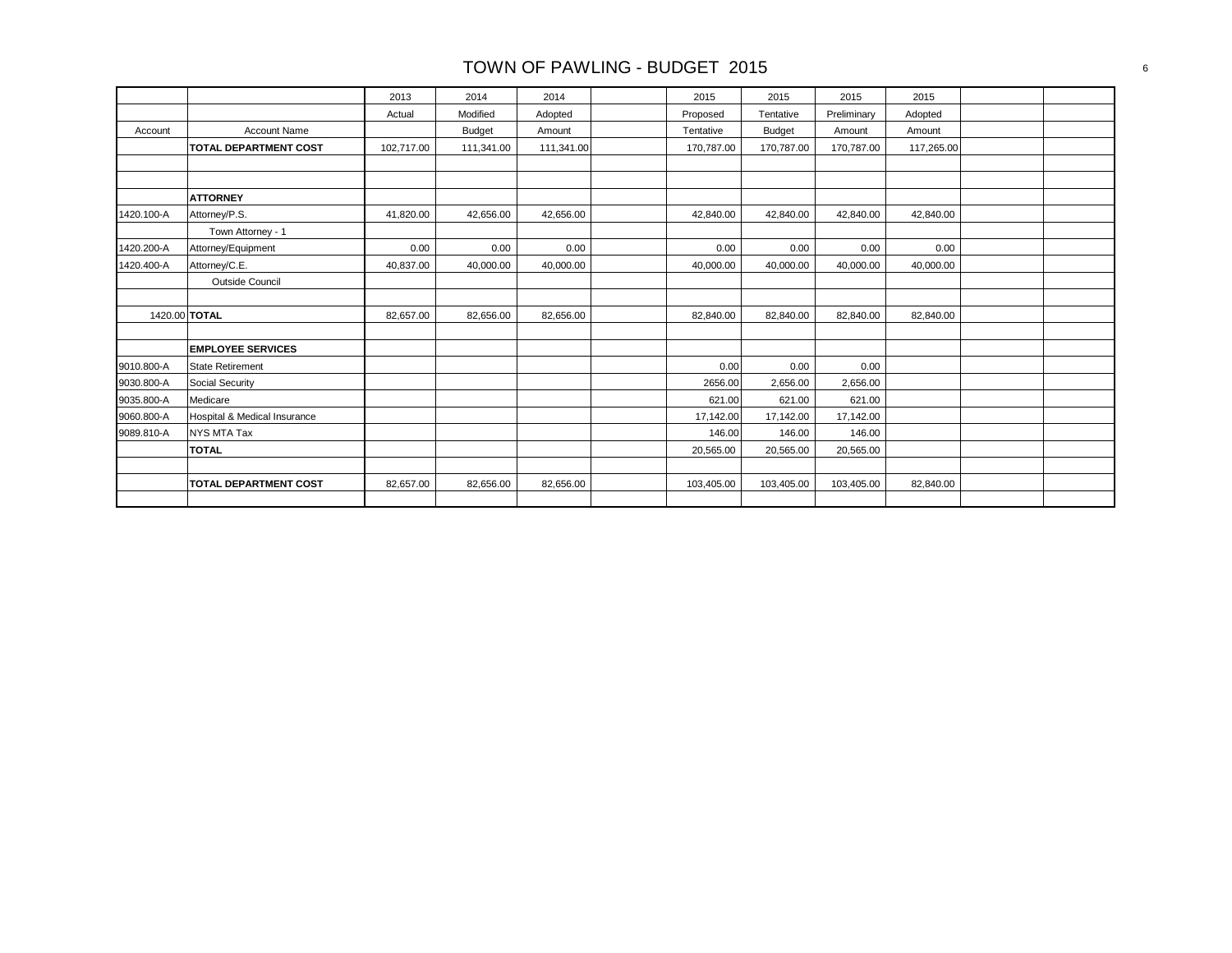|               |                                                           | 2013       | 2014          | 2014       | 2015       | 2015          | 2015        | 2015       |  |
|---------------|-----------------------------------------------------------|------------|---------------|------------|------------|---------------|-------------|------------|--|
|               |                                                           | Actual     | Modified      | Adopted    | Proposed   | Tentative     | Preliminary | Adopted    |  |
| Account       | <b>Account Name</b>                                       |            | <b>Budget</b> | Amount     | Tentative  | <b>Budget</b> | Amount      | Amount     |  |
|               |                                                           |            |               |            |            |               |             |            |  |
|               | <b>ENGINEER</b>                                           |            |               |            |            |               |             |            |  |
| 1440.100-A    | Engineer/P.S.                                             | 0.00       | 0.00          | 0.00       | 0.00       | 0.00          | 0.00        | 0.00       |  |
| 1440.200-A    | Engineer/Equipment                                        | 0.00       | 0.00          | 0.00       | 0.00       | 0.00          | 0.00        | 0.00       |  |
| 1440.400-A    | Engineer/C.E.(Outside Services)                           | 4,018.00   | 25,000.00     | 25,000.00  | 25,000.00  | 25,000.00     | 25,000.00   | 25,000.00  |  |
| 1440.00 TOTAL |                                                           | 4,018.00   | 25,000.00     | 25,000.00  | 25,000.00  | 25,000.00     | 25,000.00   | 25,000.00  |  |
|               |                                                           |            |               |            |            |               |             |            |  |
|               | <b>ELECTIONS</b>                                          |            |               |            |            |               |             |            |  |
| 1450.100-A    | <b>Personal Services</b>                                  | 0.00       | 0.00          | 0.00       | 0.00       | 0.00          | 0.00        | 0.00       |  |
| 1450.200-A    | Equipment                                                 | 0.00       | 0.00          | 0.00       | 0.00       | 0.00          | 0.00        | 0.00       |  |
| 1450.400-A    | <b>Contractual Expenses</b>                               | 9,012.00   | 0.00          | 0.00       | 0.00       | 0.00          | 0.00        | 0.00       |  |
| 1450.00 TOTAL |                                                           | 9,012.00   | 0.00          | 0.00       | 0.00       | 0.00          | 0.00        | 0.00       |  |
|               |                                                           |            |               |            |            |               |             |            |  |
|               | CENTRAL SERVICES ADMIN.                                   |            |               |            |            |               |             |            |  |
| 1610.100-A    | Personal Svcs.                                            | 0.00       | 0.00          | 0.00       | 0.00       | 0.00          | 0.00        | 0.00       |  |
| 1610.200-A    | Equipment                                                 | 0.00       | 0.00          | 0.00       | 0.00       | 0.00          | 0.00        | 0.00       |  |
| 1610.400-A    | <b>Contractual Expenses</b>                               | 5,913.00   | 9,500.00      | 9,500.00   | 10,940.00  | 10,940.00     | 10,940.00   | 10,940.00  |  |
| 1610.403-A    | Office Supplies                                           |            |               | 350.00     | 400.00     | 400.00        | 400.00      | 400.00     |  |
| 1610.404-A    | Telephone                                                 |            |               | 750.00     | 1,000.00   | 1,000.00      | 1,000.00    | 1,000.00   |  |
| 1610.415-A    | Maintenance Contracts (Copier)                            |            |               | 850.00     | 1,000.00   | 1,000.00      | 1,000.00    | 1,000.00   |  |
| 1610.420-A    | Lease/Rental Agreements                                   |            |               |            | 8,000.00   | 8,000.00      | 8,000.00    | 8,000.00   |  |
|               | Copier \$5000., Postage Machine \$3000.                   |            |               | 7,250.00   |            |               |             |            |  |
| 1610.421-A    | Internet Services (Best Web)                              |            |               | 300.00     | 540.00     | 540.00        | 540.00      | 540.00     |  |
|               |                                                           |            |               |            |            |               |             |            |  |
| 1610.00 TOTAL |                                                           | 5,913.00   | 9,500.00      | 9,500.00   | 10,940.00  | 10,940.00     | 10,940.00   | 10,940.00  |  |
|               |                                                           |            |               |            |            |               |             |            |  |
|               | <b>BUILDING</b>                                           |            |               |            |            |               |             |            |  |
| 1620.100-A    | <b>Personal Services</b>                                  | 134,676.00 | 137,604.00    | 137,604.00 | 150,927.00 | 150,927.00    | 150,927.00  | 150,927.00 |  |
|               | Supervisor                                                |            |               | 54,100.00  | 55,182.00  | 55,182.00     | 55,182.00   | 55,182.00  |  |
|               | Groundskeeper                                             |            |               | 0.00       | 0.00       | 0.00          | 0.00        | 0.00       |  |
|               | Maintenance Worker (FT)                                   |            |               | 40,925.00  | 41,745.00  | 41,745.00     | 41,745.00   | 41,745.00  |  |
|               | Laborer (FT)                                              |            |               | 11,076.00  | 16,000.00  | 16,000.00     | 16,000.00   | 16,000.00  |  |
|               | Laborer (FT)                                              |            |               | 10,868.00  | 15,000.00  | 15,000.00     | 15,000.00   | 15,000.00  |  |
|               | Cleaner (PT)(2)                                           |            |               | 17,635.00  | 18,000.00  | 18,000.00     | 18,000.00   | 18,000.00  |  |
|               | Seasonal Worker                                           |            |               | 0.00       | 0.00       | 0.00          | 0.00        | 0.00       |  |
|               | Overtime                                                  |            |               | 2,000.00   | 4,000.00   | 4,000.00      | 4,000.00    | 4,000.00   |  |
|               | Longevity                                                 |            |               | 1,000.00   | 1,000.00   | 1,000.00      | 1,000.00    | 1,000.00   |  |
| 1620.200-A    | Equipment                                                 | 29,007.00  | 12,850.00     | 12,850.00  | 12,000.00  | 12,000.00     | 12,000.00   | 12,000.00  |  |
| 1620.201-A    | Mower                                                     |            |               | 3,850.00   | 6,000.00   | 6,000.00      | 6,000.00    | 6,000.00   |  |
| 1620.202-A    | Power Tools                                               |            |               | 6,000.00   | 2,000.00   | 2,000.00      | 2,000.00    | 2,000.00   |  |
|               | Electric sander \$2000, Chain Saw \$300., Pole Saw \$600. |            |               | 0.00       |            |               |             |            |  |
| 1620.203-A    | Tools                                                     |            |               | 2,000.00   | 2,000.00   | 2,000.00      | 2,000.00    | 2,000.00   |  |
| 1620.204-A    | <b>Custodial Equipment</b>                                |            |               | 1,000.00   | 2,000.00   | 2,000.00      | 2,000.00    | 2,000.00   |  |
|               |                                                           |            |               |            |            |               |             |            |  |
| 1620.400-A    | <b>Contractual Expenses</b>                               | 140,940.00 | 156,200.00    | 156,200.00 | 178,900.00 | 178,900.00    | 178,900.00  | 178,900.00 |  |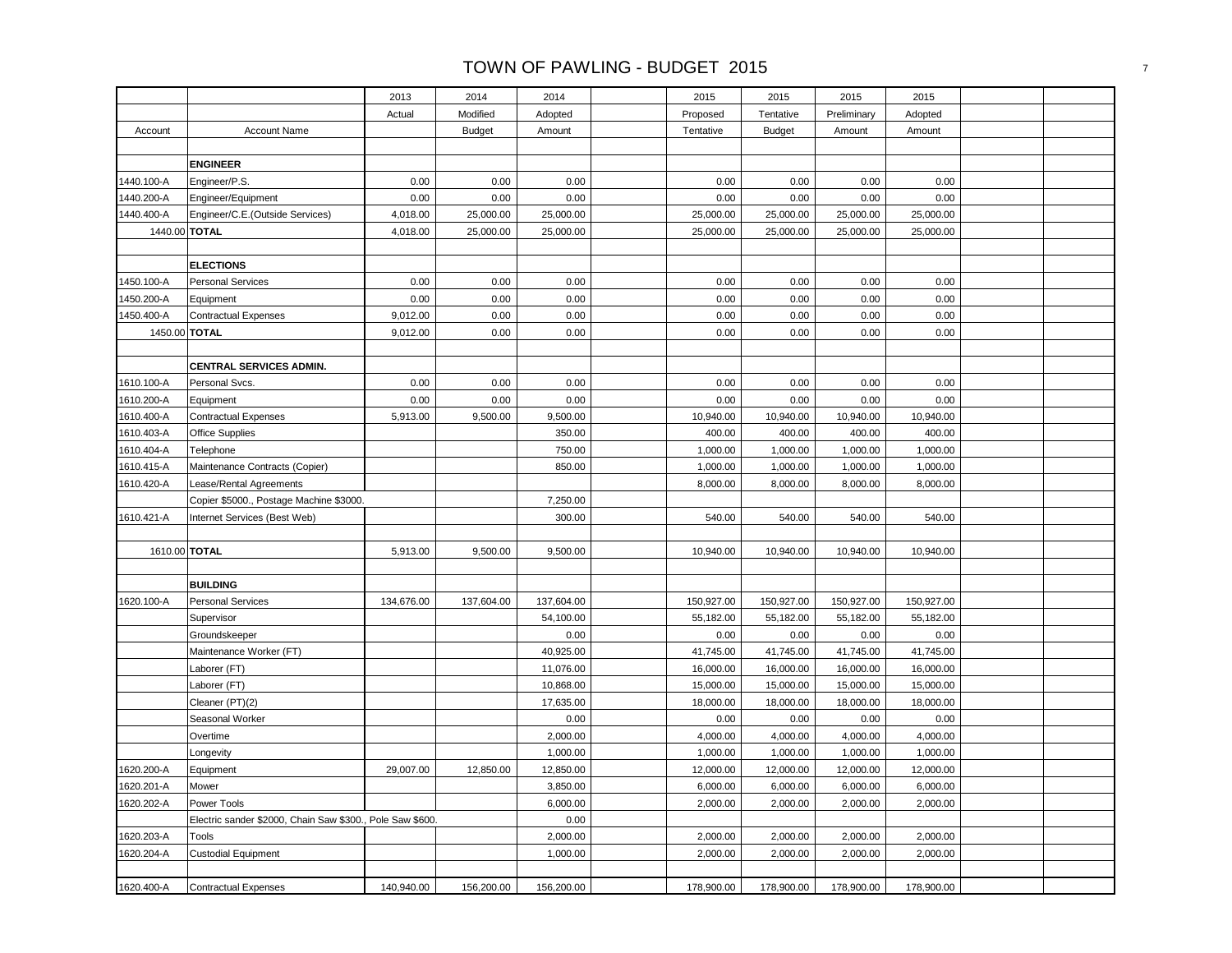|               |                                                                  | 2013       | 2014          | 2014      | 2015       | 2015          | 2015        | 2015       |  |
|---------------|------------------------------------------------------------------|------------|---------------|-----------|------------|---------------|-------------|------------|--|
|               |                                                                  | Actual     | Modified      | Adopted   | Proposed   | Tentative     | Preliminary | Adopted    |  |
| Account       | <b>Account Name</b>                                              |            | <b>Budget</b> | Amount    | Tentative  | <b>Budget</b> | Amount      | Amount     |  |
| 1620.401-A    | Training                                                         |            |               | 1,000.00  | 2,000.00   | 2,000.00      | 2,000.00    | 2,000.00   |  |
| 1620.402-A    | Travel                                                           |            |               | 1,300.00  | 1,000.00   | 1,000.00      | 1,000.00    | 1,000.00   |  |
| 1620.403-A    | <b>Office Supplies</b>                                           |            |               | 500.00    | 500.00     | 500.00        | 500.00      | 500.00     |  |
| 1620.404-A    | Telephone                                                        |            |               | 1,000.00  | 1,200.00   | 1,200.00      | 1,200.00    | 1,200.00   |  |
| 1620.415-A    | Maintenance Contracts                                            |            |               | 7,200.00  | 7,200.00   | 7,200.00      | 7,200.00    | 7,200.00   |  |
| 1620.416-A    | Fuel Oil/Propane                                                 |            |               | 58,800.00 | 60,000.00  | 60,000.00     | 60,000.00   | 60,000.00  |  |
| 1620.417-A    | Gas & Electric                                                   |            |               | 29,400.00 | 40,000.00  | 40,000.00     | 40,000.00   | 40,000.00  |  |
| 1620.418-A    | Water & Sewer                                                    |            |               | 2,500.00  | 2,500.00   | 2,500.00      | 2,500.00    | 2,500.00   |  |
| 1620.419-A    | Cleaning & Paper Supplies                                        |            |               | 6,600.00  | 6,600.00   | 6,600.00      | 6,600.00    | 6,600.00   |  |
| 1620.420-A    | Lease/Rental Agreements                                          |            |               | 1,900.00  | 1,900.00   | 1,900.00      | 1,900.00    | 1,900.00   |  |
| 1620.424-A    | Vehicle Gas & Maintenance                                        |            |               | 15,000.00 | 18,000.00  | 18,000.00     | 18,000.00   | 18,000.00  |  |
| 1620.425-A    | Salt/Snow Removal                                                |            |               | 3,000.00  | 3,000.00   | 3,000.00      | 3,000.00    | 3,000.00   |  |
| 1620.426-A    | Building Mtn. & Repairs                                          |            |               | 28,000.00 | 35,000.00  | 35,000.00     | 35,000.00   | 35,000.00  |  |
| 1620.00 TOTAL |                                                                  | 304,623.00 | 306,654.00    |           | 341,827.00 | 341,827.00    | 341,827.00  | 341,827.00 |  |
|               |                                                                  |            |               |           |            |               |             |            |  |
|               | <b>EMPLOYEE SERVICES</b>                                         |            |               |           |            |               |             |            |  |
| 9010.800-A    | <b>State Retirement</b>                                          |            |               |           | 28072.00   | 28,072.00     | 28,072.00   |            |  |
| 9030.800-A    | Social Security                                                  |            |               |           | 9358.00    | 9,358.00      | 9,358.00    |            |  |
| 9035.800-A    | Medicare                                                         |            |               |           | 2189.00    | 2,189.00      | 2,189.00    |            |  |
| 9060.800-A    | Hospital & Medical Insurance                                     |            |               |           | 29743.00   | 29,743.00     | 29,743.00   |            |  |
| 9089.810-A    | NYS MTA Tax                                                      |            |               |           | 513.00     | 513.00        | 513.00      |            |  |
|               | <b>TOTAL</b>                                                     |            |               |           | 69,875.00  | 69,875.00     | 69,875.00   |            |  |
|               |                                                                  |            |               |           |            |               |             |            |  |
|               | TOTAL DEPARTMENT COST                                            | 304,623.00 | 306,654.00    |           | 411,702.00 | 411,702.00    | 411,702.00  | 341,827.00 |  |
|               |                                                                  |            |               |           |            |               |             |            |  |
|               | <b>CENTRAL COMMUNICATION SYS.</b>                                |            |               |           |            |               |             |            |  |
| 1650.400-A    | Central Communications System/C.E.                               | 5,101.00   | 5,500.00      | 5,500.00  | 5,500.00   | 5,500.00      | 5,500.00    | 5,500.00   |  |
| 1650.404-A    | Telephone                                                        |            |               | 1,000.00  | 1,000.00   | 1,000.00      | 1,000.00    | 1,000.00   |  |
| 1650.422-A    | Web Site Service                                                 |            |               | 4,500.00  | 4,500.00   | 4,500.00      | 4,500.00    | 4,500.00   |  |
|               | 1650.00 TOTAL                                                    | 5,101.00   | 5,500.00      | 5,500.00  | 5,500.00   | 5,500.00      | 5,500.00    | 5,500.00   |  |
|               |                                                                  |            |               |           |            |               |             |            |  |
|               | <b>CENTRAL STOREROOM</b>                                         |            |               |           |            |               |             |            |  |
| 1660.100-A    | <b>Personal Services</b>                                         | 0.00       | 0.00          | 0.00      | 0.00       | 0.00          | 0.00        | 0.00       |  |
| 1660.200-A    | Equipment                                                        | 0.00       | 0.00          | 0.00      | 0.00       | 0.00          | 0.00        | 0.00       |  |
| 1660.400-A    | <b>Contractual Expenses</b>                                      | 3,581.00   | 5,000.00      | 5,000.00  | 5,000.00   | 5,000.00      | 5,000.00    | 5,000.00   |  |
| 1660.403-A    | Copy Paper \$2000., Toner \$1500., Misc. Office Supplies \$1600. |            |               |           |            |               |             |            |  |
| 1660.00 TOTAL |                                                                  | 3,581.00   | 5,000.00      | 5,000.00  | 5,000.00   | 5,000.00      | 5,000.00    | 5,000.00   |  |
|               |                                                                  |            |               |           |            |               |             |            |  |
|               | <b>CENTRAL PRINTING AND MAILING</b>                              |            |               |           |            |               |             |            |  |
| 1670.100-A    | <b>Personal Services</b>                                         | 0.00       | 0.00          | 0.00      | 0.00       | 0.00          | 0.00        | 0.00       |  |
| 1670.200-A    | Equipment                                                        | 0.00       | 0.00          | 0.00      | 0.00       | 0.00          | 0.00        | 0.00       |  |
| 1670.400-A    | <b>Contractual Expenses</b>                                      | 6,852.00   | 13,000.00     | 13,000.00 | 15,000.00  | 15,000.00     | 15,000.00   | 15,000.00  |  |
| 1670.405-A    | Postage                                                          |            |               | 10,000.00 | 10,000.00  | 10,000.00     | 10,000.00   | 10,000.00  |  |
| 1670.456-A    | General Code                                                     |            |               | 3,000.00  | 5,000.00   | 5,000.00      | 5,000.00    | 5,000.00   |  |
|               |                                                                  |            |               |           |            |               |             |            |  |
|               |                                                                  |            |               |           |            |               |             |            |  |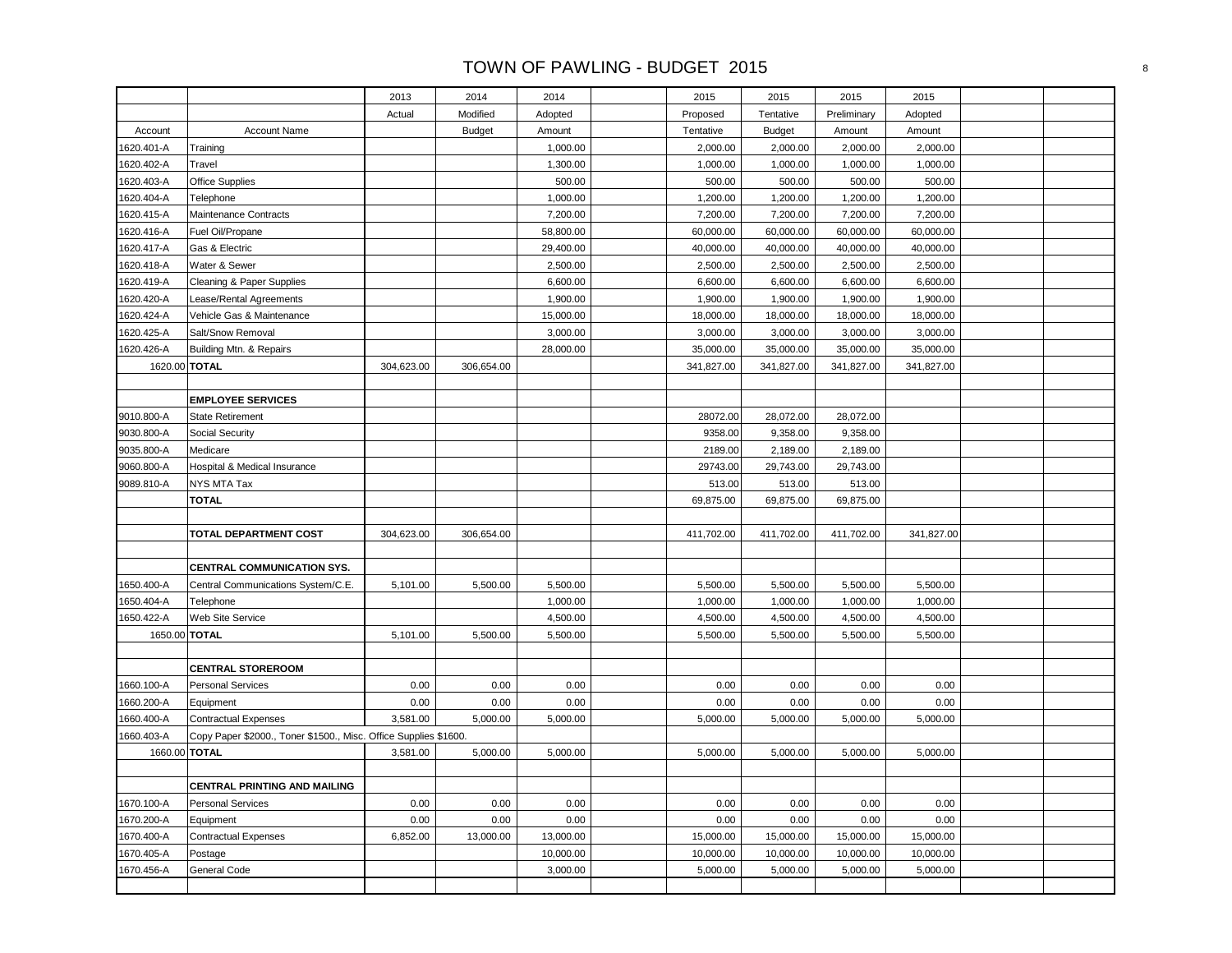|            |                                      | 2013         | 2014         | 2014         | 2015         | 2015          | 2015         | 2015         |  |
|------------|--------------------------------------|--------------|--------------|--------------|--------------|---------------|--------------|--------------|--|
|            |                                      | Actual       | Modified     | Adopted      | Proposed     | Tentative     | Preliminary  | Adopted      |  |
| Account    | <b>Account Name</b>                  |              | Budget       | Amount       | Tentative    | <b>Budget</b> | Amount       | Amount       |  |
|            |                                      |              |              |              |              |               |              |              |  |
|            | 1670.00 TOTAL                        | 6,852.00     | 13,000.00    | 13,000.00    | 15,000.00    | 15,000.00     | 15,000.00    | 15,000.00    |  |
|            |                                      |              |              |              |              |               |              |              |  |
|            | <b>CENTRAL DATA PROCESSING</b>       |              |              |              |              |               |              |              |  |
| 1680.100-A | <b>Personal Services</b>             | 0.00         | 0.00         | 0.00         | 0.00         | 0.00          | 0.00         | 0.00         |  |
| 1680.200-A | Equipment                            | 0.00         | 0.00         |              | 0.00         | 0.00          | 0.00         | 0.00         |  |
| 1680.400-A | Contractual Expenses                 | 15,340.00    | 21,750.00    | 21,750.00    | 25,750.00    | 25,750.00     | 25,750.00    | 25,750.00    |  |
| 1680.407-A | Computer/Software Maintenance        |              |              | 16,650.00    | 16,950.00    | 16,950.00     | 16,950.00    | 16,950.00    |  |
| 1680.423-A | <b>OCIS Charges</b>                  |              |              | 5,100.00     | 8,800.00     | 8,800.00      | 8,800.00     | 8,800.00     |  |
|            | 1680.00 TOTAL                        | 15,340.00    | 21,750.00    | 21,750.00    | 25,750.00    | 25,750.00     | 25,750.00    | 25,750.00    |  |
|            |                                      |              |              |              |              |               |              |              |  |
|            | <b>SPECIAL ITEMS</b>                 |              |              |              |              |               |              |              |  |
| 1910.400-A | Unallocated Insurance                | 109,833.00   | 113,316.00   | 113,316.00   | 116,000.00   | 116,000.00    | 116,000.00   | 116,000.00   |  |
|            |                                      |              |              |              |              |               |              |              |  |
| 1920.400-A | Dues, Municipal Association          | 1,239.00     | 2,430.00     | 2,430.00     | 2,430.00     | 2,430.00      | 2,430.00     | 2,430.00     |  |
|            | Assoc. of Towns, Chamber of Commerce |              |              |              |              |               |              |              |  |
| 1930.400-A | Judgments & Claims                   | 51,404.00    | 40,000.00    | 40.000.00    | 40,000.00    | 40,000.00     | 40,000.00    | 40,000.00    |  |
| 1940.200-A | Purchase of Land                     | 0.00         | 0.00         | 0.00         | 0.00         | 0.00          | 0.00         | 0.00         |  |
| 1950.400-A | Taxes on Municipal Property          | 0.00         | 0.00         | 0.00         | 0.00         | 0.00          | 0.00         | 0.00         |  |
| 1980.400-A | Payment of MTA payroll tax           | 3,136.00     | 5,256.00     | 5,256.00     | 3,633.00     | 3,633.00      | 3,633.00     | 3,633.00     |  |
| 1989.400-A | Other Gen. Govt. Support             | 0.00         | 0.00         | 0.00         | 0.00         | 0.00          | 0.00         | 0.00         |  |
|            |                                      |              |              |              |              |               |              |              |  |
| 1990.400-A | Contingent Account                   | 7,937.00     | 35,000.00    | 35,000.00    | 25,000.00    | 25,000.00     | 25,000.00    | 25,000.00    |  |
|            | 1999.00 TOTAL                        | 173,549.00   | 196,002.00   | 196,002.00   | 187,063.00   | 187,063.00    | 187,063.00   | 187,063.00   |  |
|            |                                      |              |              |              |              |               |              |              |  |
|            | <b>Total General Govt. Support</b>   | 1,038,236.00 | 1,161,845.00 | 1,161,845.00 | 1,594,833.00 | 1,594,833.00  | 1,594,833.00 | 1,241,676.00 |  |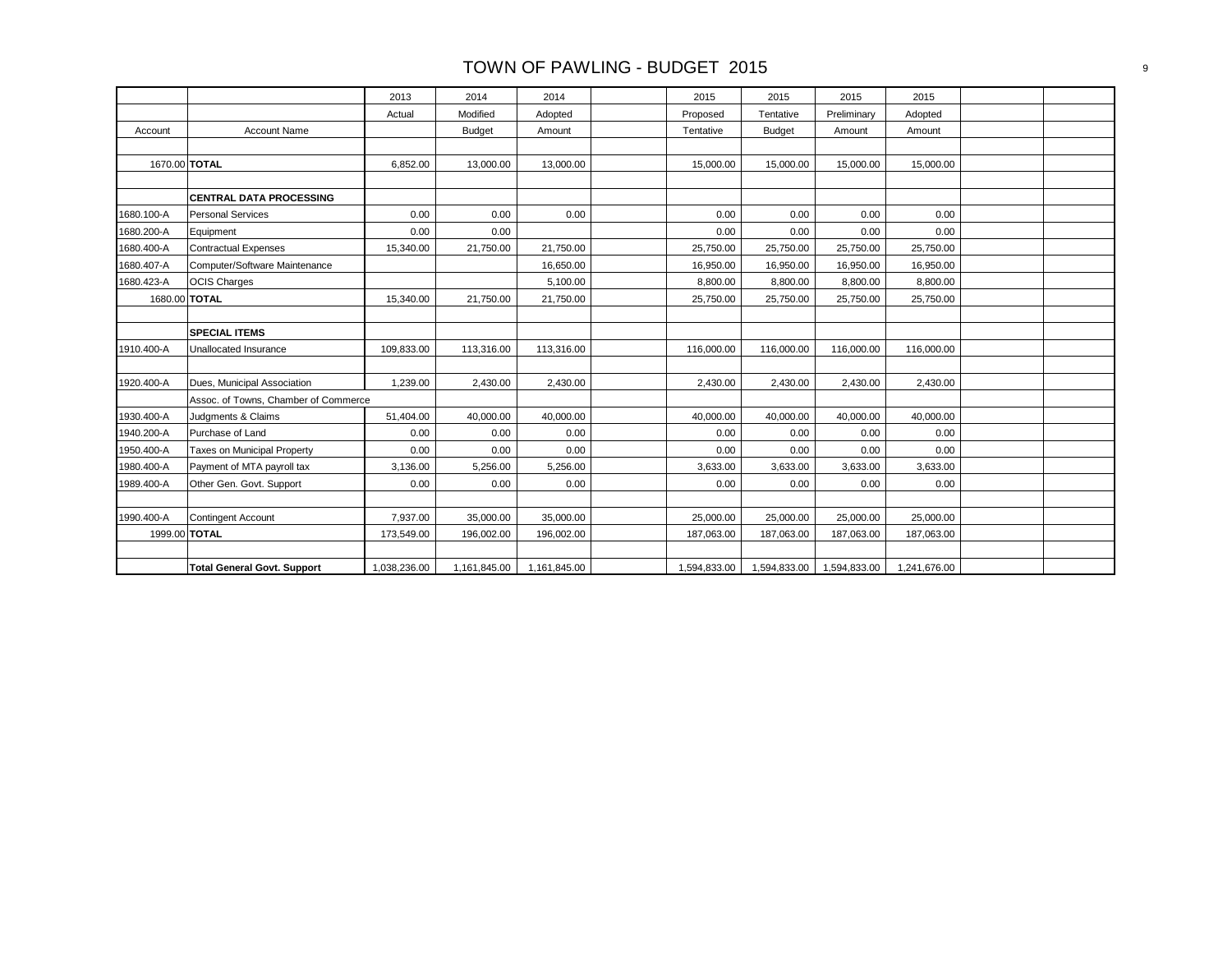|                          |                                          | 2013       | 2014          | 2014       | 2015             | 2015           | 2015           | 2015       |  |
|--------------------------|------------------------------------------|------------|---------------|------------|------------------|----------------|----------------|------------|--|
|                          |                                          | Actual     | Modified      | Adopted    | Proposed         | Tentative      | Preliminary    | Adopted    |  |
| Account                  | <b>Account Name</b>                      |            | <b>Budget</b> | Amount     | Tentative        | <b>Budget</b>  | Amount         | Amount     |  |
|                          |                                          |            |               |            |                  |                |                |            |  |
|                          | <b>Public Safety</b>                     |            |               |            |                  |                |                |            |  |
|                          | <b>Traffic Control/Public Safety</b>     |            |               |            |                  |                |                |            |  |
| 3310.000A                | Traffic Control/Public Safety            | 0.00       | 0.00          | 0.00       | 0.00             | 0.00           | 0.00           | 0.00       |  |
| 3310.200-A               | Equipment                                | 1,209.00   | 2,500.00      | 2,500.00   | 2,500.00         | 2,500.00       | 2,500.00       | 2,500.00   |  |
| 3310.400-A               | <b>Contractual Services</b>              | 7,433.00   | 10,000.00     | 10,000.00  | 10,000.00        | 10,000.00      | 10,000.00      | 10,000.00  |  |
|                          | Road Stripping, Signs                    |            |               |            |                  |                |                |            |  |
|                          | 3310.00 TOTAL                            | 8,642.00   | 12,500.00     | 12,500.00  | 12,500.00        | 12,500.00      | 12,500.00      | 12,500.00  |  |
|                          |                                          |            |               |            |                  |                |                |            |  |
|                          | <b>SAFETY FROM ANIMALS</b>               |            |               |            |                  |                |                |            |  |
| 3510.100-A               | Dog Warden/P.S.                          | 9,200.00   | 9,384.00      | 9,384.00   | 9,763.00         | 9,763.00       | 9,763.00       | 9,763.00   |  |
|                          |                                          |            |               |            |                  |                |                |            |  |
| 3510.200-A               | Dog Warden/Equipment                     | 0.00       | 150.00        | 150.00     | 100.00           | 100.00         | 100.00         | 100.00     |  |
|                          |                                          |            |               |            |                  |                |                |            |  |
| 3510.400-A               | Dog Warden/C.E.                          | 725.00     | 3,000.00      | 3,000.00   | 3,200.00         | 3,200.00       | 3,200.00       | 3,200.00   |  |
| 3510.404-A               | Telephone                                |            |               | 0.00       | 0.00             | 0.00           | 0.00           | 0.00       |  |
| 3510.456-A               | <b>Shelter Costs</b>                     |            |               | 3,000.00   | 3,200.00         | 3,200.00       | 3,200.00       | 3,200.00   |  |
|                          |                                          |            |               |            |                  |                |                |            |  |
|                          | 3510.00 TOTAL                            | 9,925.00   | 12,534.00     | 12,534.00  | 13,063.00        | 13,063.00      | 13,063.00      | 13,063.00  |  |
|                          |                                          |            |               |            |                  |                |                |            |  |
|                          | <b>EMPLOYEE SERVICES</b>                 |            |               |            |                  |                |                |            |  |
| 9010.800-A               | <b>State Retirement</b>                  |            |               |            | 1816.00          | 1,816.00       | 1,816.00       |            |  |
| 9030.800-A               | Social Security                          |            |               |            | 605.00<br>142.00 | 605.00         | 605.00         |            |  |
| 9035.800-A<br>9060.800-A | Medicare<br>Hospital & Medical Insurance |            |               |            | 0.00             | 142.00<br>0.00 | 142.00<br>0.00 |            |  |
| 9089.810-A               | NYS MTA Tax                              |            |               |            | 33.00            | 33.00          | 33.00          |            |  |
|                          | <b>TOTAL</b>                             |            |               |            | 2,596.00         | 2,596.00       | 2,596.00       | 0.00       |  |
|                          |                                          |            |               |            |                  |                |                |            |  |
|                          | TOTAL DEPARTMENT COST                    |            |               | 12,534.00  | 15,659.00        | 15,659.00      | 15,659.00      | 13063.00   |  |
|                          |                                          |            |               |            |                  |                |                |            |  |
|                          | <b>Total Public Safety</b>               | 18,567.00  | 25,034.00     | 25,034.00  | 28,159.00        | 28,159.00      | 28,159.00      | 25,563.00  |  |
|                          |                                          |            |               |            |                  |                |                |            |  |
|                          | Health                                   |            |               |            |                  |                |                |            |  |
|                          | <b>AMBULANCE</b>                         |            |               |            |                  |                |                |            |  |
| 4540.100-A               | <b>Personal Services</b>                 | 0.00       | 0.00          | 0.00       | 0.00             | 0.00           | 0.00           | 0.00       |  |
| 4540.200-A               | Equipment                                | 0.00       | 0.00          | 0.00       | 0.00             | 0.00           | 0.00           | 0.00       |  |
| 4540.400-A               | <b>Contractual Expenses</b>              | 300,000.00 | 313,500.00    | 313,500.00 | 313,500.00       | 313,500.00     | 313,500.00     | 313,500.00 |  |
|                          | <b>TransCare Contract</b>                |            |               |            |                  |                |                |            |  |
|                          |                                          |            |               |            |                  |                |                |            |  |
|                          | 4540.00 TOTAL                            | 300,000.00 | 313,500.00    | 313,500.00 | 313,500.00       | 313,500.00     | 313,500.00     | 313,500.00 |  |
|                          |                                          |            |               |            |                  |                |                |            |  |
|                          | <b>Total Health</b>                      | 300,000.00 | 313,500.00    | 313,500.00 | 313,500.00       | 313,500.00     | 313,500.00     | 313,500.00 |  |
|                          |                                          |            |               |            |                  |                |                |            |  |
|                          | Transportation                           |            |               |            |                  |                |                |            |  |
|                          | SUPERINTENDENT OF HIGHWAYS               |            |               |            |                  |                |                |            |  |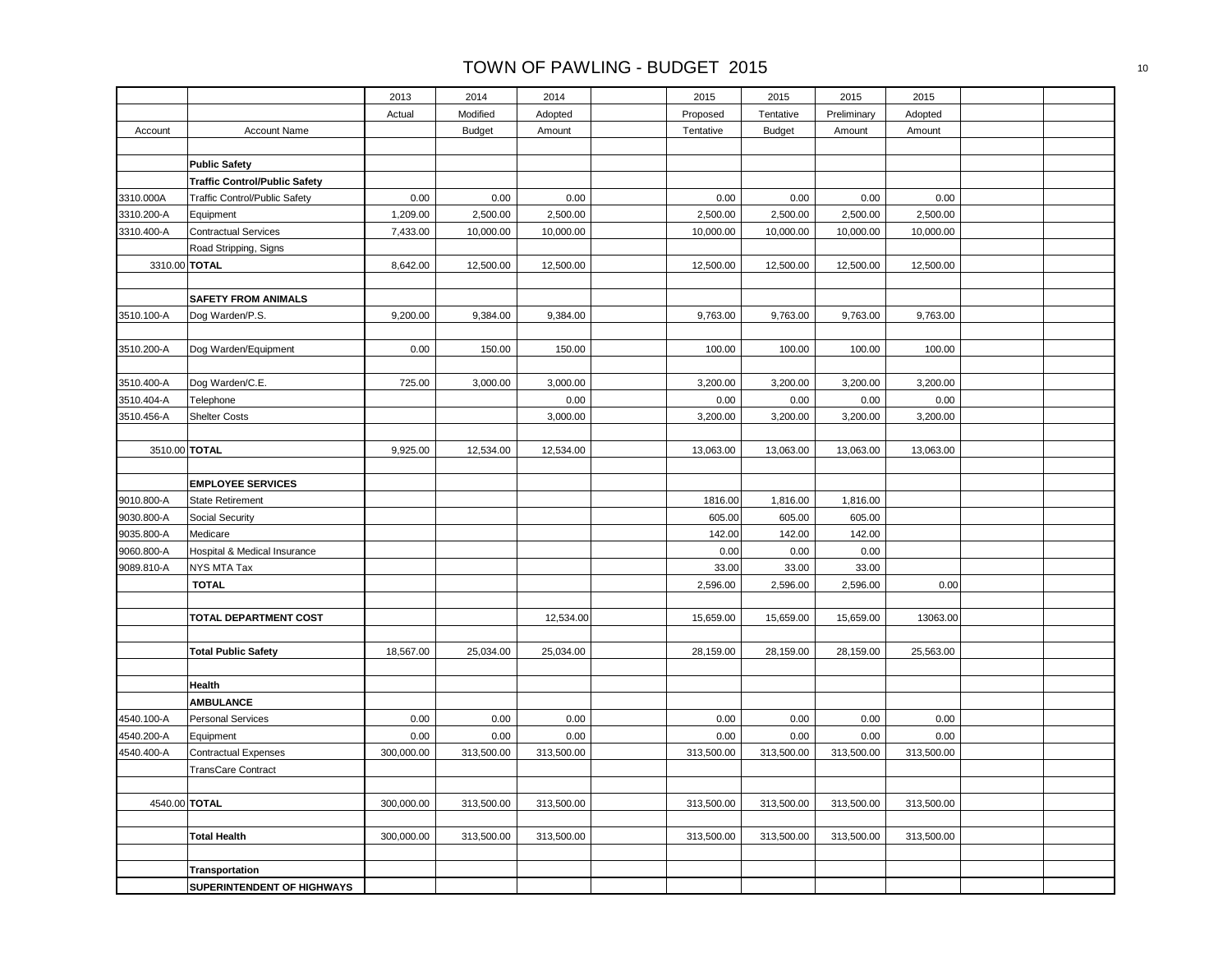|            |                                                              | 2013      | 2014          | 2014      | 2015       | 2015          | 2015        | 2015      |  |
|------------|--------------------------------------------------------------|-----------|---------------|-----------|------------|---------------|-------------|-----------|--|
|            |                                                              | Actual    | Modified      | Adopted   | Proposed   | Tentative     | Preliminary | Adopted   |  |
| Account    | <b>Account Name</b>                                          |           | <b>Budget</b> | Amount    | Tentative  | <b>Budget</b> | Amount      | Amount    |  |
| 5010.100-A | Trans. Hwy./P.S.                                             | 64,500.00 | 66,960.00     | 66,960.00 | 69,277.00  | 69,277.00     | 69,277.00   | 69,277.00 |  |
|            | <b>Highway Superintendent</b>                                |           |               | 57,330.00 | 58,477.00  | 58,477.00     | 58,477.00   | 58,477.00 |  |
|            | Longevity                                                    |           |               | 3,000.00  | 3,000.00   | 3,000.00      | 3,000.00    | 3,000.00  |  |
|            | Clerk/Secretary 10 hours/week @15.00                         |           |               | 6,630.00  | 7,800.00   | 7,800.00      | 7,800.00    | 7,800.00  |  |
|            |                                                              |           |               |           |            |               |             |           |  |
| 5010.200-A | Trans. Hwy/Equipment                                         | 0.00      | 500.00        | 500.00    | 250.00     | 250.00        | 250.00      | 250.00    |  |
|            |                                                              |           |               |           |            |               |             |           |  |
| 5010.400-A | Trans. Hwy./C.E.                                             | 1,063.00  | 3,000.00      | 3,000.00  | 2,750.00   | 2,750.00      | 2,750.00    | 2,750.00  |  |
| 5010.401-A | Training: NYAOH: 1000.00, MS4 500.00, Cornell Classes 250.00 |           |               | 2,000.00  | 1,750.00   | 1,750.00      | 1,750.00    | 1,750.00  |  |
| 5010.402-A | Travel                                                       |           |               | 500.00    | 500.00     | 500.00        | 500.00      | 500.00    |  |
| 5010.403-A | Office Supplies                                              |           |               | 500.00    | 500.00     | 500.00        | 500.00      | 500.00    |  |
|            |                                                              |           |               |           |            |               |             |           |  |
|            | 5010.00 TOTAL                                                | 65,563.00 | 70,460.00     | 70,460.00 | 72,277.00  | 72,277.00     | 72,277.00   | 72,277.00 |  |
|            |                                                              |           |               |           |            |               |             |           |  |
|            | <b>EMPLOYEE SERVICES</b>                                     |           |               |           |            |               |             |           |  |
| 9010.800-A | <b>State Retirement</b>                                      |           |               |           | 12886.00   | 12,886.00     | 12,886.00   |           |  |
| 9030.800-A | Social Security                                              |           |               |           | 4295.00    | 4,295.00      | 4,295.00    |           |  |
| 9035.800-A | Medicare                                                     |           |               |           | 1005.00    | 1,005.00      | 1,005.00    |           |  |
| 9060.800-A | Hospital & Medical Insurance                                 |           |               |           | 4000.00    | 4,000.00      | 4,000.00    |           |  |
| 9089.810-A | NYS MTA Tax                                                  |           |               |           | 236.00     | 236.00        | 236.00      |           |  |
|            | <b>TOTAL</b>                                                 |           |               |           | 22422.00   | 22,422.00     | 22,422.00   |           |  |
|            |                                                              |           |               |           |            |               |             |           |  |
|            | TOTAL DEPARTMENT COST                                        | 65,563.00 | 70,460.00     | 70,460.00 | 94,699.00  | 94,699.00     | 94,699.00   | 72,277.00 |  |
|            |                                                              |           |               |           |            |               |             |           |  |
|            | <b>GARAGE</b>                                                |           |               |           |            |               |             |           |  |
| 5132.100-A | <b>Personal Services</b>                                     | 0.00      | 0.00          | 0.00      | 0.00       | 0.00          | 0.00        | 0.00      |  |
| 5132.200-A | Equipment                                                    | 0.00      | 0.00          | 0.00      | 0.00       | 0.00          | 0.00        | 0.00      |  |
|            |                                                              |           |               |           |            |               |             |           |  |
|            |                                                              |           |               |           |            |               |             |           |  |
| 5132.400-A | <b>Contractual Expenses</b>                                  | 13,263.00 | 13,750.00     | 13,750.00 | 18,500.00  | 18,500.00     | 18,500.00   | 18,500.00 |  |
| 5132.403-A | <b>Office Supplies</b>                                       |           |               | 1,750.00  | 1,000.00   | 1,000.00      | 1,000.00    | 1,000.00  |  |
| 5132.404-A | Telephone                                                    |           |               | 1,000.00  | 2,000.00   | 2,000.00      | 2,000.00    | 2,000.00  |  |
| 5132.415-A | Maintenance Contracts (Simplex)                              |           |               | 0.00      | 0.00       | 0.00          | 0.00        | 0.00      |  |
| 5132.416-A | Fuel Oil/Propane                                             |           |               | 7,500.00  | 12,000.00  | 12,000.00     | 12,000.00   | 12,000.00 |  |
| 5132.417-A | Gas/Electric                                                 |           |               | 3,500.00  | 3,500.00   | 3,500.00      | 3,500.00    | 3,500.00  |  |
| 5132.449-A | The Workplace - Drug/Substance Abuse Testing                 |           |               | 0.00      | 0.00       | 0.00          | 0.00        | 0.00      |  |
|            | 5132.00 TOTAL                                                |           |               |           |            |               |             |           |  |
|            |                                                              | 13,263.00 | 13,750.00     | 13,750.00 | 18,500.00  | 18,500.00     | 18,500.00   | 18,500.00 |  |
|            | <b>STREET LIGHTING</b>                                       |           |               |           |            |               |             |           |  |
| 5182.400-A | <b>Contractual Services</b>                                  | 5,399.00  | 6,000.00      | 6,000.00  | 6,000.00   | 6,000.00      | 6,000.00    | 6,000.00  |  |
|            |                                                              |           |               |           |            |               |             |           |  |
|            | 5182.00 TOTAL                                                | 5,399.00  | 6,000.00      | 6,000.00  | 6,000.00   | 6,000.00      | 6,000.00    | 6,000.00  |  |
|            |                                                              |           |               |           |            |               |             |           |  |
|            |                                                              | 84,225.00 | 90,210.00     | 90,210.00 | 119,199.00 | 119,199.00    | 119,199.00  | 96,777.00 |  |
|            | <b>Total Transportation</b>                                  |           |               |           |            |               |             |           |  |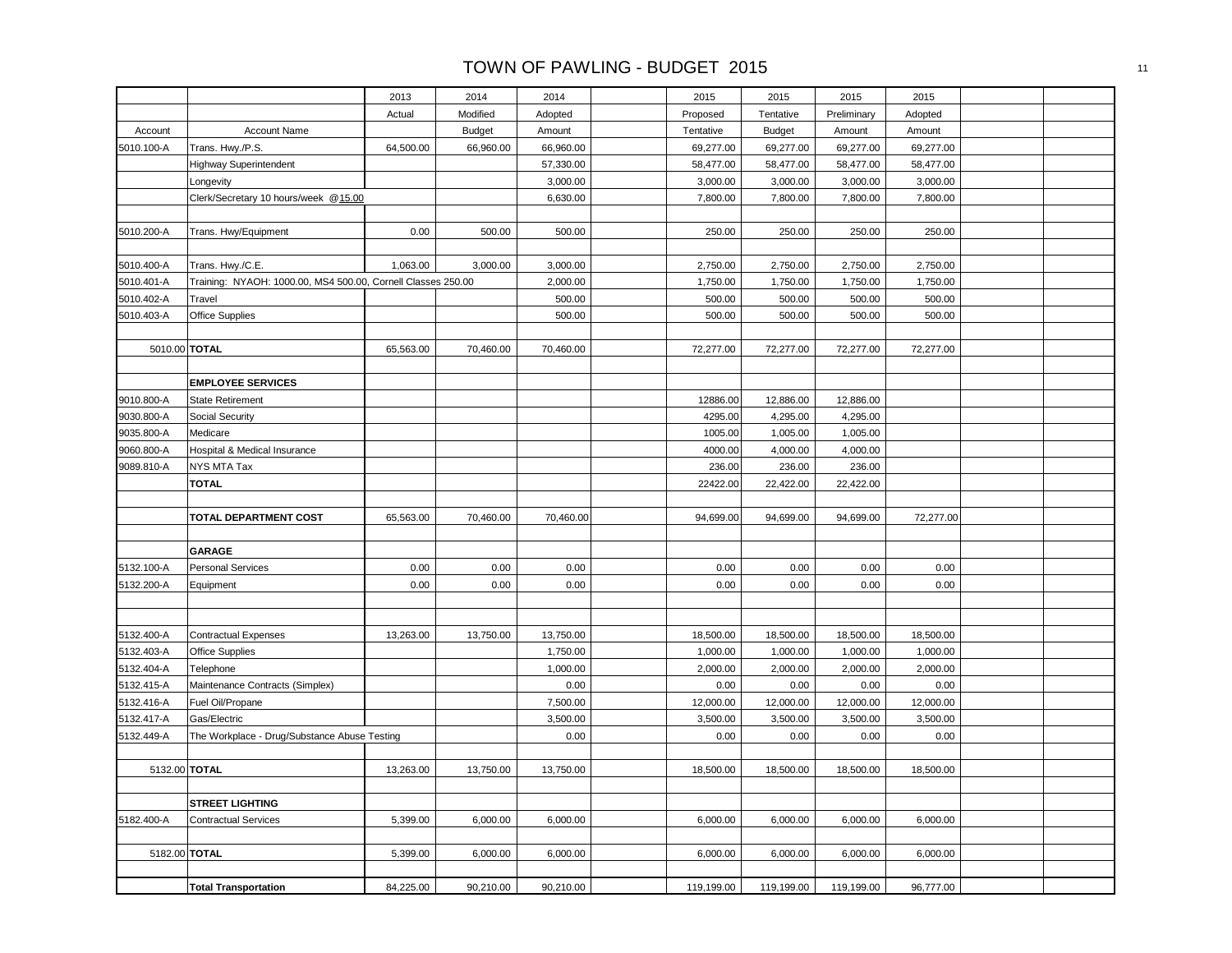|            |                                           | 2013     | 2014          | 2014      | 2015      | 2015          | 2015        | 2015      |  |
|------------|-------------------------------------------|----------|---------------|-----------|-----------|---------------|-------------|-----------|--|
|            |                                           | Actual   | Modified      | Adopted   | Proposed  | Tentative     | Preliminary | Adopted   |  |
| Account    | <b>Account Name</b>                       |          | <b>Budget</b> | Amount    | Tentative | <b>Budget</b> | Amount      | Amount    |  |
|            |                                           |          |               |           |           |               |             |           |  |
|            | <b>ECONOMIC ASSIST. &amp; OPPORTUNITY</b> |          |               |           |           |               |             |           |  |
|            |                                           |          |               |           |           |               |             |           |  |
|            | SOCIAL SERVICES ADMINISTRATION            |          |               |           |           |               |             |           |  |
| 6010.100-A | <b>Personal Services</b>                  | 0.00     | 0.00          | 0.00      | 0.00      | 0.00          | 0.00        | 0.00      |  |
| 6010.200-A | Equipment                                 | 0.00     | 0.00          | 0.00      | 0.00      | 0.00          | 0.00        | 0.00      |  |
| 6010.400-A | <b>Contractual Expenses</b>               | 0.00     | 0.00          | 0.00      | 0.00      | 0.00          | 0.00        | 0.00      |  |
|            | 6010.00 TOTAL                             | 0.00     | 0.00          | 0.00      | 0.00      | 0.00          | 0.00        | 0.00      |  |
|            |                                           |          |               |           |           |               |             |           |  |
|            | <b>VETERANS SERVICES</b>                  |          |               |           |           |               |             |           |  |
| 6510.100-A | <b>Personal Services</b>                  | 0.00     | 0.00          | 0.00      | 0.00      | 0.00          | 0.00        | 0.00      |  |
| 6510.200-A | Equipment                                 | 0.00     | 0.00          | 0.00      | 0.00      | 0.00          | 0.00        | 0.00      |  |
| 6510.400-A | <b>Contractual Expenses</b>               | 0.00     | 2,000.00      | 2,000.00  | 2,000.00  | 2,000.00      | 2,000.00    | 2,000.00  |  |
|            | Veterans Flags for Grave Plots            |          |               |           |           |               |             |           |  |
|            | 6510.00 TOTAL                             | 0.00     | 2,000.00      | 2,000.00  | 2,000.00  | 2,000.00      | 2,000.00    | 2,000.00  |  |
|            |                                           |          |               |           |           |               |             |           |  |
|            | PROGRAM FOR AGING Rec Dept                |          |               |           |           |               |             |           |  |
| 6772.100-A | <b>Personal Services</b>                  | 1,832.00 | 2,000.00      | 2,000.00  | 1,500.00  | 1,500.00      | 1,500.00    | 1,500.00  |  |
|            | Crafts Instructor                         |          |               | 2,000.00  |           |               |             |           |  |
|            |                                           |          |               |           |           |               |             |           |  |
| 6772.200-A | Equipment                                 | 0.00     | 0.00          | 0.00      | 0.00      | 0.00          | 0.00        | 0.00      |  |
|            |                                           |          |               |           |           |               |             |           |  |
| 6772.400-A | <b>Contractual Expenses</b>               | 5,717.00 | 6,395.00      | 6,395.00  | 7,350.00  | 7,350.00      | 7,350.00    | 7,350.00  |  |
| 6772.426-A | Senior Picnic & Holiday Lunch             |          |               | 2,000.00  | 2,000.00  | 2,000.00      | 2,000.00    | 2,000.00  |  |
| 6772.427-A | Bus Trips (3)                             |          |               | 4,000.00  | 5,000.00  | 5,000.00      | 5,000.00    | 5,000.00  |  |
| 6772.428-A | Special Drop in Center Events             |          |               | 150.00    | 350.00    | 350.00        | 350.00      | 350.00    |  |
|            |                                           |          |               | 245.00    |           |               |             |           |  |
|            |                                           |          |               |           |           |               |             |           |  |
|            | 6772.00 TOTAL                             | 7,549.00 | 8,395.00      | 8,395.00  | 8,850.00  | 8,850.00      | 8,850.00    | 8,850.00  |  |
|            |                                           |          |               |           |           |               |             |           |  |
|            | <b>EMPLOYEE SERVICE</b>                   |          |               |           |           |               |             |           |  |
| 9030.800-A | Social Security                           |          |               |           | 93.00     | 93.00         | 93.00       |           |  |
| 9035.800-A | Medicare                                  |          |               |           | 22.00     | 22.00         | 22.00       |           |  |
| 9089.810-A | NYS MTA Tax                               |          |               |           | 5.00      | 5.00          | 5.00        |           |  |
|            | <b>TOTAL</b>                              |          |               |           | 120.00    | 120.00        | 120.00      |           |  |
|            |                                           |          |               |           |           |               |             |           |  |
|            | <b>TOTAL DEPARTMENT COST</b>              | 7,549.00 | 8,395.00      | 8395.00   | 8,970.00  | 8,970.00      | 8,970.00    | 8850.00   |  |
|            |                                           |          |               |           |           |               |             |           |  |
|            | <b>Total Economic Assistance</b>          | 7,549.00 | 10,395.00     | 10,395.00 | 10,970.00 | 10,970.00     | 10,970.00   | 10,850.00 |  |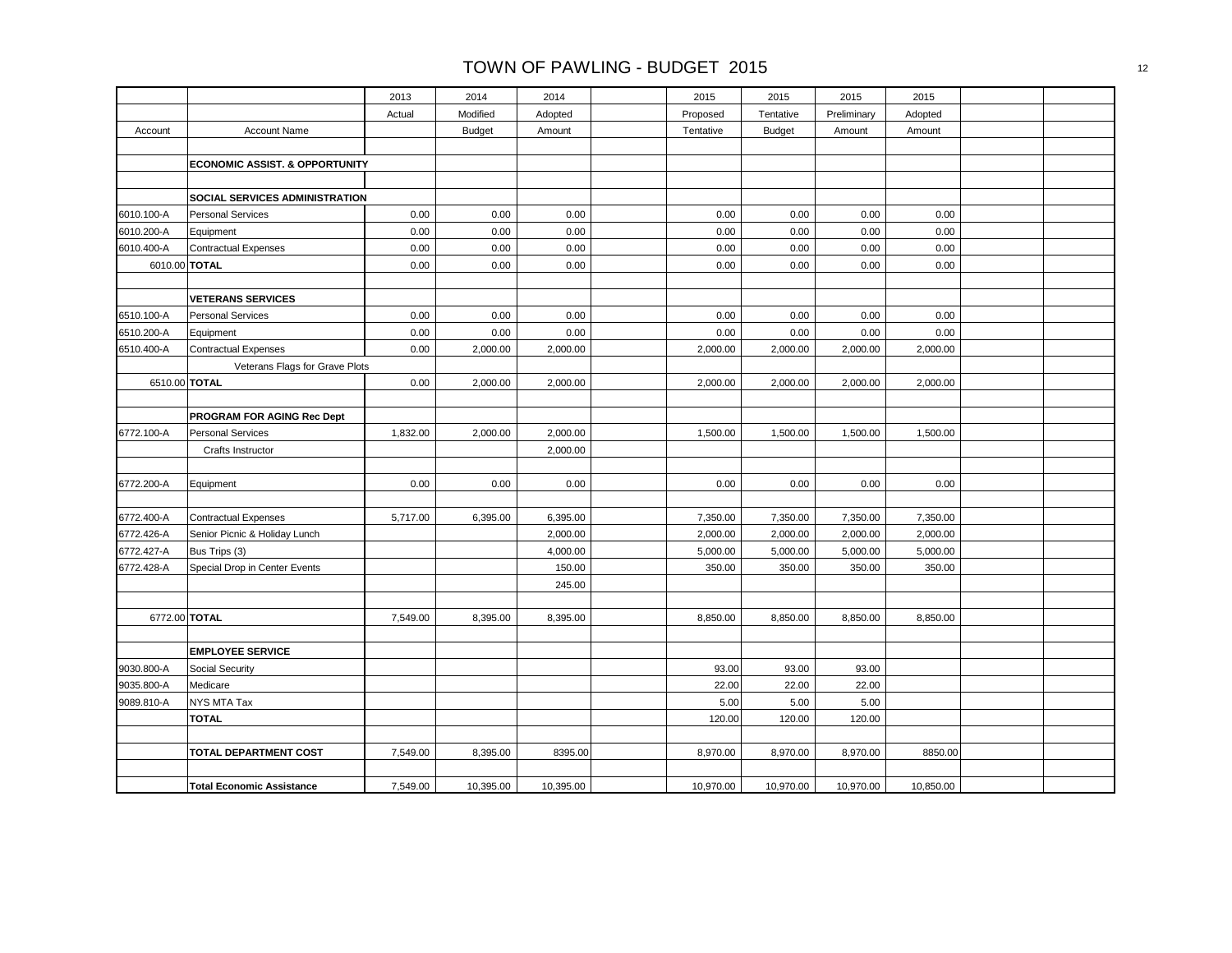|               |                                      | 2013       | 2014          | 2014       | 2015       | 2015          | 2015        | 2015       |  |
|---------------|--------------------------------------|------------|---------------|------------|------------|---------------|-------------|------------|--|
|               |                                      | Actual     | Modified      | Adopted    | Proposed   | Tentative     | Preliminary | Adopted    |  |
| Account       | <b>Account Name</b>                  |            | <b>Budget</b> | Amount     | Tentative  | <b>Budget</b> | Amount      | Amount     |  |
|               |                                      |            |               |            |            |               |             |            |  |
|               | <b>CULTURE AND RECREATION</b>        |            |               |            |            |               |             |            |  |
|               | <b>RECREATION ADMINISTRATION</b>     |            |               |            |            |               |             |            |  |
| 7020.100-A    | <b>Personal Services</b>             | 110,467.00 | 115,803.00    | 115,803.00 | 117,652.00 | 117,652.00    | 117,652.00  | 117,652.00 |  |
|               | <b>Recreation Director</b>           |            |               | 51,700.00  | 52,734.00  | 52,734.00     | 52,734.00   | 52,734.00  |  |
|               | Longevity                            |            |               | 1,500.00   | 1,500.00   | 1,500.00      | 1,500.00    | 1,500.00   |  |
|               | Asst. Director                       |            |               | 40,763.00  | 41,578.00  | 41,758.00     | 41,758.00   | 41,758.00  |  |
|               | Senior Typist                        |            |               | 21,840.00  | 0.00       | 0.00          | 0.00        | 0.00       |  |
|               | Part Time Help-(2)17.5hrs.@\$12.hr.  |            |               | 0.00       | 21,840.00  | 0.00          | 0.00        | 21,660.00  |  |
|               | Maintenance Worker                   |            |               | 0.00       | 0.00       | 0.00          | 0.00        | 0.00       |  |
|               | Overtime                             |            |               | 0.00       | 0.00       | 0.00          | 0.00        | 0.00       |  |
|               |                                      |            |               |            |            |               |             |            |  |
| 7020.200-A    | Equipment                            | 388.00     | 0.00          | 0.00       | 0.00       | 0.00          | 0.00        | 0.00       |  |
|               | Printer/Fax Machine                  |            |               |            |            |               |             |            |  |
| 7020.400-A    | <b>Contractual Expenses</b>          | 10,067.00  | 14,144.00     | 14,144.00  | 14,482.00  | 14,482.00     | 14,482.00   | 14,482.00  |  |
| 7020.403-A    | Office Supplies                      |            |               | 2,500.00   | 2,500.00   | 2,500.00      | 2,500.00    | 2,500.00   |  |
| 7020.404-A    | Telephone                            |            |               | 4,000.00   | 3,750.00   | 3,750.00      | 3,750.00    | 3,750.00   |  |
| 7020.405-A    | Postage                              |            |               | 2,200.00   | 2,500.00   | 2,500.00      | 2,500.00    | 2,500.00   |  |
| 7020.415-A    | Maintenance Contract (Copier)        |            |               | 2,244.00   | 2,575.00   | 2,575.00      | 2,575.00    | 2,575.00   |  |
| 7020.442-A    | <b>Brochure</b>                      |            |               | 3,200.00   | 3,157.00   | 3,157.00      | 3,157.00    | 3,157.00   |  |
|               |                                      |            |               |            |            |               |             |            |  |
| 7020.00 TOTAL |                                      | 120,922.00 | 129,947.00    | 129,947.00 | 132,134.00 | 132,134.00    | 132,134.00  | 132,134.00 |  |
|               |                                      |            |               |            |            |               |             |            |  |
|               | <b>EMPLOYEE SERVICES</b>             |            |               |            |            |               |             |            |  |
| 9010.800-A    | <b>State Retirement</b>              |            |               |            | 21,884.00  | 21,884.00     | 21,884.00   |            |  |
| 9030.800-A    | Social Security                      |            |               |            | 7,295.00   | 7,295.00      | 7,295.00    |            |  |
| 9035.800-A    | Medicare                             |            |               |            | 1,706.00   | 1,706.00      | 1,706.00    |            |  |
| 9060.800-A    | Hospital & Medical Insurance         |            |               |            | 31,525.00  | 31,525.00     | 31,525.00   |            |  |
| 9089.810-A    | NYS MTA Tax                          |            |               |            | 400.00     | 400.00        | 400.00      |            |  |
|               | <b>TOTAL</b>                         |            |               |            | 62,810.00  | 62,810.00     | 62,810.00   |            |  |
|               |                                      |            |               |            |            |               |             |            |  |
|               | TOTAL DEPARTMENT COST                | 120,922.00 | 129,947.00    | 129,947.00 | 194,944.00 | 194,944.00    | 194,944.00  | 132,134.00 |  |
|               |                                      |            |               |            |            |               |             |            |  |
|               | <b>PARKS</b>                         |            |               |            |            |               |             |            |  |
| 7110.100-A    | <b>Personal Services</b>             | 29,205.00  | 42,344.00     | 42,344.00  | 54,050.00  | 54,050.00     | 54,050.00   | 54,050.00  |  |
|               | <b>Turf Manager</b>                  |            |               | 10,000.00  | 10,000.00  | 10,000.00     | 10,000.00   | 10,000.00  |  |
|               | Laborer-(FT)                         |            |               | 11,076.00  | 16,000.00  | 16,000.00     | 16,000.00   | 16,000.00  |  |
|               | Laborer-(FT)                         |            |               | 10,868.00  | 15,000.00  | 15,000.00     | 15,000.00   | 15,000.00  |  |
|               | Summer Helper-13 wks. 520hrs. @\$10. |            |               | 5,200.00   | 5,200.00   | 5,200.00      | 5,200.00    | 5,200.00   |  |
|               | On call help(Yearly) 520hrs. @\$10.  |            |               | 5,200.00   | 5,200.00   | 5,200.00      | 5,200.00    | 5,200.00   |  |
|               | Lawn mowing Holmes                   |            |               |            | 2,650.00   | 2,650.00      | 2,650.00    | 2,650.00   |  |
| 7110.200-A    | Equipment                            | 44,888.00  | 10,000.00     | 10,000.00  | 10,000.00  | 10,000.00     | 10,000.00   | 10,000.00  |  |
|               |                                      |            |               | 10,000.00  |            |               |             |            |  |
|               |                                      |            |               |            |            |               |             |            |  |
|               |                                      |            |               |            |            |               |             |            |  |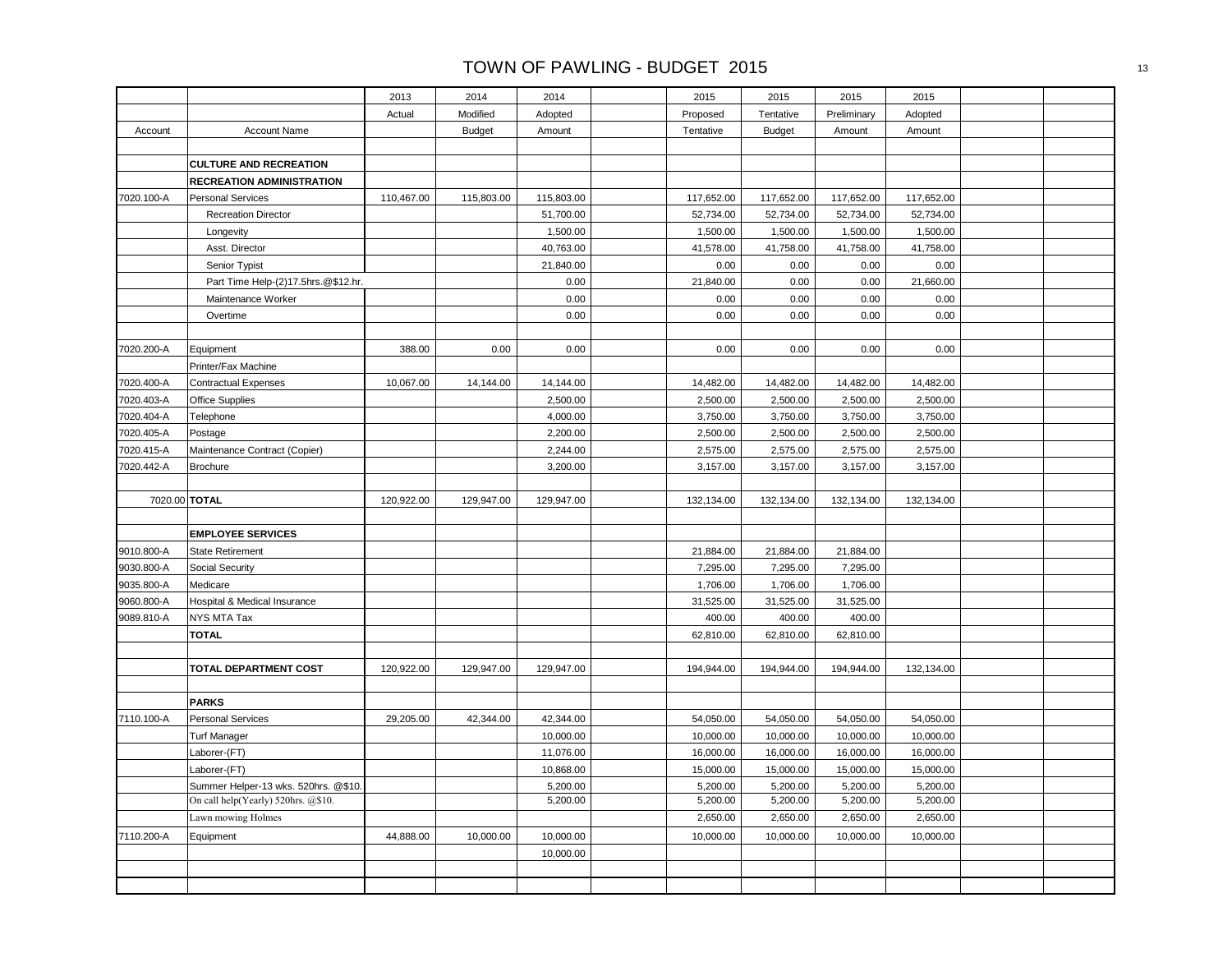|               |                                           | 2013      | 2014          | 2014      | 2015       | 2015          | 2015        | 2015      |  |
|---------------|-------------------------------------------|-----------|---------------|-----------|------------|---------------|-------------|-----------|--|
|               |                                           | Actual    | Modified      | Adopted   | Proposed   | Tentative     | Preliminary | Adopted   |  |
| Account       | <b>Account Name</b>                       |           | <b>Budget</b> | Amount    | Tentative  | <b>Budget</b> | Amount      | Amount    |  |
| 7110.400-A    | <b>Contractual Expenses</b>               | 19,899.00 | 23,650.00     | 23,650.00 | 33,450.00  | 33,450.00     | 33,450.00   | 33,450.00 |  |
| 7110.401-A    | Training                                  |           |               | 1,000.00  | 500.00     | 500.00        | 500.00      | 500.00    |  |
| 7110,404-A    | Telephone                                 |           |               | 900.00    | 1,200.00   | 1,200.00      | 1,200.00    | 1,200.00  |  |
| 7110.415-A    | <b>Maintenance Contracts</b>              |           |               | 14,000.00 | 14,000.00  | 14,000.00     | 14,000.00   | 14,000.00 |  |
|               | Clean Lakes, Porta Potties, Tru Courts    |           |               |           |            |               |             |           |  |
| 7110.417-A    | Gas & Electric                            |           |               | 2,000.00  | 2,000.00   | 2,000.00      | 2,000.00    | 2,000.00  |  |
| 7110.450-A    | Permits (DEC, DC Health Dept.)            |           |               | 750.00    | 750.00     | 750.00        | 750.00      | 750.00    |  |
|               | Dam EAP's                                 |           |               | 5,000.00  | 5,000.00   | 5,000.00      | 5,000.00    | 5,000.00  |  |
|               | <b>Ballfield Clay</b>                     |           |               |           | 10,000.00  | 10,000.00     | 10,000.00   | 10,000.00 |  |
| 7110.00 TOTAL |                                           | 93,992.00 | 75,994.00     | 75,994.00 | 97,500.00  | 97,500.00     | 97,500.00   | 97,500.00 |  |
|               |                                           |           |               |           |            |               |             |           |  |
|               | <b>EMPLOYEE SERVICES</b>                  |           |               |           |            |               |             |           |  |
| 9010.800-A    | <b>State Retirement</b>                   |           |               |           | 8119.00    | 8,119.00      | 8,119.00    |           |  |
| 9030.800-A    | <b>Social Security</b>                    |           |               |           | 3351.00    | 3,351.00      | 3,351.00    |           |  |
| 9035.800-A    | Medicare                                  |           |               |           | 784.00     | 784.00        | 784.00      |           |  |
| 9060.800-A    | Hospital & Medical Insurance              |           |               |           | 4,000.00   | 4,000.00      | 4,000.00    |           |  |
| 9089.810-A    | <b>NYS MTA Tax</b>                        |           |               |           | 184.00     | 184.00        | 184.00      |           |  |
|               | <b>TOTAL</b>                              |           |               |           | 16,438.00  | 16,438.00     | 16,438.00   |           |  |
|               |                                           |           |               |           |            |               |             |           |  |
|               |                                           |           |               |           |            |               |             |           |  |
|               | TOTAL DEPARTMENT COST                     | 93,992.00 | 75,994.00     | 75,994.00 | 113,938.00 | 113,938.00    | 113,938.00  | 97,500.00 |  |
|               |                                           |           |               |           |            |               |             |           |  |
|               | <b>TEEN CENTER</b>                        |           |               |           |            |               |             |           |  |
| 7145.100-A    | <b>Personal Services</b>                  | 43,497.00 | 48,000.00     | 48,000.00 | 50,000.00  | 50,000.00     | 50,000.00   | 50,000.00 |  |
|               | After School Supervisor (PT)              |           |               |           |            |               |             |           |  |
|               | After School Staff (10) (PT)              |           |               |           |            |               |             |           |  |
|               | Teen Center Chaperon (PT)                 |           |               |           |            |               |             |           |  |
|               | Teen Center Chaperon (PT)                 |           |               |           |            |               |             |           |  |
|               | Teen Center Staff                         |           |               |           |            |               |             |           |  |
|               | Teen Center Coordinator                   |           |               |           |            |               |             |           |  |
|               |                                           |           |               | 0.00      |            |               |             |           |  |
| 7145.200-A    | Equipment (Sports Equipment)              | 0.00      | 0.00          |           | 0.00       | 0.00          | 0.00        | 0.00      |  |
|               |                                           |           |               |           |            |               |             |           |  |
| 7145.400-A    | <b>Contractual Expenses</b>               | 14,857.00 | 18,970.00     | 18,970.00 | 13,000.00  | 13,000.00     | 13,000.00   | 13,000.00 |  |
| 7145.404-A    | Telephone                                 |           |               | 1,320.00  | 1,200.00   | 1,200.00      | 1,200.00    | 1,200.00  |  |
| 7145.419-A    | Cleaning & Paper Products                 |           |               | 1,000.00  | 1,000.00   | 1,000.00      | 1,000.00    | 1,000.00  |  |
| 7145.429-A    | Flyers/Advertising                        |           |               | 250.00    | 400.00     | 400.00        | 400.00      | 400.00    |  |
| 7145.430-A    | Groceries & Supplies                      |           |               | 5,400.00  | 7,900.00   | 9,000.00      | 9,000.00    | 9,000.00  |  |
|               | Teen Center \$3200., After School \$2000. |           |               | 7,400.00  |            |               |             |           |  |
| 7145.431-A    | Teens & Business                          |           |               | 3,600.00  |            |               |             |           |  |
| 7145.432-A    | Arts and Crafts                           |           |               |           |            |               |             |           |  |
| 7145.451-A    | CIT Program                               |           |               |           | 2,500.00   | 2,500.00      | 2,500.00    | 2,500.00  |  |
| 7145.00 TOTAL |                                           | 58,354.00 | 66,970.00     | 66,970.00 | 63,000.00  | 63,000.00     | 63,000.00   | 63,000.00 |  |
|               |                                           |           |               |           |            |               |             |           |  |
|               | <b>EMPLOYEE SERVICES</b>                  |           |               |           |            |               |             |           |  |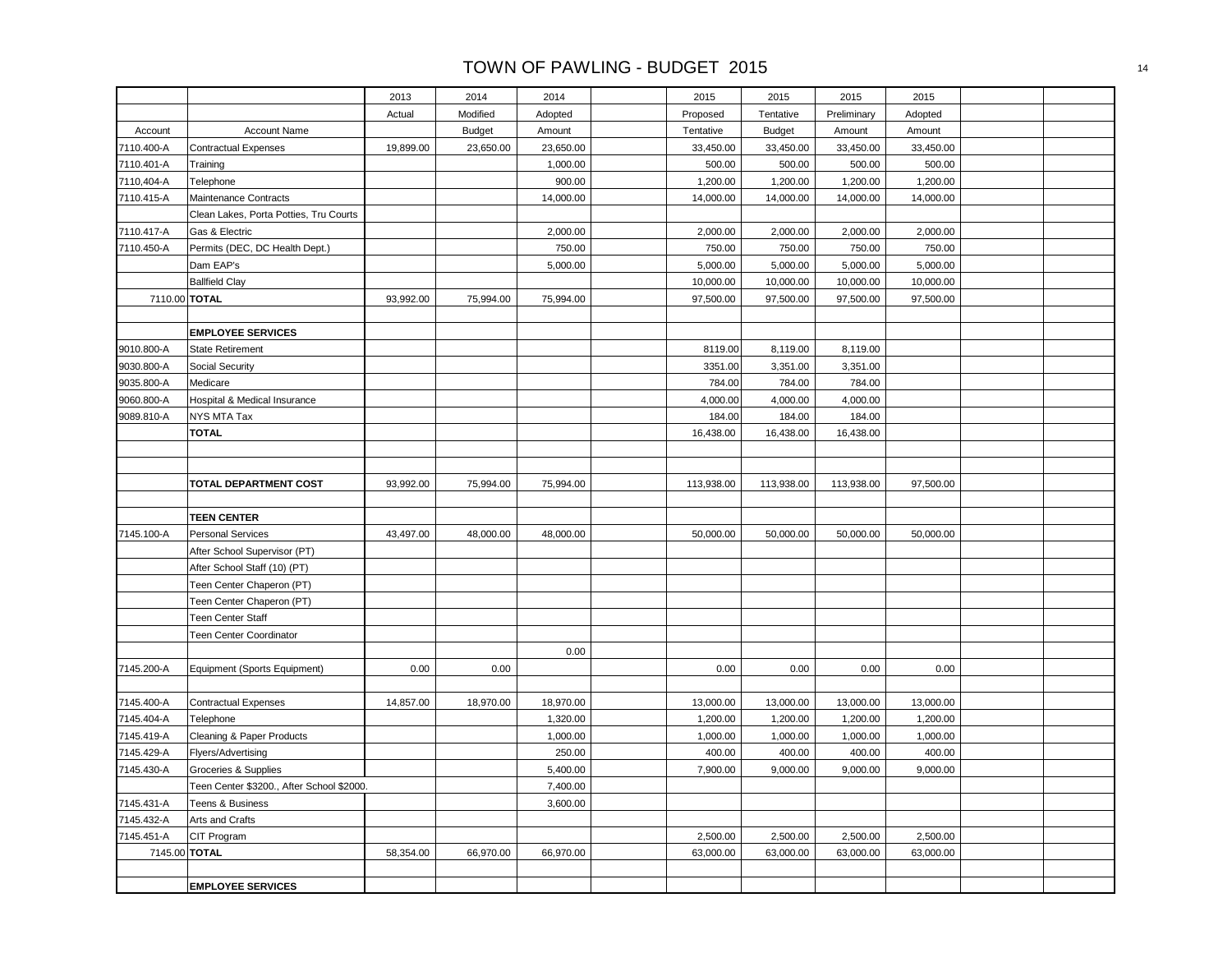|            |                                     | 2013      | 2014          | 2014      | 2015      | 2015          | 2015        | 2015      |  |
|------------|-------------------------------------|-----------|---------------|-----------|-----------|---------------|-------------|-----------|--|
|            |                                     | Actual    | Modified      | Adopted   | Proposed  | Tentative     | Preliminary | Adopted   |  |
| Account    | <b>Account Name</b>                 |           | <b>Budget</b> | Amount    | Tentative | <b>Budget</b> | Amount      | Amount    |  |
| 9030.800-A | Social Security                     |           |               |           | 3,100.00  | 3,100.00      | 3,100.00    |           |  |
| 9035.800-A | Medicare                            |           |               |           | 725.00    | 725.00        | 725.00      |           |  |
| 9089.810-A | NYS MTA Tax                         |           |               |           | 170.00    | 170.00        | 170.00      |           |  |
|            | <b>TOTAL</b>                        |           |               |           | 3,995.00  | 3,995.00      | 3,995.00    |           |  |
|            |                                     |           |               |           |           |               |             |           |  |
|            | TOTAL DEPARTMENT COST               | 58,354.00 | 66,970.00     | 66,970.00 | 66,995.00 | 66,995.00     | 66,995.00   | 63,000.00 |  |
|            |                                     |           |               |           |           |               |             |           |  |
|            | <b>BEACH</b>                        |           |               |           |           |               |             |           |  |
| 7230.100-A | <b>Personal Services</b>            | 39,893.00 | 50,740.00     | 50,740.00 | 40,000.00 | 40,000.00     | 40,000.00   | 40,000.00 |  |
|            | <b>Waterfront Director</b>          |           |               | 8,400.00  |           |               |             |           |  |
|            | Asst. Water Director                |           |               | 6,720.00  |           |               |             |           |  |
|            | Lifeguards (10)                     |           |               | 25,620.00 |           |               |             |           |  |
|            | Gate Keepers (8)                    |           |               |           |           |               |             |           |  |
|            | Water Safety Instructor             |           |               |           |           |               |             |           |  |
|            |                                     |           |               |           |           |               |             |           |  |
| 7230.200-A | Equipment                           | 0.00      | 2,442.00      | 2,442.00  | 1,750.00  | 1,750.00      | 1,750.00    | 1,750.00  |  |
| 7230.205-A |                                     |           |               |           |           |               |             |           |  |
|            |                                     |           |               |           |           |               |             |           |  |
| 7230.400-A | <b>Contractual Expenses</b>         | 1,668.00  | 4,594.00      | 4,594.00  | 4,375.00  | 4,375.00      | 4,375.00    | 4,375.00  |  |
| 7230.403-A | Office Supplies                     |           |               | 250.00    | 200.00    | 200.00        | 200.00      | 200.00    |  |
| 7230.404-A | Telephone                           |           |               | 2,000.00  | 2,000.00  | 2,000.00      | 2,000.00    | 2,000.00  |  |
| 7230.415-A | Maintenance Contracts (Clean Lakes) |           |               | 250.00    | 0.00      | 0.00          | 0.00        | 0.00      |  |
| 7230.429-A | Flyers/Advertising                  |           |               | 250.00    | 250.00    | 250.00        | 250.00      | 250.00    |  |
| 7230.433-A | <b>Waterfront Permits</b>           |           |               | 344.00    | 325.00    | 325.00        | 325.00      | 325.00    |  |
| 7230.434-A | Wristbands                          |           |               | 500.00    | 500.00    | 500.00        | 500.00      | 500.00    |  |
| 7230.434-A | <b>Waterfront Supplies</b>          |           |               | 0.00      | 0.00      | 0.00          | 0.00        | 0.00      |  |
| 7230.435-A | Uniforms                            |           |               | 1,000.00  | 1,100.00  | 1,100.00      | 1,100.00    | 1,100.00  |  |
|            |                                     |           |               |           |           |               |             |           |  |
|            | 7230.00 TOTAL                       | 41,561.00 | 57,776.00     | 57,776.00 | 46,125.00 | 46,125.00     | 46,125.00   | 46,125.00 |  |
|            |                                     |           |               |           |           |               |             |           |  |
|            | <b>EMPLOYEE SERVICES</b>            |           |               |           |           |               |             |           |  |
| 9030.800-A | Social Security                     |           |               |           | 2480.00   | 2,480.00      | 2,480.00    |           |  |
| 9035.800-A | Medicare                            |           |               |           | 580.00    | 580.00        | 580.00      |           |  |
| 9089.810-A | NYS MTA Tax                         |           |               |           | 136.00    | 136.00        | 136.00      |           |  |
|            | <b>TOTAL</b>                        |           |               |           | 3196.00   | 3,196.00      | 3,196.00    |           |  |
|            | <b>TOTAL DEPARTMENT COST</b>        | 41,561.00 | 57,776.00     | 57,776.00 | 49,321.00 | 49,321.00     | 49,321.00   | 46,125.00 |  |
|            |                                     |           |               |           |           |               |             |           |  |
|            |                                     |           |               |           |           |               |             |           |  |
|            | <b>GOLF</b>                         |           |               |           |           |               |             |           |  |
| 7250.100-A | <b>Personal Services</b>            | 92,626.00 | 93,893.00     | 93,893.00 | 85,482.00 | 85,482.00     | 85,482.00   | 85,482.00 |  |
|            | Greens Keeper                       |           |               | 13,000.00 | 13,000.00 | 13,000.00     | 13,000.00   | 13,000.00 |  |
|            | Maintenance Worker                  |           |               | 40,144.00 | 40,947.00 | 40,947.00     | 40,947.00   | 40,947.00 |  |
|            | Groundskeeper                       |           |               | 39,749.00 | 19,095.00 | 19,095.00     | 19,095.00   | 19,095.00 |  |
|            | Longevity                           |           |               | 1,000.00  | 1,000.00  | 1,000.00      | 1,000.00    | 1,000.00  |  |
|            |                                     |           |               |           |           |               |             |           |  |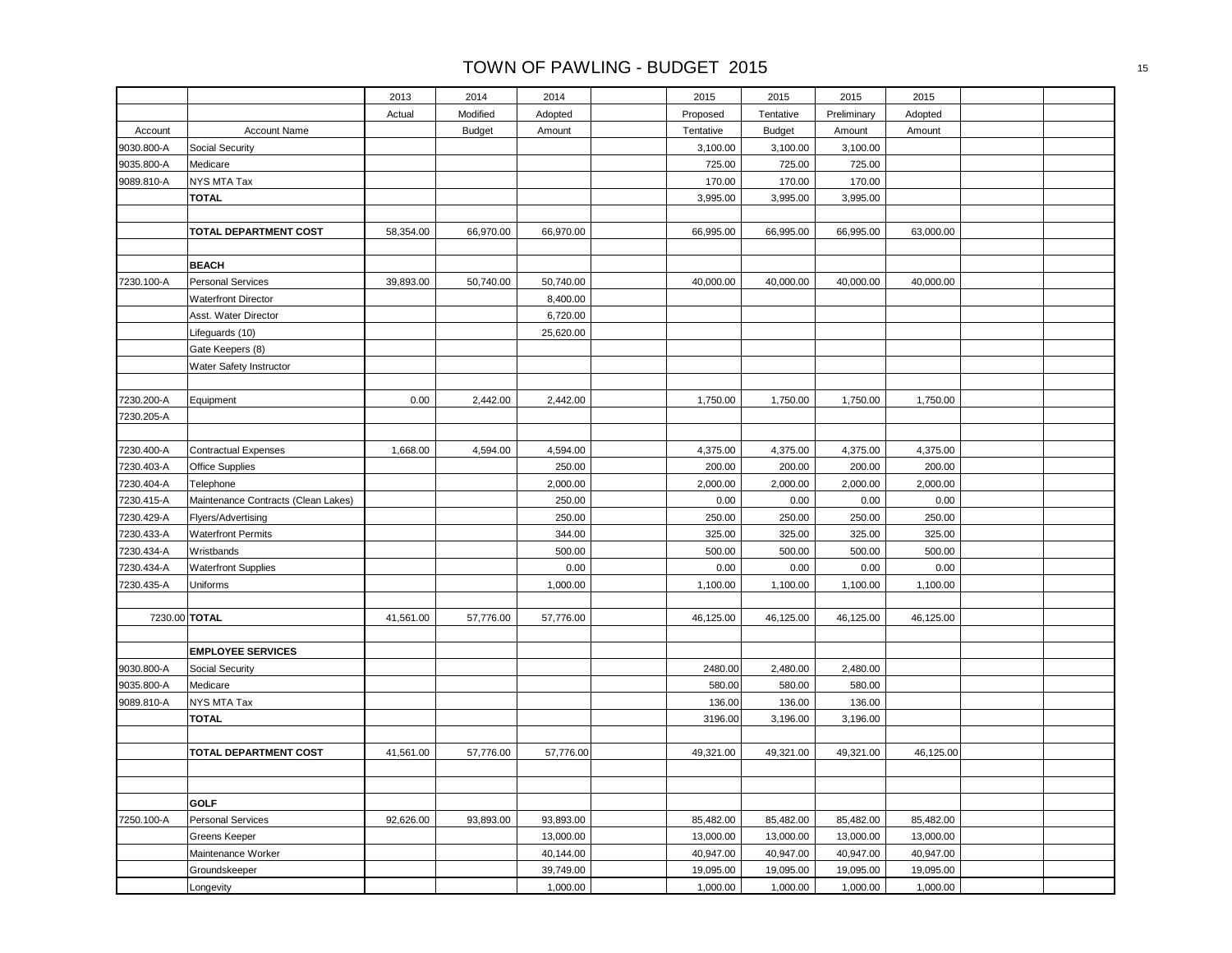|            |                                             | 2013       | 2014          | 2014       | 2015       | 2015          | 2015        | 2015       |  |
|------------|---------------------------------------------|------------|---------------|------------|------------|---------------|-------------|------------|--|
|            |                                             | Actual     | Modified      | Adopted    | Proposed   | Tentative     | Preliminary | Adopted    |  |
| Account    | <b>Account Name</b>                         |            | <b>Budget</b> | Amount     | Tentative  | <b>Budget</b> | Amount      | Amount     |  |
|            | Seasonal Worker                             |            |               |            | 11,440.00  | 11,440.00     | 11,440.00   | 11,440.00  |  |
| 7250.200-A | Equipment                                   | 6,322.00   | 1,700.00      | 1,700.00   | 1,750.00   | 1,750.00      | 1,750.00    | 1,750.00   |  |
| 7250.202-A | Power Tools                                 |            |               | 1,700.00   | 1,750.00   | 1,750.00      | 0.00        | 0.00       |  |
|            |                                             |            |               | 0.00       |            |               |             |            |  |
| 7250.209-A | <b>Fairway Mower</b>                        |            |               | 0.00       | 0.00       | 0.00          | 0.00        | 0.00       |  |
|            |                                             |            |               |            |            |               |             |            |  |
| 7250.400-A | <b>Contractual Expenses</b>                 | 39,751.00  | 48,100.00     | 48,100.00  | 49,400.00  | 49,400.00     | 49,400.00   | 49,400.00  |  |
| 7250.404-A | Telephone                                   |            |               | 3,400.00   | 3,400.00   | 3,400.00      | 3,400.00    | 3,400.00   |  |
| 7250.415-A | Maintenance Contracts (Superior Sanitation) |            |               | 1,200.00   | 1,500.00   | 1,500.00      | 1,500.00    | 1,500.00   |  |
| 7250.416-A | Fuel Oil/Propane                            |            |               | 3,000.00   | 4,000.00   | 4,000.00      | 4,000.00    | 4,000.00   |  |
| 7250.417-A | Gas & Electric                              |            |               | 1,800.00   | 1,800.00   | 1,800.00      | 1,800.00    | 1,800.00   |  |
| 7250.418-A | Water & Sewer                               |            |               | 1,500.00   | 1,500.00   | 1,500.00      | 1,500.00    | 1,500.00   |  |
| 7250.419-A | Flyers & Advertising                        |            |               | 3,000.00   | 3,000.00   | 3,000.00      | 3,000.00    | 3,000.00   |  |
| 7250.424-A | Vehicle Gas & Maintenance                   |            |               | 9,500.00   | 9,500.00   | 9,500.00      | 9,500.00    | 9,500.00   |  |
| 7250.436-A | Licenses                                    |            |               | 200.00     | 200.00     | 200.00        | 200.00      | 200.00     |  |
| 7250.437-A | <b>Greens Supplies</b>                      |            |               | 4,500.00   | 4,500.00   | 4,500.00      | 4,500.00    | 4,500.00   |  |
| 7250.438-A | Fertilizer and Chemicals                    |            |               | 16,000.00  | 16,000.00  | 16,000.00     | 16,000.00   | 16,000.00  |  |
| 7250.439-A | Other Golf Course Supplies                  |            |               | 3,500.00   | 3,500.00   | 3,500.00      | 3,500.00    | 3,500.00   |  |
| 7250.440-A | Training                                    |            |               | 500.00     | 500.00     | 500.00        | 500.00      | 500.00     |  |
|            |                                             |            |               |            |            |               |             |            |  |
|            | 7250.00 TOTAL                               | 138,699.00 | 143,693.00    | 143,693.00 | 136,632.00 | 136,632.00    | 136,632.00  | 136,632.00 |  |
|            |                                             |            |               |            |            |               |             |            |  |
|            | <b>EMPLOYEE SERVICES</b>                    |            |               |            |            |               |             |            |  |
| 9010.800-A | <b>State Retirement</b>                     |            |               |            | 10220.00   | 10,220.00     | 10,220.00   |            |  |
| 9030.800-A | Social Security                             |            |               |            | 5300.00    | 5,300.00      | 5,300.00    |            |  |
| 9035.800-A | Medicare                                    |            |               |            | 1240.00    | 1,240.00      | 1,240.00    |            |  |
| 9060.800-A | Hospital & Medical Insurance                |            |               |            | 21,743.00  | 21,743.00     | 21,743.00   |            |  |
| 9089.810-A | NYS MTA Tax                                 |            |               |            | 291.00     | 291.00        | 291.00      |            |  |
|            | <b>TOTAL</b>                                |            |               |            | 38,794.00  | 38,794.00     | 38,794.00   |            |  |
|            |                                             |            |               |            |            |               |             |            |  |
|            | <b>TOTAL DEPARTMENT COST</b>                | 138,699.00 | 143,693.00    | 143,693.00 | 175,426.00 | 175,426.00    | 175,426.00  | 136,632.00 |  |
|            |                                             |            |               |            |            |               |             |            |  |
|            | OTHER RECREATION PROGRAMS                   |            |               |            |            |               |             |            |  |
| 7310.100-A | <b>Personal Services</b>                    | 225.00     | 2,502.00      | 2,502.00   | 3,440.00   | 3,440.00      | 3,440.00    | 3,440.00   |  |
|            | Ice Skate Guards                            |            |               | 294.00     | 300.00     | 300.00        | 300.00      | 300.00     |  |
|            | <b>Basketball Staff</b>                     |            |               | 768.00     | 800.00     | 800.00        | 800.00      | 800.00     |  |
|            | Running Club                                |            |               | 1,440.00   | 1,440.00   | 1,440.00      | 1,440.00    | 1,440.00   |  |
|            | Triathlon workers                           |            |               |            | 900.00     | 900.00        | 900.00      | 900.00     |  |
| 7310.200-A | Equipment                                   | 0.00       | 1,000.00      | 1,000.00   | 700.00     | 700.00        | 700.00      | 700.00     |  |
|            | <b>Flag Football</b>                        |            |               | 700.00     | 700.00     | 700.00        | 700.00      | 700.00     |  |
|            | Basketball                                  |            |               | 300.00     | 0.00       | 0.00          | 0.00        | 0.00       |  |
|            |                                             |            |               |            |            |               |             |            |  |
| 7310.400-A | <b>Contractual Expenses</b>                 | 41,787.00  | 45,975.00     | 45,975.00  | 45,975.00  | 45,975.00     | 45,975.00   | 45,975.00  |  |
| 7310.403-A | <b>Office Supplies</b>                      |            |               | 225.00     | 225.00     | 225.00        | 225.00      | 225.00     |  |
| 7310.427-A | Bus Trips (3-4)                             |            |               | 2,350.00   | 2,350.00   | 2,350.00      | 2,350.00    | 2,350.00   |  |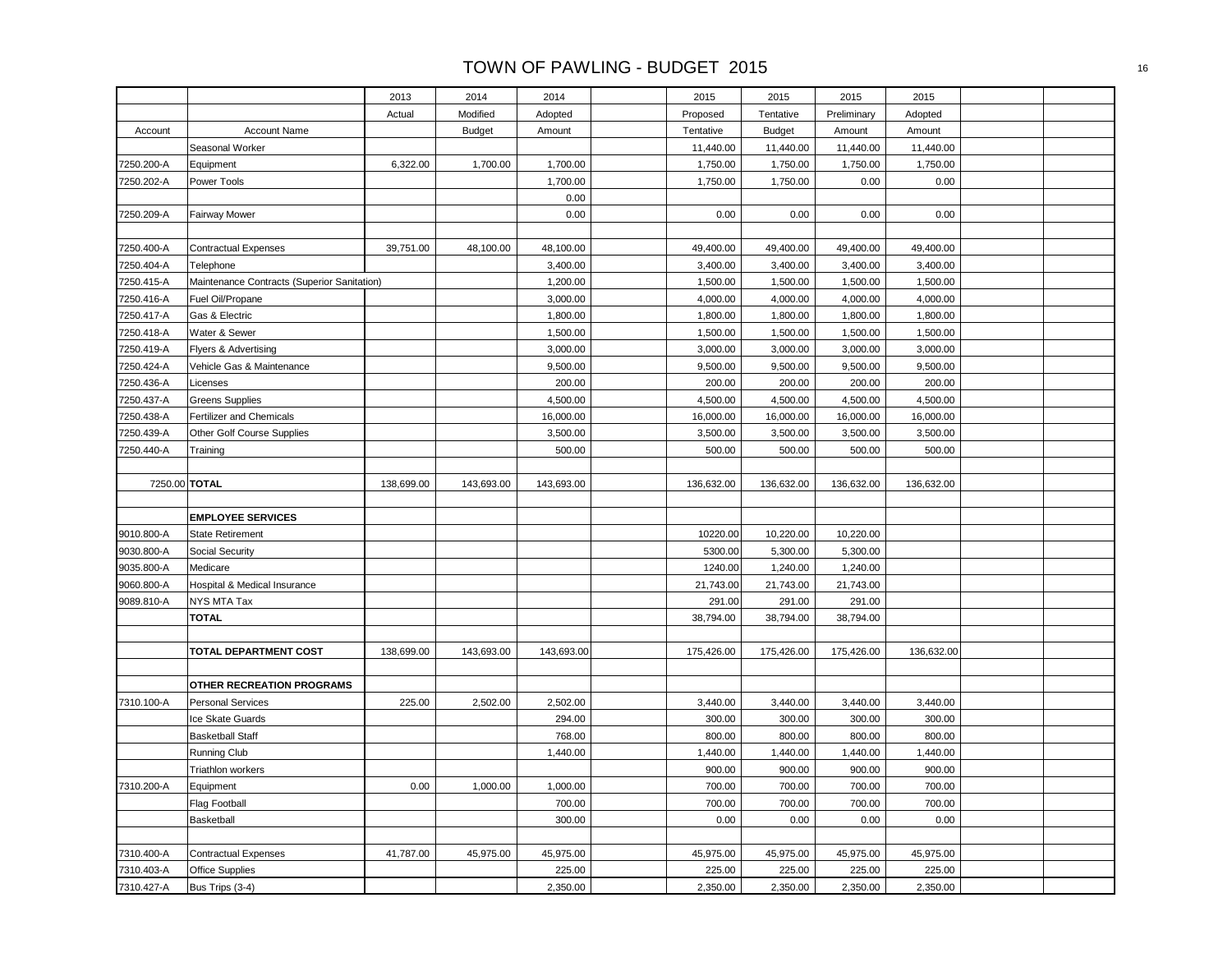|            |                                | 2013      | 2014          | 2014      | 2015          | 2015          | 2015          | 2015      |  |
|------------|--------------------------------|-----------|---------------|-----------|---------------|---------------|---------------|-----------|--|
|            |                                | Actual    | Modified      | Adopted   | Proposed      | Tentative     | Preliminary   | Adopted   |  |
| Account    | <b>Account Name</b>            |           | <b>Budget</b> | Amount    | Tentative     | <b>Budget</b> | Amount        | Amount    |  |
| 7310.441-A | <b>Triathlon Expenses</b>      |           |               | 31,000.00 | 29,000.00     | 29,000.00     | 29,000.00     | 29,000.00 |  |
| 7310.442-A | Fall/Spring Brochure           |           |               | 3,000.00  | 3,000.00      | 3,000.00      | 3,000.00      | 3,000.00  |  |
| 7310.443-A | Music by the Lake              |           |               | 4,000.00  | 5,000.00      | 5,000.00      | 5,000.00      | 5,000.00  |  |
|            |                                |           |               | 1,700.00  |               |               |               |           |  |
| 7310.445-A | <b>Halloween Party</b>         |           |               | 1,700.00  | 1,700.00      | 1,700.00      | 1,700.00      | 1,700.00  |  |
| 7310.446-A | Easter Egg Hunt                |           |               | 500.00    | 1,700.00      | 1,700.00      | 1,700.00      | 1,700.00  |  |
|            | Tee Shirt Various Programs     |           |               | 100.00    | 1,400.00      | 1,400.00      | 1,400.00      | 1,400.00  |  |
| 7310.447-A | Ice Rink Rental                |           |               | 1,400.00  | 1,500.00      | 1,500.00      | 1,500.00      | 1,500.00  |  |
|            | Paper Products                 |           |               |           | 100.00        | 100.00        | 100.00        | 100.00    |  |
|            |                                |           |               |           |               |               |               |           |  |
|            | 7310.00 TOTAL                  | 42,012.00 | 49,477.00     | 49,477.00 | 50,115.00     | 50,115.00     | 50,115.00     | 50,115.00 |  |
|            |                                |           |               |           |               |               |               |           |  |
|            | <b>EMPLOYEE SERVICES</b>       |           |               |           |               |               |               |           |  |
| 9030.800-A | Social Security                |           |               |           | 214.00        | 214.00        | 214.00        |           |  |
| 9035.800-A | Medicare                       |           |               |           | 50.00         | 50.00         | 50.00         |           |  |
| 9089.810-A | <b>NYS MTA Tax</b>             |           |               |           | 12.00         | 12.00         | 12.00         |           |  |
|            | <b>TOTAL</b>                   |           |               |           | 276.00        | 276.00        | 276.00        |           |  |
|            |                                |           |               |           |               |               |               |           |  |
|            | TOTAL DEPARTMENT COST          |           |               | 49,477.00 | 50,391.00     | 50,391.00     | 50,391.00     | 50,115.00 |  |
|            |                                |           |               |           |               |               |               |           |  |
|            | <b>LIBRARY</b>                 |           |               |           |               |               |               |           |  |
| 7410.4-A   | <b>Contractual Expenses</b>    | 0.00      | 0.00          | 0.00      | 0.00          | 0.00          | 0.00          | 0.00      |  |
|            | 7410.00 TOTAL                  | 0.00      | 0.00          | 0.00      | 0.00          | 0.00          | 0.00          | 0.00      |  |
|            |                                |           |               |           |               |               |               |           |  |
|            | <b>HISTORIAN</b>               |           |               |           |               |               |               |           |  |
| 7510.100-A | <b>Personal Services</b>       | 1,000.00  | 1,000.00      | 1,000.00  | 1,100.00      | 1,100.00      | 1,100.00      | 1,500.00  |  |
| 7510.200-A | Equipment                      | 0.00      | 0.00          | 0.00      | 0.00          | 0.00          | 0.00          | 0.00      |  |
|            | Printer, Scanner, Storage unit |           |               |           |               |               |               |           |  |
| 7510.400-A | <b>Contractual Expenses</b>    | 450.00    | 0.00          | 0.00      | 0.00          | 0.00          | 0.00          | 0.00      |  |
|            | 7510.00 TOTAL                  | 1,450.00  | 1,000.00      | 1,000.00  | 1,100.00      | 1,100.00      | 1,100.00      | 1,500.00  |  |
|            |                                |           |               |           |               |               |               |           |  |
|            | <b>EMPLOYEE SERVICES</b>       |           |               |           |               |               |               |           |  |
| 9030.800-A | Social Security                |           |               |           | 68.00         | 68.00         | 68.00         |           |  |
| 9035.800-A | Medicare                       |           |               |           | 16.00         | 16.00         | 16.00         |           |  |
| 9089.810-A | NYS MTA Tax<br><b>TOTAL</b>    |           |               |           | 4.00<br>88.00 | 4.00<br>88.00 | 4.00<br>88.00 |           |  |
|            |                                |           |               |           |               |               |               |           |  |
|            | TOTAL DEPARTMENT COST          | 1,450.00  | 1,000.00      | 1,000.00  | 1,188.00      | 1,188.00      | 1,188.00      | 1,500.00  |  |
|            |                                |           |               |           |               |               |               |           |  |
|            | <b>CELEBRATIONS</b>            |           |               |           |               |               |               |           |  |
| 7550.100-A | <b>Personal Services</b>       | 0.00      | 0.00          | 0.00      | 0.00          | 0.00          | 0.00          | 0.00      |  |
| 7550.200-A | Equipment                      | 0.00      | 0.00          | 0.00      | 0.00          | 0.00          | 0.00          | 0.00      |  |
| 7550.400-A | <b>Contractual Expenses</b>    | 614.00    | 2,000.00      | 2,000.00  | 3,000.00      | 3,000.00      | 3,000.00      | 3,000.00  |  |
|            | <b>Employee Celebrations</b>   |           |               |           |               |               |               |           |  |
|            | 7550.00 TOTAL                  | 614.00    | 2,000.00      | 2,000.00  | 3,000.00      | 3,000.00      | 3,000.00      | 3,000.00  |  |
|            |                                |           |               |           |               |               |               |           |  |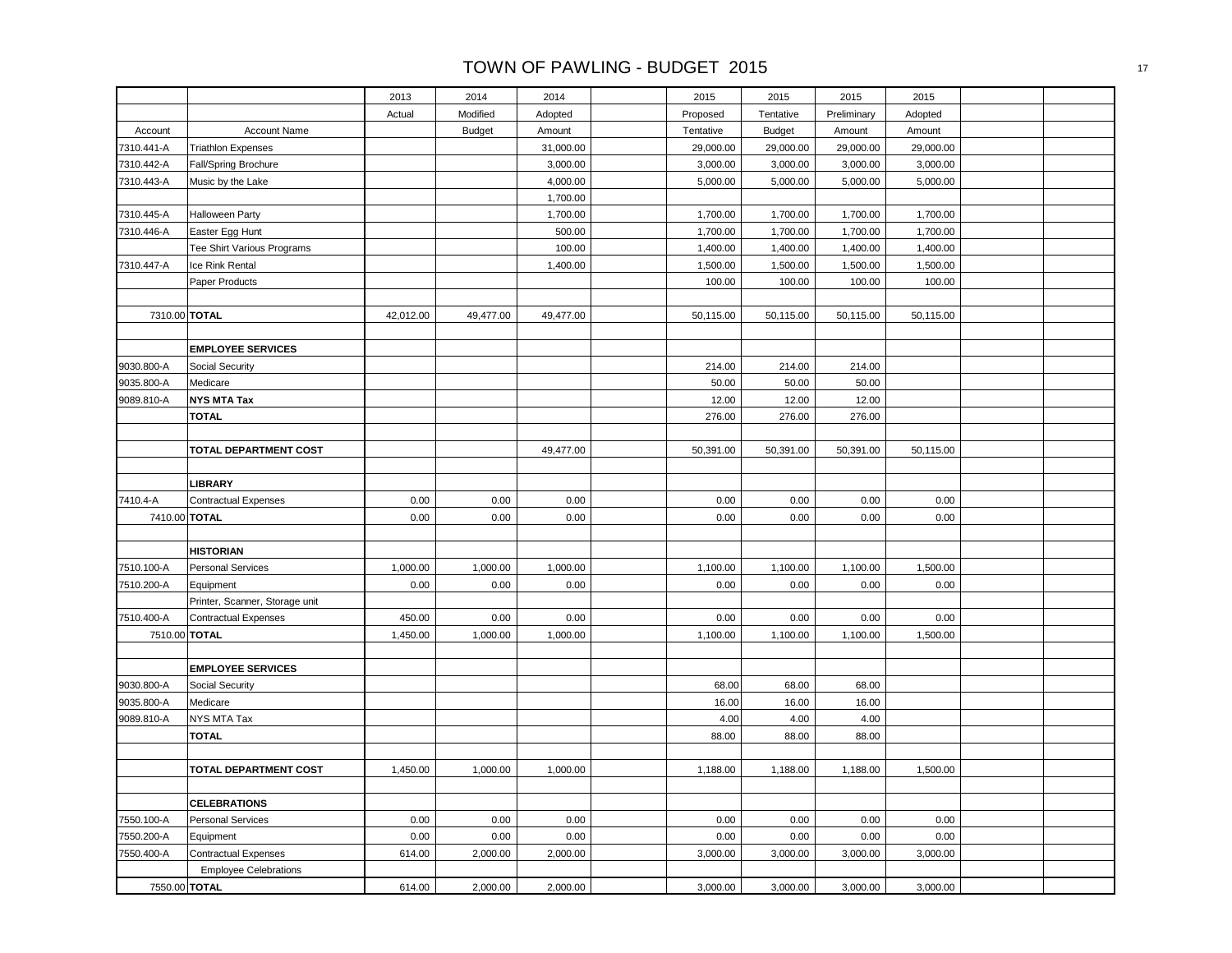|            |                                     | 2013       | 2014          | 2014       | 2015       | 2015          | 2015        | 2015       |  |
|------------|-------------------------------------|------------|---------------|------------|------------|---------------|-------------|------------|--|
|            |                                     | Actual     | Modified      | Adopted    | Proposed   | Tentative     | Preliminary | Adopted    |  |
| Account    | <b>Account Name</b>                 |            | <b>Budget</b> | Amount     | Tentative  | <b>Budget</b> | Amount      | Amount     |  |
|            |                                     |            |               |            |            |               |             |            |  |
|            | <b>Total Culture and Recreation</b> | 497,604.00 | 526,857.00    | 526,857.00 | 655,203.00 | 655,203.00    | 655,203.00  | 530,006.00 |  |
|            |                                     |            |               |            |            |               |             |            |  |
|            |                                     |            |               |            |            |               |             |            |  |
|            | <b>ZONING</b>                       |            |               |            |            |               |             |            |  |
|            |                                     |            |               |            |            |               |             |            |  |
| 8010.400-A | <b>Contractual Services</b>         | 0.00       | 0.00          | 0.00       | 0.00       | 0.00          | 0.00        | 0.00       |  |
|            | 8010.00 TOTAL                       | 0.00       | 0.00          | 0.00       | 0.00       | 0.00          | 0.00        | 0.00       |  |
|            |                                     |            |               |            |            |               |             |            |  |
|            | <b>ENVIRONMENTAL CONTROL</b>        |            |               |            |            |               |             |            |  |
| 8090.100-A | <b>Personal Services</b>            | 0.00       | 0.00          | 0.00       | 0.00       | 0.00          | 0.00        | 0.00       |  |
| 8090.200-A | Equipment                           | 0.00       | 0.00          | 0.00       | 0.00       | 0.00          | 0.00        | 0.00       |  |
| 8090.400-A | Contractual Expenses                | 0.00       | 0.00          | 0.00       | 0.00       | 0.00          | 0.00        | 0.00       |  |
|            | 8090.00 TOTAL                       | 0.00       | 0.00          | 0.00       | 0.00       | 0.00          | 0.00        | 0.00       |  |
|            |                                     |            |               |            |            |               |             |            |  |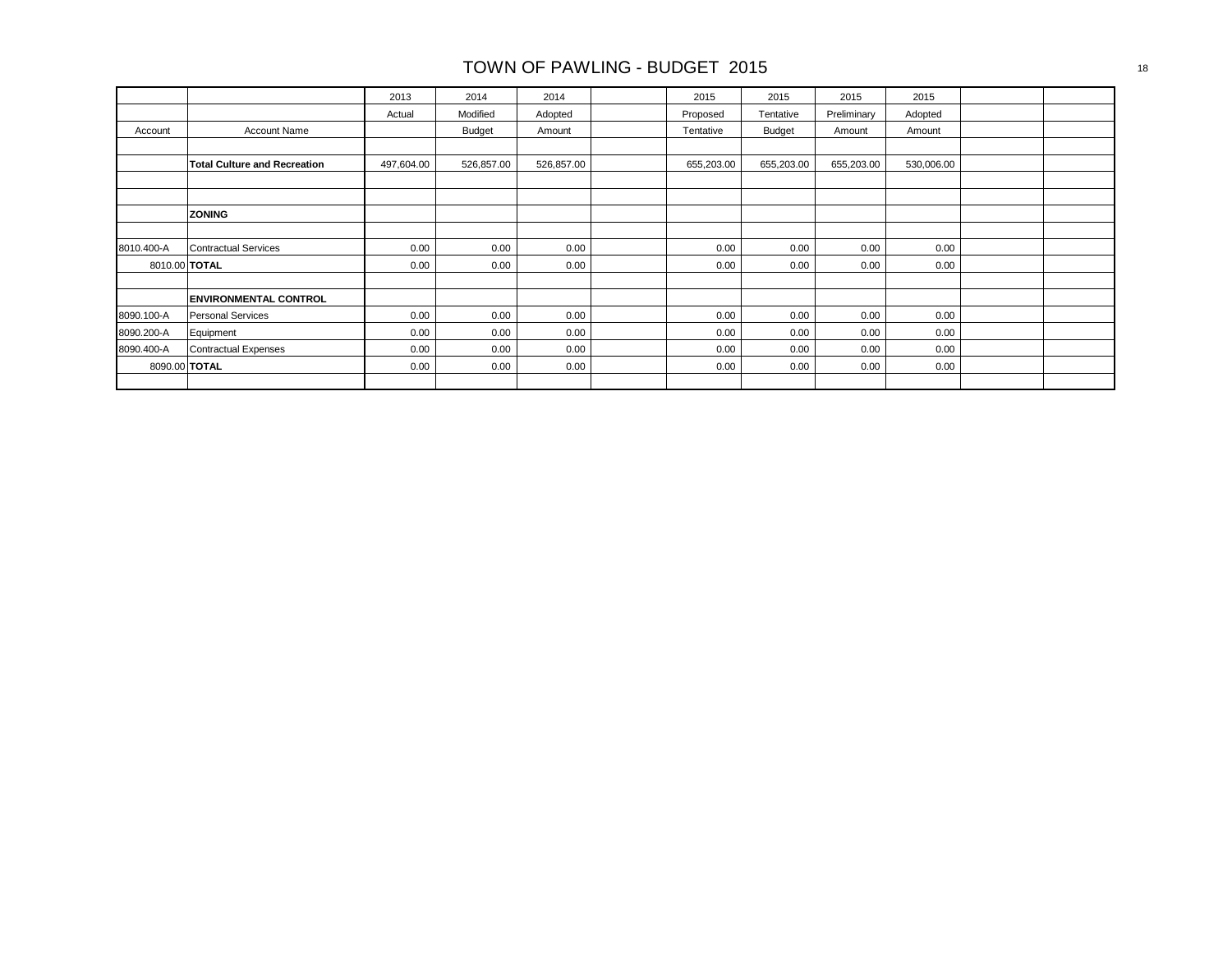|                          |                                                     | 2013       | 2014          | 2014       | 2015               | 2015               | 2015               | 2015       |  |
|--------------------------|-----------------------------------------------------|------------|---------------|------------|--------------------|--------------------|--------------------|------------|--|
|                          |                                                     | Actual     | Modified      | Adopted    | Proposed           | Tentative          | Preliminary        | Adopted    |  |
| Account                  | <b>Account Name</b>                                 |            | <b>Budget</b> | Amount     | Tentative          | <b>Budget</b>      | Amount             | Amount     |  |
|                          | <b>REFUSE AND GARBAGE</b>                           |            |               |            |                    |                    |                    |            |  |
| 8160.100-A               | <b>Personal Services</b>                            | 57,525.00  | 64,410.00     | 64,410.00  | 65,700.00          | 65,700.00          | 65,700.00          | 65,700.00  |  |
|                          |                                                     |            |               |            |                    |                    |                    |            |  |
|                          |                                                     |            |               |            |                    |                    |                    |            |  |
| 8160.200-A               | Equipment                                           | 2,571.00   | 1,000.00      | 1,000.00   | 1,000.00           | 1,000.00           | 1,000.00           | 1,000.00   |  |
|                          |                                                     |            |               |            |                    |                    |                    |            |  |
| 8160.205-A               | Equipment - Capital                                 | 0.00       | 0.00          | 0.00       | 0.00               | 0.00               | 0.00               | 0.00       |  |
|                          |                                                     |            |               |            |                    |                    |                    |            |  |
| 8160.400-A               | <b>Contractual Expenses</b>                         | 162,362.00 | 180,000.00    | 180,000.00 | 175,000.00         | 175,000.00         | 175,000.00         | 175,000.00 |  |
|                          |                                                     |            |               |            |                    |                    |                    |            |  |
| 8160.00 TOTAL            |                                                     | 222,458.00 | 245,410.00    | 245,410.00 | 241,700.00         | 241,700.00         | 241,700.00         | 241,700.00 |  |
|                          |                                                     |            |               |            |                    |                    |                    |            |  |
|                          | <b>EMPLOYEE SERVICES</b>                            |            |               |            |                    |                    |                    |            |  |
| 9010.800-A               | <b>State Retirement</b>                             |            |               |            | 12,220.00          | 12,220.00          | 12,220.00          |            |  |
| 9030.800-A<br>9035.800-A | <b>Social Security</b><br>Medicare                  |            |               |            | 4,074.00<br>853.00 | 4,074.00<br>853.00 | 4,074.00<br>853.00 |            |  |
| 9060.800-A               | Hospital & Medical Insurance                        |            |               |            | 32,614.00          | 32,614.00          | 32,614.00          |            |  |
| 9089.810-A               | NYS MTA Tax                                         |            |               |            | 224.00             | 224.00             | 224.00             |            |  |
|                          | <b>TOTAL</b>                                        |            |               |            | 49,985.00          | 49,985.00          | 49,985.00          | 0.00       |  |
|                          |                                                     |            |               |            |                    |                    |                    |            |  |
|                          | TOTAL DEPARTMENT COST                               | 222,458.00 | 245,410.00    | #REF!      | 291,685.00         | 291,685.00         | 291,685.00         | 241,700.00 |  |
|                          |                                                     |            |               |            |                    |                    |                    |            |  |
|                          |                                                     |            |               |            |                    |                    |                    |            |  |
|                          | <b>CEMETERIES</b>                                   |            |               |            |                    |                    |                    |            |  |
| 8810.100-A               | <b>Personal Services</b>                            | 0.00       | 0.00          | 0.00       | 0.00               | 0.00               | 0.00               | 0.00       |  |
| 8810.200-A               | Equipment                                           | 0.00       | 0.00          | 0.00       | 0.00               | 0.00               | 0.00               | 0.00       |  |
| 8810.400-A               | <b>Contractual Services</b>                         | 0.00       | 0.00          | 0.00       | 0.00               | 0.00               | 0.00               | 0.00       |  |
|                          |                                                     |            |               |            |                    |                    |                    |            |  |
| 8810.00 TOTAL            |                                                     | 0.00       | 0.00          | 0.00       | 0.00               | 0.00               | 0.00               | 0.00       |  |
|                          |                                                     |            |               |            |                    |                    |                    |            |  |
|                          | <b>Total Home &amp; Community Services</b>          | 222,458.00 | 245,410.00    | 245,410.00 | 291,685.00         | 291,685.00         | 291,685.00         | 241,700.00 |  |
|                          |                                                     |            |               |            |                    |                    |                    |            |  |
|                          | <b>UNDISTRIBUTED</b>                                |            |               |            |                    |                    |                    |            |  |
|                          |                                                     |            |               |            |                    |                    |                    |            |  |
| 9010.800-A               | <b>EMPLOYEE SERVICES</b><br><b>State Retirement</b> | 174,211.00 | 163,011.00    | 163,011.00 | 0.00               | 0.00               | 0.00               | 157,778.00 |  |
| 9030.800-A               | Social Security                                     | 56,596.00  | 63,543.00     | 63,543.00  | 0.00               | 0.00               | 0.00               | 66,255.00  |  |
| 9035.800-A               | Medicare                                            | 16,399.00  | 14,781.00     | 14,781.00  | 0.00               | 0.00               | 0.00               | 15,399.00  |  |
| 9040.800-A               | Workman's Compensation                              | 20,000.00  | 20,000.00     | 20,000.00  | 20,000.00          | 20,000.00          | 20,000.00          | 20,000.00  |  |
| 9050.800-A               | Unemployment Insurance                              | 9,741.00   | 2,500.00      | 2,500.00   | 0.00               | 0.00               | 0.00               | 3,237.00   |  |
| 9060.800-A               | Hospital & Medical Insurance-Active                 | 387,690.00 | 311,259.00    | 291,259.00 | 0.00               | 0.00               | 0.00               | 310,808.00 |  |
| 9060.800-A               | Hospital & Medical Insurance-Retired                | 0.00       | 114,404.00    | 20,000.00  | 104,018.00         | 104,018.00         | 104,018.00         | 104,018.00 |  |
| 9089.800-A               | Medicare Reimbursement                              | 15,678.00  | 18,000.00     | 114,404.00 | 24,000.00          | 24,000.00          | 24,000.00          | 24,000.00  |  |
|                          |                                                     |            |               | 18,000.00  |                    |                    |                    |            |  |
|                          | <b>TOTAL</b>                                        | 680,315.00 | 707,498.00    | 707,498.00 | 148,018.00         | 148,018.00         | 148,018.00         | 701,495.00 |  |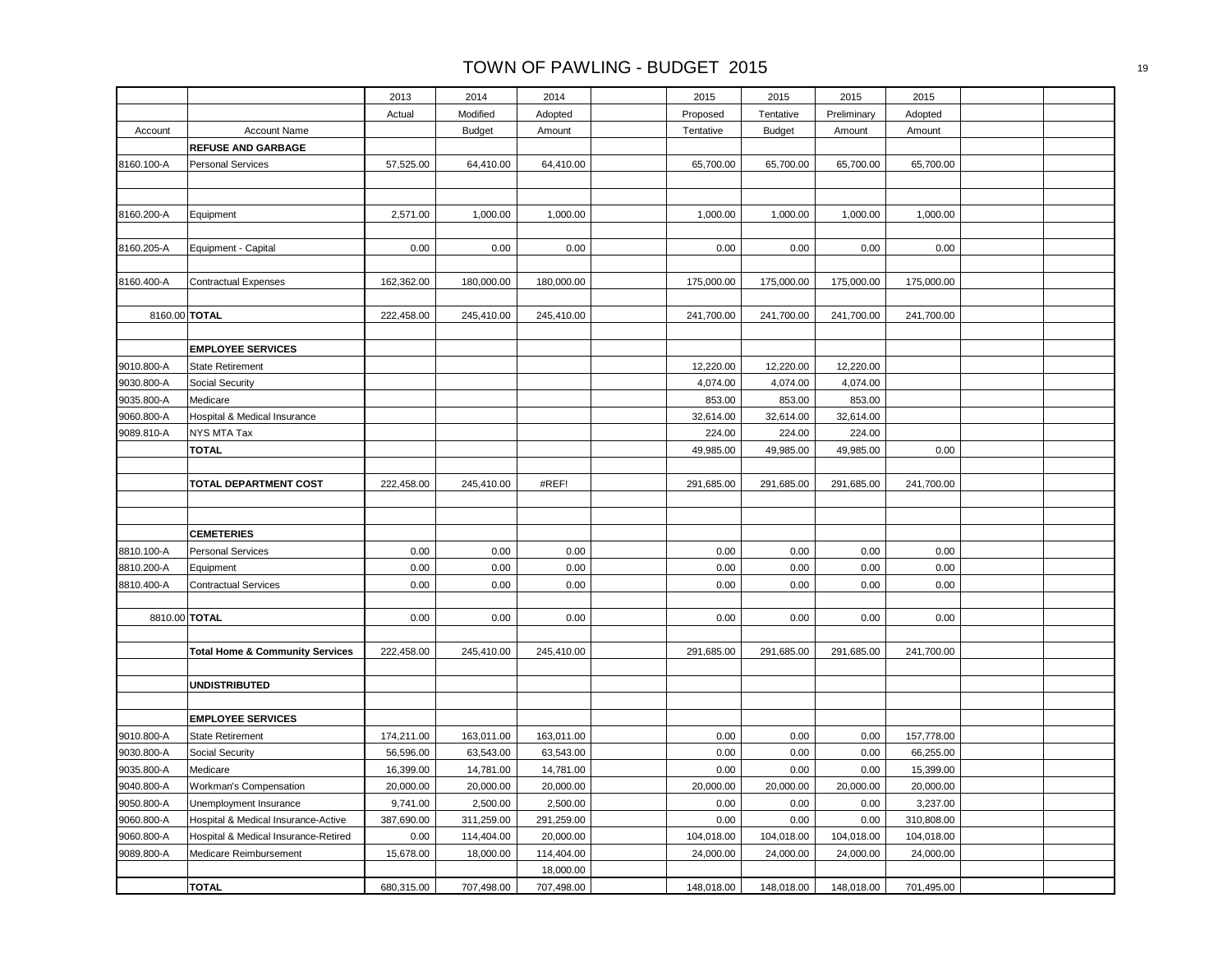|            |                                           | 2013         | 2014          | 2014         | 2015         | 2015          | 2015         | 2015         |        |
|------------|-------------------------------------------|--------------|---------------|--------------|--------------|---------------|--------------|--------------|--------|
|            |                                           | Actual       | Modified      | Adopted      | Proposed     | Tentative     | Preliminary  | Adopted      |        |
| Account    | <b>Account Name</b>                       |              | <b>Budget</b> | Amount       | Tentative    | <b>Budget</b> | Amount       | Amount       |        |
|            |                                           |              |               |              |              |               |              |              |        |
|            | <b>DEBT SERVICES</b>                      |              |               |              |              |               |              |              |        |
| 9710.600-A | Serial Bonds/Principal - Lakeside Park    | 480,000.00   | 465,000.00    | 465,000.00   | 480,000.00   | 480,000.00    | 480,000.00   | 480,000.00   |        |
| 9710.700-A | Serial Bonds/Interest                     | 82,616.00    | 98,950.00     | 98,950.00    | 89,500.00    | 89,500.00     | 89,500.00    | 89,500.00    |        |
| 9730.600-A | <b>BAN/Principal</b>                      | 14,000.00    | 14,000.00     | 14,000.00    | 14,000.00    | 14,000.00     | 14,000.00    | 14,000.00    |        |
| 9730.700.  | <b>BAN/Interest</b>                       | 524.00       | 350.00        | 350.00       | 210.00       | 210.00        | 210.00       | 210.00       |        |
|            | <b>TOTAL</b>                              | 577,140.00   | 578,300.00    | 578,300.00   | 583,710.00   | 583,710.00    | 583,710.00   | 583,710.00   |        |
|            |                                           |              |               |              |              |               |              |              |        |
|            | TOTAL APPRO. - GENERAL FUND               | 3,426,094.00 | 3,659,049.00  | 3,659,049.00 | 3,745,277.00 | 3,745,277.00  | 3,745,277.00 | 3,745,277.00 |        |
|            |                                           |              |               |              |              |               |              |              |        |
|            | <b>GENERAL FUND</b>                       |              |               |              |              |               |              |              |        |
|            | <b>REVENUE</b>                            |              |               |              |              |               |              |              |        |
|            | REAL PROP. TAX AND TAX INCOMES            |              |               |              |              |               |              |              |        |
| 1001.000-A | Real Property Tax                         | 2,449,269.00 | 2,476,411.00  | 2,476,411.00 | 2,541,574.00 | 2,541,574.00  | 2,541,574.00 | 2,541,574.00 |        |
| 1081.000-A | Payment in Lieu of Taxes                  | 14.00        | 0.00          | 0.00         | 0.00         | 0.00          | 0.00         | 0.00         |        |
|            |                                           |              |               |              |              |               |              |              |        |
| 1090.000-A | Interest and Penalties on R. E. Taxes     | 24,226.00    | 25,000.00     | 25,000.00    | 26,000.00    | 26,000.00     | 26,000.00    | 26,000.00    |        |
| 1120.000-A | Sales Tax Dis. By Dutchess County         | 183,502.00   | 183,760.00    | 183,760.00   | 180,000.00   | 180,000.00    | 180,000.00   | 180,000.00   |        |
| 1170.000-A | <b>Franchise Fees</b>                     | 38,877.00    | 34,000.00     | 34,000.00    | 36,000.00    | 36,000.00     | 36,000.00    | 36,000.00    |        |
|            | Comcast                                   |              |               |              |              |               |              |              |        |
|            | <b>TOTAL</b>                              | 2,695,888.00 | 2,719,171.00  | 2,719,171.00 | 2,783,574.00 | 2,783,574.00  | 2,783,574.00 | 2,783,574.00 |        |
|            |                                           |              |               |              |              |               |              |              |        |
|            | DEPARTMENTAL INCOME                       |              |               |              |              |               |              |              |        |
| 1232.000-A | <b>Tax Collector Fees</b>                 | 582.00       | 450.00        | 450.00       | 550.00       | 550.00        | 550.00       | 550.00       |        |
| 1255.000-A | Clerk Fees                                | 5,719.00     | 4,500.00      | 4,500.00     | 5,000.00     | 5,000.00      | 5,000.00     | 5,000.00     |        |
| 1550.000-A | <b>Animal Control Fees</b>                | 950.00       | 750.00        | 750.00       | 750.00       | 750.00        | 750.00       | 750.00       |        |
| 2001.000-A | Park and Recreation Fees                  | 56,326.00    | 40,000.00     | 40,000.00    | 40,000.00    | 40,000.00     | 40,000.00    | 40,000.00    |        |
| 2001.100-A | <b>Teen Center Fees</b>                   | 0.00         | 14,000.00     | 14,000.00    | 14,000.00    | 14,000.00     | 14,000.00    | 14,000.00    |        |
| 2025.000-A | Spec. Rec Facilities - Beach Gate Fees    | 0.00         | 10,000.00     | 10,000.00    | 10,000.00    | 10,000.00     | 10,000.00    | 10,000.00    |        |
| 2050.000-A | Special Rec Faculties - Golf              | 123,381.00   | 166,000.00    | 166,000.00   | 165,000.00   | 165,000.00    | 165,000.00   | 165,000.00   |        |
| 2070.000-A | Contributions Private Agencies - Youth    | 0.00         | 5,000.00      | 5,000.00     | 5,000.00     | 5,000.00      | 5,000.00     | 5,000.00     |        |
| 2089.000-A | Other Culture & Rec Fees                  | 0.00         | 0.00          | 0.00         | 5,000.00     | 5,000.00      | 5,000.00     | 5,000.00     |        |
| 2090.000-A | Teen Center Donations and Grants          | 0.00         | 0.00          | 0.00         | 0.00         | 0.00          | 0.00         | 0.00         |        |
| 2091.000-A | Triathlon                                 | 55,987.00    | 50,000.00     | 50,000.00    | 33,000.00    | 33,000.00     | 33,000.00    | 33,000.00    |        |
| 2092.000-A | Interfund Trans-Child Care/Camp           | 0.00         | 0.00          | 0.00         | 0.00         | 0.00          | 0.00         | 0.00         |        |
| 2130.000-A | Garbage Removal and Disposal Fees         | 298,639.00   | 295,000.00    | 295,000.00   | 295,000.00   | 295,000.00    | 295,000.00   | 295,000.00   | sweb n |
| 2268.000-A | Animal Control Fees- Other Gov't.         | 0.00         | 0.00          | 0.00         | 0.00         | 0.00          | 0.00         | 0.00         |        |
| 2376.000-A | Refuse & Garbage- Other Gov't.            | 0.00         | 0.00          | 0.00         | 0.00         | 0.00          | 0.00         | 0.00         |        |
| 2389.000-A | Misc. Revenue, Other Gov't.               | 3,000.00     | 3,000.00      | 3,000.00     | 3,000.00     | 3,000.00      | 3,000.00     | 3,000.00     |        |
|            | <b>TOTAL</b><br>USE OF MONEY AND PROPERTY | 544,584.00   | 588,700.00    | 588,700.00   | 576,300.00   | 576,300.00    | 576,300.00   | 576,300.00   |        |
|            |                                           |              |               |              |              |               |              |              |        |
| 2401.000-A | Interest and Earnings                     | 2,351.00     | 2,500.00      | 2,500.00     | 1,250.00     | 1,250.00      | 1,250.00     | 1,250.00     |        |
| 2410.000-A | Rental of Real Property                   | 20,400.00    | 20,400.00     | 20,400.00    | 22,800.00    | 22,800.00     | 22,800.00    | 22,800.00    |        |
| 2530.000-A | Games of Chance                           | 0.00         | 0.00          | 0.00         | 0.00         | 0.00          | 0.00         | 0.00         |        |
| 2540.000-A | <b>Bingo Licenses</b>                     | 499.00       | 275.00        | 275.00       | 300.00       | 300.00        | 300.00       | 300.00       |        |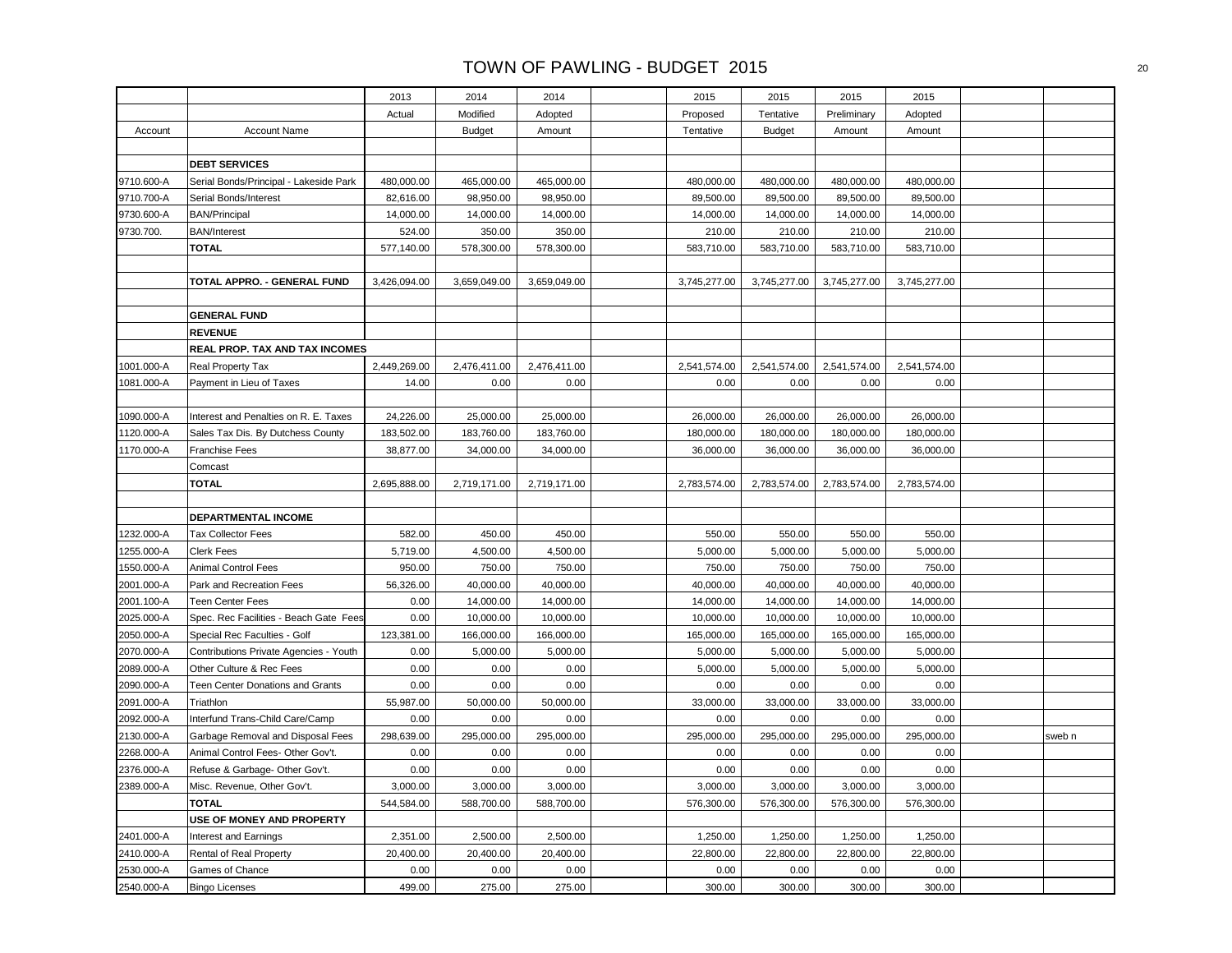|            |                                            | 2013         | 2014          | 2014         | 2015         | 2015          | 2015         | 2015         |  |
|------------|--------------------------------------------|--------------|---------------|--------------|--------------|---------------|--------------|--------------|--|
|            |                                            | Actual       | Modified      | Adopted      | Proposed     | Tentative     | Preliminary  | Adopted      |  |
| Account    | <b>Account Name</b>                        |              | <b>Budget</b> | Amount       | Tentative    | <b>Budget</b> | Amount       | Amount       |  |
| 2544.000-A | Dog Licenses                               | 4,441.00     | 4,500.00      | 4,500.00     | 4,500.00     | 4,500.00      | 4,500.00     | 4,500.00     |  |
| 2545.000-A | Licenses, Other;                           | 0.00         | 0.00          | 0.00         | 0.00         | 0.00          | 0.00         | 0.00         |  |
| 2590.000-A | Permits, Other                             | 420.00       | 400.00        | 400.00       | 400.00       | 400.00        | 400.00       | 400.00       |  |
| 2610.000-A | Fines and Forfeited Bail                   | 30,559.00    | 38,000.00     | 38,000.00    | 36,000.00    | 36,000.00     | 36,000.00    | 36,000.00    |  |
| 2650.000-A | Sale of Scrap and Excess of Materials      | 2,093.00     | 0.00          | 0.00         | 2,000.00     | 2,000.00      | 2,000.00     | 2,000.00     |  |
| 2651.000-A | Sales of Refuse for Recycling              | 15,589.00    | 10,000.00     | 10,000.00    | 12,500.00    | 12,500.00     | 12,500.00    | 12,500.00    |  |
| 2655.000-A | Sales Other                                | 0.00         | 0.00          | 0.00         | 0.00         | 0.00          | 0.00         | 0.00         |  |
| 2680.000-A | Insurance, Recoveries                      | 1,000.00     | 0.00          | 0.00         | 0.00         | 0.00          | 0.00         | 0.00         |  |
| 2701.000-A | Refunds Prior Year's Expenditures          | 2,167.00     | 1,000.00      | 1,000.00     | 1,000.00     | 1,000.00      | 1,000.00     | 1,000.00     |  |
| 2705.000-A | Gifts and Donations                        | 0.00         | 0.00          | 0.00         | 0.00         | 0.00          | 0.00         | 0.00         |  |
| 2770.000-A | Miscellaneous and Health Refunds           | 75.00        | 0.00          | 0.00         | 0.00         | 0.00          | 0.00         | 0.00         |  |
|            | <b>Total Use of Money and Property</b>     | 79,594.00    | 77,075.00     | 77,075.00    | 80,750.00    | 80,750.00     | 80,750.00    | 80,750.00    |  |
|            | <b>Total Est. Rev. from Local Sources</b>  | 3,320,066.00 | 3,384,946.00  | 3,384,946.00 | 3,440,624.00 | 3,440,624.00  | 3,440,624.00 | 3,440,624.00 |  |
| 2801.000-A | <b>Interfund Revenues</b>                  | 0.00         | 0.00          | 7,500.00     |              |               |              |              |  |
|            | <b>STATE AID</b>                           |              |               |              |              |               |              |              |  |
| 3001.000-A | Per Capita                                 | 17,160.00    | 17,153.00     | 17,153.00    | 17,153.00    | 17,153.00     | 17,153.00    | 17,153.00    |  |
| 3005.000-A | Mortgage Tax                               | 202,843.00   | 169,450.00    | 169,450.00   | 165,000.00   | 165,000.00    | 165,000.00   | 165,000.00   |  |
| 3040.000-A | Real Property Tax Administration           | 0.00         | 0.00          | 0.00         | 0.00         | 0.00          | 0.00         | 0.00         |  |
| 3089.000-A | Other State Aid                            | 45,009.00    | 0.00          | 0.00         | 0.00         | 0.00          | 0.00         | 0.00         |  |
| 3820.000-A | Youth, Programs for                        | 0.00         | 0.00          | 0.00         | 0.00         | 0.00          | 0.00         | 0.00         |  |
| 3910.000-A | Conservations, Programs for                | 0.00         | 0.00          | 0.00         | 0.00         | 0.00          | 0.00         | 0.00         |  |
| 3989.000-A | Other, Home and Community Services         | 0.00         | 0.00          | 0.00         | 0.00         | 0.00          | 0.00         | 0.00         |  |
|            | <b>Total State Aid</b>                     | 265,012.00   | 186,603.00    | 186,603.00   | 182,153.00   | 182,153.00    | 182,153.00   | 182,153.00   |  |
|            | <b>FEDERAL AID</b>                         |              |               |              |              |               |              |              |  |
| 4960.000-A | <b>Emergency Disaster Assistance</b>       | 0.00         | 0.00          | 0.00         | 0.00         | 0.00          | 0.00         | 0.00         |  |
| 5031.000-A | <b>Interfund Revenues</b>                  | 18,709.00    | 7,500.00      | 7,500.00     | 7,500.00     | 7,500.00      | 7,500.00     | 7,500.00     |  |
|            | TOTAL REVENUES - GENERAL FUND 3,603,787.00 |              | 3,579,049.00  | 3,579,049.00 | 3,630,277.00 | 3,630,277.00  | 3,630,277.00 | 3,630,277.00 |  |
|            |                                            |              |               |              |              |               |              |              |  |
|            | <b>GENERAL FUND - TOWN O/S VILLAGE</b>     |              |               |              |              |               |              |              |  |
|            | REV. LOC. SOURCES - OTHER TAX ITEMS        |              |               |              |              |               |              |              |  |
| 1001.000-B | Real Property Tax                          | 148,057.00   | 171,808.00    | 171,808.00   | 156,963.00   | 156,963.00    | 156,963.00   | 156,963.00   |  |
| 1081.000-B | Payments in Lieu of Taxes                  | 0.00         | 0.00          | 0.00         | 0.00         | 0.00          | 0.00         | 0.00         |  |
| 1120.000-B | Sales Tax from Dutchess County             | 0.00         | 0.00          | 0.00         | 0.00         | 0.00          | 0.00         | 0.00         |  |
| 1170.000-B | Franchise Fees - CATV                      | 16,662.00    | 15,000.00     | 15,000.00    | 16,500.00    | 16,500.00     | 16,500.00    | 16,500.00    |  |
| 1289.000-B | Other Department Income                    | 0.00         | 0.00          | 0.00         | 0.00         | 0.00          | 0.00         | 0.00         |  |
| 1520.000-B | <b>Police Department Fees</b>              | 0.00         | 0.00          | 0.00         | 0.00         | 0.00          | 0.00         | 0.00         |  |
| 2110.000-B | <b>Zoning Fees</b>                         | 2,000.00     | 1,500.00      | 1,500.00     | 1,500.00     | 1,500.00      | 1,500.00     | 1,500.00     |  |
| 2115.000-B | <b>Planning Board Fees</b>                 | 8,175.00     | 15,000.00     | 15,000.00    | 15,000.00    | 15,000.00     | 15,000.00    | 15,000.00    |  |
| 2401.000-B | Interest and Earnings                      | 613.00       | 400.00        | 400.00       | 150.00       | 150.00        | 150.00       | 150.00       |  |
| 2555.000-B | <b>Building and Alteration Fees</b>        | 116,907.00   | 97,500.00     | 97,500.00    | 115,000.00   | 115,000.00    | 115,000.00   | 115,000.00   |  |
| 2590.000-B | Permits, Other                             | 1,250.00     | 2,000.00      | 2,000.00     | 2,000.00     | 2,000.00      | 2,000.00     | 2,000.00     |  |
| 2701.000-B | Refunds Prior Year's Expenditures          | 2,004.00     | 0.00          | 0.00         | 0.00         | 0.00          | 0.00         | 0.00         |  |
| 3001.000-B | State Revenue Sharing (per capita)         | 2,793.00     | 2,793.00      | 2,793.00     | 2,793.00     | 2,793.00      | 2,793.00     | 2,793.00     |  |
| 3389.000-B | State Aid, Other Aid for Public Safety     | 0.00         | 0.00          | 0.00         | 0.00         | 0.00          | 0.00         | 0.00         |  |
|            | Total                                      | 298,461.00   | 306,001.00    | 306,001.00   | 309,906.00   | 309,906.00    | 309,906.00   | 309,906.00   |  |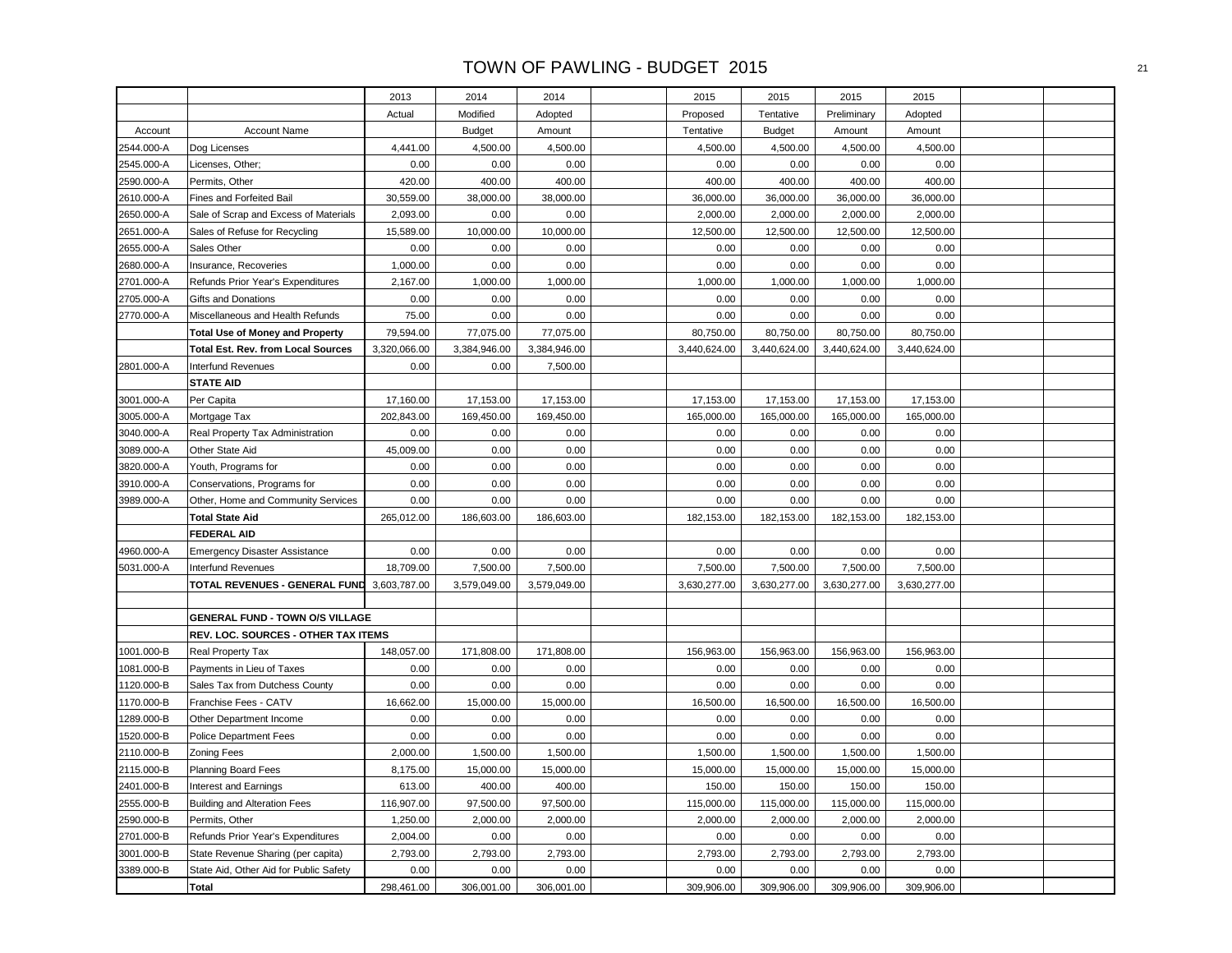|               |                                       | 2013       | 2014          | 2014       | 2015       | 2015          | 2015        | 2015       |  |
|---------------|---------------------------------------|------------|---------------|------------|------------|---------------|-------------|------------|--|
|               |                                       | Actual     | Modified      | Adopted    | Proposed   | Tentative     | Preliminary | Adopted    |  |
| Account       | <b>Account Name</b>                   |            | <b>Budget</b> | Amount     | Tentative  | <b>Budget</b> | Amount      | Amount     |  |
|               |                                       |            |               |            |            |               |             |            |  |
|               | Tot. Rev. Loc. Sources & Other Tax    | 298,461.00 | 306,001.00    | 306,001.00 | 309,906.00 | 309,906.00    | 309,906.00  | 309,906.00 |  |
|               |                                       |            |               |            |            |               |             |            |  |
|               | <b>GENERAL GOVERNMENT SUPPORT</b>     |            |               |            |            |               |             |            |  |
|               | <b>SPECIAL ITEMS</b>                  |            |               |            |            |               |             |            |  |
| 1980.400-B    | Payment of MTA Payroll Tax            | 644.00     | 675.00        | 675.00     | 714.00     | 714.00        | 714.00      | 714.00     |  |
| 1990.400-B    | <b>Contingent Account</b>             | 0.00       | 18,000.00     | 18,000.00  | 10,000.00  | 10,000.00     | 10,000.00   | 10,000.00  |  |
|               | 1999.00 TOTAL                         | 644.00     | 18,675.00     | 18,675.00  | 10,714.00  | 10,714.00     | 10,714.00   | 10,714.00  |  |
|               |                                       |            |               |            |            |               |             |            |  |
|               | <b>PUBLIC SAFETY</b>                  |            |               |            |            |               |             |            |  |
|               | <b>POLICE</b>                         |            |               |            |            |               |             |            |  |
| 3120.100-B    | <b>Personal Services</b>              | 37,285.00  | 37,500.00     | 37,500.00  | 38,000.00  | 38,000.00     | 38,000.00   | 38,000.00  |  |
| 3120.200-B    | Equipment                             | 700.00     | 2,000.00      | 2,000.00   | 2,000.00   | 2,000.00      | 2,000.00    | 2,000.00   |  |
| 3120.400-B    | <b>Contractual Expenses</b>           | 4,088.00   | 7,500.00      | 7,500.00   | 7,500.00   | 7,500.00      | 7,500.00    | 7,500.00   |  |
| 3120.00 TOTAL |                                       | 42,073.00  | 47,000.00     | 47,000.00  | 47,500.00  | 47,500.00     | 47,500.00   | 47,500.00  |  |
|               |                                       |            |               |            |            |               |             |            |  |
|               | <b>EMPLOYEE SERVICES</b>              |            |               |            |            |               |             |            |  |
| 9010.800-B    | State Retirement                      |            |               |            | 2,232.00   | 2,232.00      | 2,232.00    |            |  |
| 9030.800-B    | Social Security                       |            |               |            | 2,356.00   | 2,356.00      | 2,356.00    |            |  |
| 9035.800-B    | Medicare                              |            |               |            | 551.00     | 551.00        | 551.00      |            |  |
| 9089.810-B    | NYS MTA Tax                           |            |               |            | 129.00     | 129.00        | 129.00      |            |  |
|               | <b>TOTAL</b>                          |            |               |            | 5,268.00   | 5,268.00      | 5,268.00    |            |  |
|               |                                       |            |               |            |            |               |             |            |  |
|               | <b>TOTAL DEPARTMENT COST</b>          |            |               | 47,000.00  | 52,768.00  | 52,768.00     | 52,768.00   | 47,500.00  |  |
|               |                                       |            |               |            |            |               |             |            |  |
|               | <b>BUILDING AND SAFETY INSPECTION</b> |            |               |            |            |               |             |            |  |
| 3620.100-B    | <b>Personal Services</b>              | 43,321.00  | 42,957.00     | 42,957.00  | 49,812.00  | 49,812.00     | 49,812.00   | 49,812.00  |  |
|               | Code Enforcement Officer              |            |               | 28,611.00  | 29,185.00  | 29,185.00     | 29,185.00   | 29,185.00  |  |
|               | Clerk @16.43/hr                       |            |               | 13,346.00  | 18,127.00  | 18,127.00     | 18,127.00   | 18,127.00  |  |
|               | Part time insp. As needed             |            |               | 1,000.00   | 2,500.00   | 2,500.00      | 2,500.00    | 2,500.00   |  |
|               |                                       |            |               |            |            |               |             |            |  |
| 3620.200-B    | Equipment                             | 0.00       | 1,000.00      | 1,000.00   | 1,000.00   | 1,000.00      | 1,000.00    | 1,000.00   |  |
|               | <b>Computer Software</b>              |            |               |            |            |               |             |            |  |
|               | Laptop/Tablet                         |            |               |            |            |               |             |            |  |
|               |                                       |            |               |            |            |               |             |            |  |
| 3620.400-B    | <b>Contractual Expenses</b>           | 4,515.00   | 11,345.00     | 11,345.00  | 13,300.00  | 13,300.00     | 13,300.00   | 13,300.00  |  |
| 3620.401-B    | Training                              |            |               | 1,300.00   | 2,500.00   | 2,500.00      | 2,500.00    | 2,500.00   |  |
|               | NYAOH 100., NYSBOC 150., HVCEO 900.   |            |               |            |            |               |             |            |  |
| 3620.402-B    | Travel                                |            |               | 600.00     | 400.00     | 400.00        | 400.00      | 400.00     |  |
| 3620.403-B    | <b>Office Supplies</b>                |            |               | 500.00     | 1,000.00   | 1,000.00      | 1,000.00    | 1,000.00   |  |
| 3620.404-B    | Telephone                             |            |               | 1,000.00   | 1,200.00   | 1,200.00      | 1,200.00    | 1,200.00   |  |
| 3620.406-B    | <b>Association Dues</b>               |            |               | 1,355.00   | 1,400.00   | 1,400.00      | 1,400.00    | 1,400.00   |  |
|               | NYSBOC 55., ICC 100., NFPA 1200.      |            |               |            | 400.00     | 400.00        | 400.00      | 400.00     |  |
| 3620.407-B    | Maintenance Contracts (BAS)           |            |               | 390.00     | 1,250.00   | 1,250.00      | 1,250.00    | 1,250.00   |  |
| 3620.427-B    | Vehicle Gas & Maintenance             |            |               | 1,000.00   | 1,000.00   | 1,000.00      | 1,000.00    | 1,000.00   |  |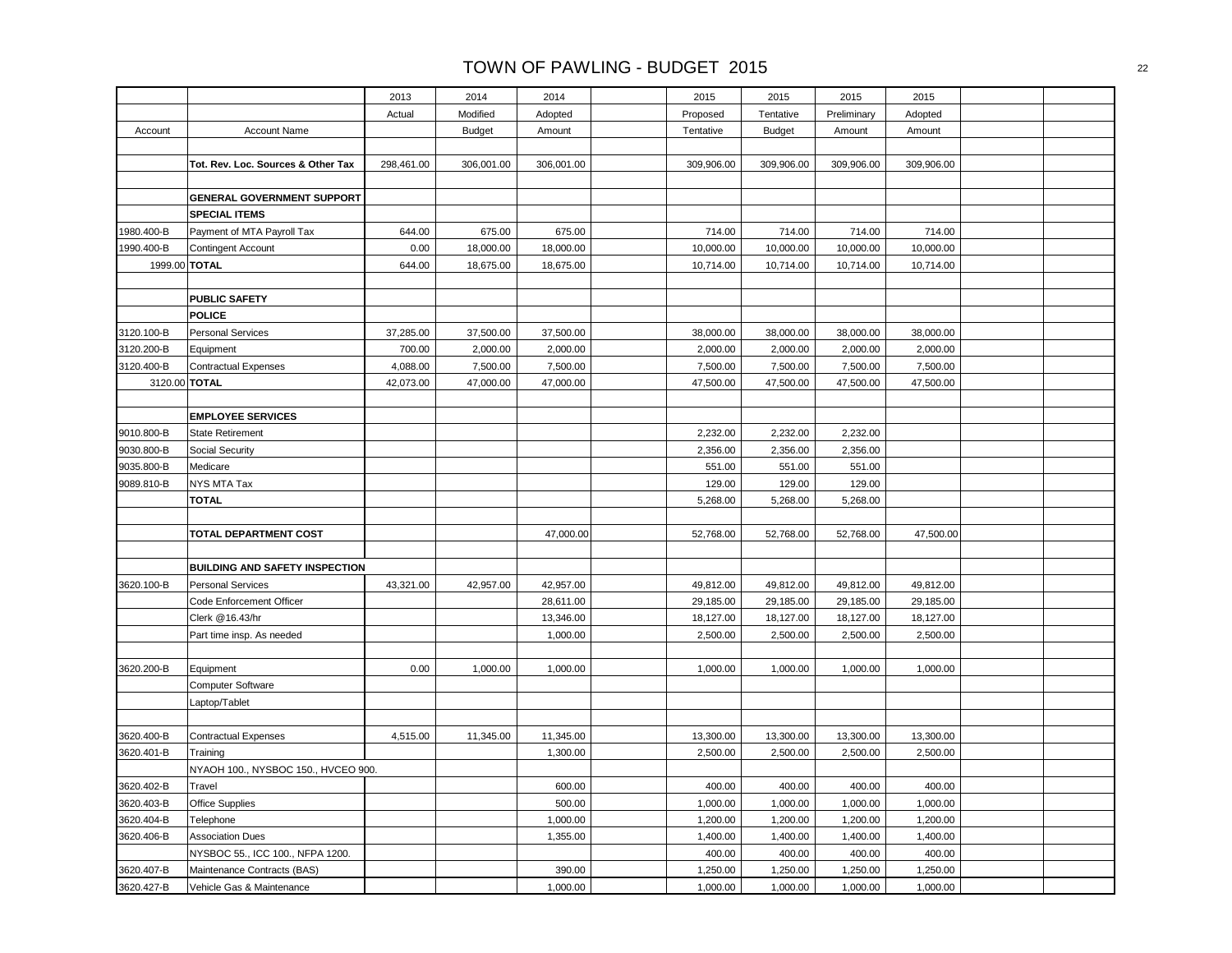|               |                                      | 2013      | 2014          | 2014      | 2015      | 2015          | 2015        | 2015      |  |
|---------------|--------------------------------------|-----------|---------------|-----------|-----------|---------------|-------------|-----------|--|
|               |                                      | Actual    | Modified      | Adopted   | Proposed  | Tentative     | Preliminary | Adopted   |  |
| Account       | <b>Account Name</b>                  |           | <b>Budget</b> | Amount    | Tentative | <b>Budget</b> | Amount      | Amount    |  |
| 3620.452-B    | Publications                         |           |               | 200.00    | 150.00    | 150.00        | 150.00      | 150.00    |  |
| 3620.453-B    | <b>Consultant Services</b>           |           |               | 5,000.00  | 4,000.00  | 4,000.00      | 4,000.00    | 4,000.00  |  |
|               |                                      |           |               |           |           |               |             |           |  |
| 3620.00 TOTAL |                                      | 47,836.00 | 55,302.00     | 55,302.00 | 64,112.00 | 64,112.00     | 64,112.00   | 64,112.00 |  |
|               |                                      |           |               |           |           |               |             |           |  |
|               | <b>EMPLOYEE SERVICES</b>             |           |               |           |           |               |             |           |  |
| 9010.800-B    | <b>State Retirement</b>              |           |               |           | 8,800.00  | 8,800.00      | 8,800.00    |           |  |
| 9030.800-B    | Social Security                      |           |               |           | 3,088.00  | 3,088.00      | 3,088.00    |           |  |
| 9035.800-B    | Medicare                             |           |               |           | 723.00    | 723.00        | 723.00      |           |  |
| 9060.800-B    | Hospital & Medical Insurance         |           |               |           | 15,763.00 | 15,763.00     | 15,763.00   |           |  |
| 9089.810-B    | NYS MTA Tax                          |           |               |           | 170.00    | 170.00        | 170.00      |           |  |
|               | <b>TOTAL</b>                         |           |               |           | 28,544.00 | 28,544.00     | 28,544.00   |           |  |
|               |                                      |           |               |           |           |               |             |           |  |
|               | TOTAL DEPARTMENT COST                |           |               | 55,302.00 | 92,656.00 | 92,656.00     | 92,656.00   | 64,112.00 |  |
|               |                                      |           |               |           |           |               |             |           |  |
|               | <b>HEALTH</b>                        |           |               |           |           |               |             |           |  |
|               | <b>REGISTRAR OF VITAL STATISTICS</b> |           |               |           |           |               |             |           |  |
| 4020.100-B    | <b>Personal Services</b>             | 5,634.00  | 5,700.00      | 5,700.00  | 5,814.00  | 5,814.00      | 5,814.00    | 5,814.00  |  |
|               |                                      |           |               |           |           |               |             |           |  |
| 4020.200-B    | Equipment                            | 0.00      | 0.00          | 0.00      | 0.00      | 0.00          | 0.00        | 0.00      |  |
|               |                                      |           |               |           |           |               |             |           |  |
| 4020.400-B    | <b>Contractual Expenses</b>          | 5,966.00  | 14,630.00     | 14,630.00 | 10,650.00 | 10,650.00     | 10,650.00   | 10,650.00 |  |
| 4020.403-B    | <b>Office Supplies</b>               |           |               | 1,750.00  | 1,750.00  | 1,750.00      | 1,750.00    | 1,750.00  |  |
| 4020.404-B    | Telephone                            |           |               | 500.00    | 500.00    | 500.00        | 500.00      | 500.00    |  |
| 4020.454-B    | <b>Retention Consultant</b>          |           |               | 5,830.00  | 5,900.00  | 5,900.00      | 5,900.00    | 5,900.00  |  |
| 4020.455-B    | <b>Retention Project</b>             |           |               | 2,500.00  | 2,500.00  | 2,500.00      | 2,500.00    | 2500.00   |  |
|               |                                      |           |               | 4,050.00  |           |               |             |           |  |
| 4020.00 TOTAL |                                      | 11,600.00 | 20,330.00     | 20,330.00 | 16,464.00 | 16,464.00     | 16,464.00   | 16,464.00 |  |
|               |                                      |           |               |           |           |               |             |           |  |
|               | <b>EMPLOYEE SERVICES</b>             |           |               |           |           |               |             |           |  |
| 9010.800-B    | <b>State Retirement</b>              |           |               |           | 1,082.00  | 1,082.00      | 1,082.00    |           |  |
| 9030.800-B    | Social Security                      |           |               |           | 361.00    | 361.00        | 361.00      |           |  |
| 9035.800-B    | Medicare                             |           |               |           | 85.00     | 85.00         | 85.00       |           |  |
| 9089.810-B    | NYS MTA Tax                          |           |               |           | 20.00     | 20.00         | 20.00       |           |  |
|               | <b>TOTAL</b>                         |           |               |           | 1,548.00  | 1,548.00      | 1,548.00    |           |  |
|               |                                      |           |               |           |           |               |             |           |  |
|               | TOTAL DEPARTMENT COST                |           |               | 20,330.00 | 18,012.00 | 18,012.00     | 18,012.00   | 16,464.00 |  |
|               |                                      |           |               |           |           |               |             |           |  |
|               | <b>HOME &amp; COMMUNITY SERVICES</b> |           |               |           |           |               |             |           |  |
|               | <b>ZONING</b>                        |           |               |           |           |               |             |           |  |
| 8010.100-B    | <b>Personal Services</b>             | 49,580.00 | 50,137.00     | 50,137.00 | 55,492.00 | 55,492.00     | 55,492.00   | 55,492.00 |  |
|               | Code Enforcement Officer             |           |               | 28,611.00 | 29,185.00 | 29,185.00     | 29,185.00   | 29,185.00 |  |
|               | Clerk /hr@16.43                      |           |               | 13,346.00 | 18,127.00 | 18,127.00     | 18,127.00   | 18,127.00 |  |
|               | Part time Insp. As needed            |           |               | 2,000.00  | 2,000.00  | 2,000.00      | 2,000.00    | 2,000.00  |  |
|               | Zoning Board                         |           |               | 6,180.00  | 6,180.00  | 6,180.00      | 6,180.00    | 6,180.00  |  |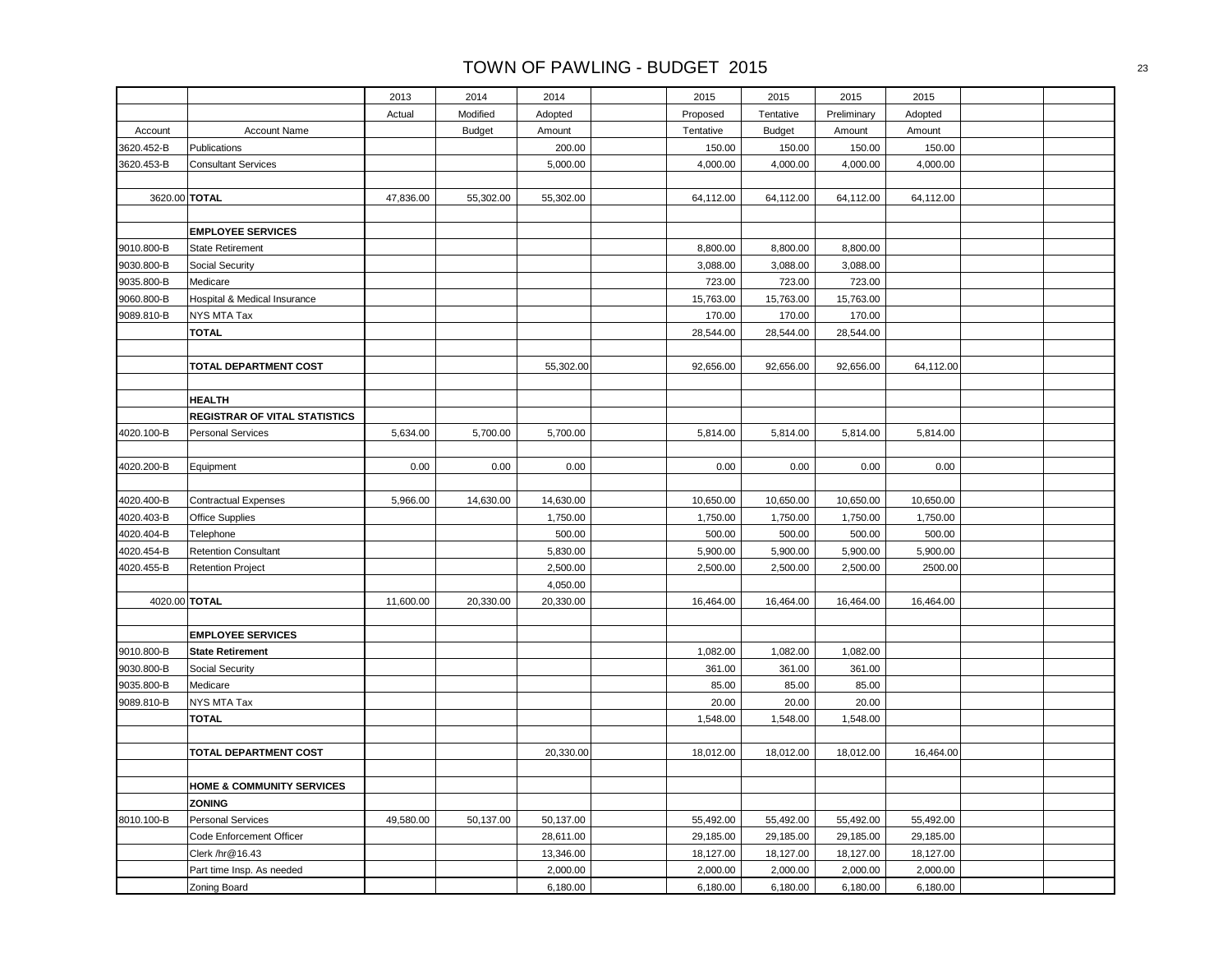|            |                                                 | 2013      | 2014          | 2014      | 2015      | 2015          | 2015        | 2015      |  |
|------------|-------------------------------------------------|-----------|---------------|-----------|-----------|---------------|-------------|-----------|--|
|            |                                                 | Actual    | Modified      | Adopted   | Proposed  | Tentative     | Preliminary | Adopted   |  |
| Account    | <b>Account Name</b>                             |           | <b>Budget</b> | Amount    | Tentative | <b>Budget</b> | Amount      | Amount    |  |
|            | Chairman 2060., 4 members @ 1030. ea.           |           |               |           |           |               |             |           |  |
|            |                                                 |           |               |           |           |               |             |           |  |
| 8010.200-B | Equipment                                       | 0.00      | 1,000.00      | 1,000.00  | 1,000.00  | 1,000.00      | 1,000.00    | 1,000.00  |  |
|            | <b>Computer Software</b>                        |           |               |           |           |               |             |           |  |
|            | Laptop/Tablet                                   |           |               |           |           |               |             |           |  |
|            |                                                 |           |               |           |           |               |             |           |  |
| 8010.400-B | <b>Contractual Expenses</b>                     | 2,745.00  | 3,745.00      | 3,745.00  | 5,780.00  | 5,780.00      | 5,780.00    | 5,780.00  |  |
| 8010.401-B | Training                                        |           |               | 950.00    | 950.00    | 950.00        | 950.00      | 950.00    |  |
|            | NYSAOT 200., NYSBOC 150., DC Planning Fed. 600. |           |               |           |           |               |             |           |  |
| 8010.402-B | Travel                                          |           |               | 350.00    | 350.00    | 350.00        | 350.00      | 350.00    |  |
| 8010.403-B | Office Supplies                                 |           |               | 400.00    | 400.00    | 400.00        | 400.00      | 400.00    |  |
| 8010.404-B | Telephone                                       |           |               | 500.00    | 500.00    | 500.00        | 500.00      | 500.00    |  |
| 8010.406-B | Association Dues (NYSBOC)                       |           |               | 55.00     | 55.00     | 55.00         | 55.00       | 55.00     |  |
| 8010.407-B | Maintenance Contracts (BAS)                     |           |               | 390.00    | 425.00    | 425.00        | 425.00      | 425.00    |  |
| 8010.427-B | Vehicle Gas & Maintenance                       |           |               | 1,000.00  | 1,000.00  | 1,000.00      | 1,000.00    | 1,000.00  |  |
| 8010.452-B | Publications                                    |           |               | 100.00    | 100.00    | 100.00        | 100.00      | 100.00    |  |
| 8010.453B  | <b>Consultant Fees</b>                          |           |               | 2,500.00  | 2,000.00  | 2,000.00      | 2,000.00    | 2,000.00  |  |
|            | 8010.00 TOTAL                                   | 52,325.00 | 54,882.00     | 54,882.00 | 62,272.00 | 62,272.00     | 62,272.00   | 62,272.00 |  |
|            |                                                 |           |               |           |           |               |             |           |  |
|            | <b>EMPLOYEE SERVICES</b>                        |           |               |           |           |               |             |           |  |
| 9010.800-B | <b>State Retirement</b>                         |           |               |           | 8,800.00  | 8,800.00      | 8,800.00    |           |  |
| 9030.800-B | Social Security                                 |           |               |           | 3,468.00  | 3,468.00      | 3,468.00    |           |  |
| 9035.800-B | Medicare                                        |           |               |           | 812.00    | 812.00        | 812.00      |           |  |
| 9060.800-B | Hospital & Medical Insurance                    |           |               |           | 15,763.00 | 15,763.00     | 15,763.00   |           |  |
| 9089.810-B | NYS MTA Tax                                     |           |               |           | 189.00    | 189.00        | 189.00      |           |  |
|            | <b>TOTAL</b>                                    |           |               |           | 29,032.00 | 29,032.00     | 29,032.00   |           |  |
|            |                                                 |           |               |           |           |               |             |           |  |
|            | TOTAL DEPARTMENT COST                           |           |               | 54,882.00 | 91,304.00 | 91,304.00     | 91,304.00   | 62,272.00 |  |
|            |                                                 |           |               |           |           |               |             |           |  |
|            | <b>PLANNING</b>                                 |           |               |           |           |               |             |           |  |
| 8020.100-B | <b>Personal Services</b>                        | 43,376.00 | 44,041.00     | 44,041.00 | 45,000.00 | 45,000.00     | 45,000.00   | 45,000.00 |  |
|            | Clerk - PT                                      |           |               | 22,953.00 | 23,412.00 | 23,412.00     | 23,412.00   | 23,412.00 |  |
|            | Longevity                                       |           |               | 500.00    | 1,000.00  | 1,000.00      | 1,000.00    | 1,000.00  |  |
|            | <b>Planning Board</b>                           |           |               | 20,588.00 | 20,588.00 | 20,588.00     | 20,588.00   | 20,588.00 |  |
|            | Chairman 5138., 6 members @ 2575. ea.           |           |               |           |           |               |             |           |  |
| 8020.200-B | Equipment                                       | 0.00      | 500.00        | 500.00    | 500.00    | 500.00        | 500.00      | 500.00    |  |
|            | Digital recorder 1220., Color printer 600.      |           |               |           |           |               |             |           |  |
|            |                                                 |           |               |           |           |               |             |           |  |
| 8020.400-B | <b>Contractual Expenses</b>                     | 12,890.00 | 25,150.00     | 25,150.00 | 20,150.00 | 20,150.00     | 20,150.00   | 20,150.00 |  |
| 8020.401-B | Training                                        |           |               | 600.00    | 600.00    | 600.00        | 600.00      | 600.00    |  |
| 8020.402-B | Travel                                          |           |               | 100.00    | 100.00    | 100.00        | 100.00      | 100.00    |  |
| 8020.403-B | <b>Office Supplies</b>                          |           |               | 1,500.00  | 1,500.00  | 1,500.00      | 1,500.00    | 1,500.00  |  |
| 8020.404-B | Telephone                                       |           |               | 1,500.00  | 1,500.00  | 1,500.00      | 1,500.00    | 1,500.00  |  |
| 8020.405-B | Postage                                         |           |               | 1,000.00  | 1,000.00  | 1,000.00      | 1,000.00    | 1,000.00  |  |
| 8020.406-B | <b>Association Dues</b>                         |           |               | 200.00    | 200.00    | 200.00        | 200.00      | 200.00    |  |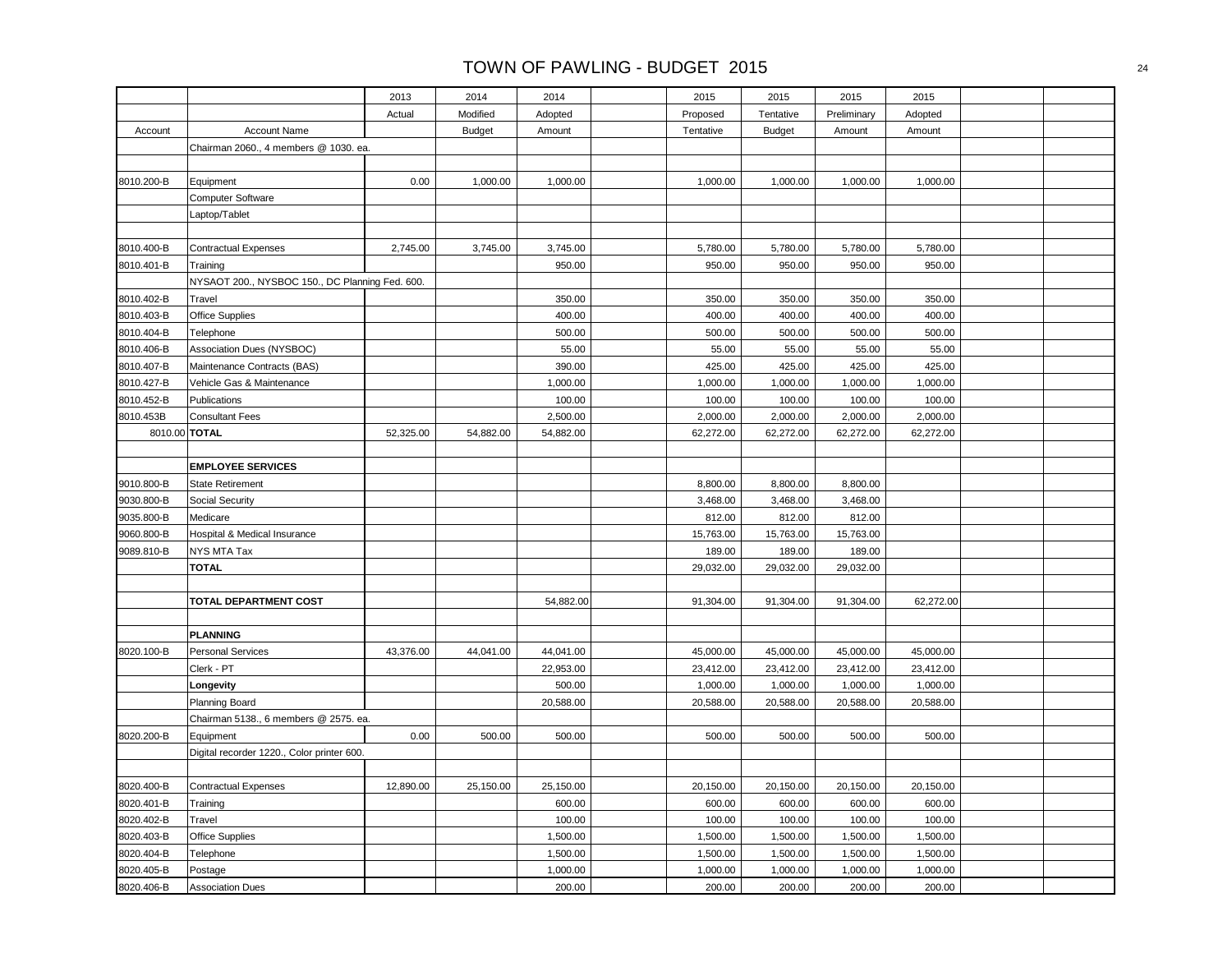|            |                                 | 2013      | 2014          | 2014      | 2015      | 2015          | 2015        | 2015      |  |
|------------|---------------------------------|-----------|---------------|-----------|-----------|---------------|-------------|-----------|--|
|            |                                 | Actual    | Modified      | Adopted   | Proposed  | Tentative     | Preliminary | Adopted   |  |
| Account    | <b>Account Name</b>             |           | <b>Budget</b> | Amount    | Tentative | <b>Budget</b> | Amount      | Amount    |  |
| 8020.410-B | <b>Legal Notices</b>            |           |               | 250.00    | 250.00    | 250.00        | 250.00      | 250.00    |  |
| 8020.453-B | <b>Consulting Services</b>      |           |               | 20,000.00 | 15,000.00 | 15,000.00     | 15,000.00   | 15,000.00 |  |
|            |                                 |           |               |           |           |               |             |           |  |
|            |                                 |           |               |           |           |               |             |           |  |
|            | 8020.00 TOTAL                   | 56,266.00 | 69,691.00     | 69,691.00 | 65,650.00 | 65,650.00     | 65,650.00   | 65,650.00 |  |
|            |                                 |           |               |           |           |               |             |           |  |
|            | <b>EMPLOYEE SERVICES</b>        |           |               |           |           |               |             |           |  |
| 9010.800-B | <b>State Retirement</b>         |           |               |           | 4,541.00  | 4,541.00      | 4,541.00    |           |  |
| 9030.800-B | Social Security                 |           |               |           | 2,790.00  | 2,790.00      | 2,790.00    |           |  |
| 9035.800-B | Medicare                        |           |               |           | 653.00    | 653.00        | 653.00      |           |  |
| 9060.800-B | Hospital & Medical Insurance    |           |               |           | 10,872.00 | 10,872.00     | 10,872.00   |           |  |
| 9089.810-B | NYS MTA Tax                     |           |               |           | 153.00    | 153.00        | 153.00      |           |  |
|            | <b>TOTAL</b>                    |           |               |           | 19,009.00 | 19,009.00     | 19,009.00   |           |  |
|            |                                 |           |               |           |           |               |             |           |  |
|            | <b>TOTAL DEPARTMENT COST</b>    |           |               | 69,691.00 | 84,659.00 | 84,659.00     | 84,659.00   | 65,650.00 |  |
|            |                                 |           |               |           |           |               |             |           |  |
|            | <b>ENVIRONMENTAL CONTROL</b>    |           |               |           |           |               |             |           |  |
| 8090.100-B | <b>Personal Services</b>        | 15,002.00 | 15,300.00     | 15,300.00 | 15,506.00 | 15,506.00     | 15,506.00   | 15,606.00 |  |
|            | <b>MS4 Coordinator</b>          |           |               |           |           |               |             |           |  |
| 8090.200-B | Equipment                       | 0.00      | 0.00          | 0.00      | 0.00      | 0.00          | 0.00        | 0.00      |  |
|            |                                 |           |               |           |           |               |             |           |  |
| 8090.400-B | <b>Contractual Expenses</b>     | 4,289.00  | 10,250.00     | 10,250.00 | 9,000.00  | 9,000.00      | 9,000.00    | 9,000.00  |  |
| 8090.401-B | Training                        |           |               | 150.00    | 150.00    | 150.00        | 150.00      | 150.00    |  |
| 8090.403-B | Office Supplies                 |           |               | 100.00    | 100.00    | 100.00        | 100.00      | 100.00    |  |
| 8090.405-B | Postage                         |           |               | 0.00      | 750.00    | 750.00        | 750.00      | 750.00    |  |
| 8090.406-B | <b>Association Dues</b>         |           |               |           | 0.00      | 0.00          | 0.00        | 0.00      |  |
| 8090.453-B | <b>Consultant Services</b>      |           |               | 10,000.00 | 8,000.00  | 8,000.00      | 8,000.00    | 8,000.00  |  |
|            |                                 |           |               |           |           |               |             |           |  |
|            | 8090.00 TOTAL                   | 19,291.00 | 25,550.00     | 25,550.00 | 24,506.00 | 24,506.00     | 24,506.00   | 24,606.00 |  |
|            |                                 |           |               |           |           |               |             |           |  |
|            | <b>EMPLOYEE SERVICES</b>        |           |               |           |           |               |             |           |  |
| 9010.800-B | <b>State Retirement</b>         |           |               |           | 2,884.00  | 2,884.00      | 2,884.00    |           |  |
| 9030.800-B | Social Security                 |           |               |           | 962.00    | 962.00        | 962.00      |           |  |
| 9035.800-B | Medicare                        |           |               |           | 225.00    | 225.00        | 225.00      |           |  |
| 9060.800-B | Hospital & Medical Insurance    |           |               |           | 10,872.00 | 10,872.00     | 10,872.00   |           |  |
| 9089.810-B | NYS MTA Tax<br><b>TOTAL</b>     |           |               |           | 53.00     | 53.00         | 53.00       |           |  |
|            |                                 |           |               |           | 14,996.00 | 14,996.00     | 14,996.00   |           |  |
|            |                                 |           |               |           |           |               |             |           |  |
|            | TOTAL DEPARTMENT COST           |           |               | 25,550.00 | 39,502.00 | 39,502.00     | 39,502.00   | 24,606.00 |  |
|            | UNDISTRIBUTED EMPLOYEE BENEFITS |           |               |           |           |               |             |           |  |
| 9010.800-B | <b>State Retirement</b>         | 29,515.00 | 33,403.00     | 33,403.00 | 0.00      | 0.00          | 0.00        | 28,358.00 |  |
| 9030.800-B | Social Security                 | 11,739.00 | 12,274.00     | 12,274.00 | 0.00      | 0.00          | 0.00        | 13,031.00 |  |
| 9035.800-B | Medicare                        | 2,746.00  | 2,872.00      | 2,872.00  | 0.00      | 0.00          | 0.00        | 3,050.00  |  |
| 9040.800-B | Workman's Compensation          | 0.00      | 0.00          | 0.00      | 5,000.00  | 5,000.00      | 5,000.00    | 5,000.00  |  |
|            |                                 |           |               |           |           |               |             |           |  |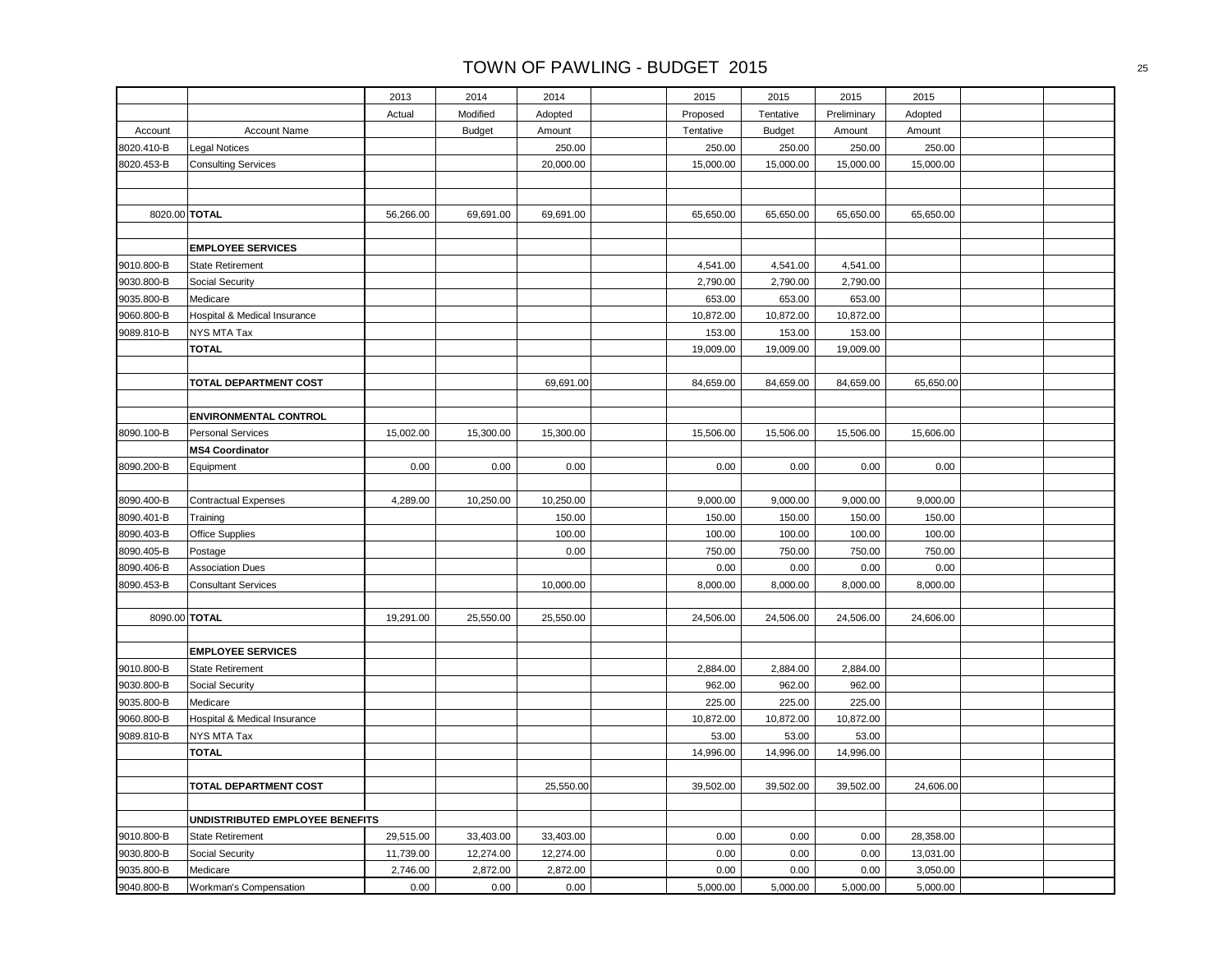|                            |                                        | 2013         | 2014          | 2014         | 2015       | 2015          | 2015        | 2015       |  |
|----------------------------|----------------------------------------|--------------|---------------|--------------|------------|---------------|-------------|------------|--|
|                            |                                        | Actual       | Modified      | Adopted      | Proposed   | Tentative     | Preliminary | Adopted    |  |
| Account                    | <b>Account Name</b>                    |              | <b>Budget</b> | Amount       | Tentative  | <b>Budget</b> | Amount      | Amount     |  |
| 9050.800-B                 | Unemployment Insurance                 | 0.00         | 0.00          | 0.00         | 0.00       | 0.00          | 0.00        | 588.00     |  |
| 9060.800-B                 | Hospitalization & Medical Ins.-Active  | 57,401.00    | 51,681.00     | 51,681.00    | 0.00       | 0.00          | 0.00        | 53,270.00  |  |
| 9060.800-B                 | Hospitalization & Medical Ins-Retired  | 0.00         | 11,841.00     | 11,841.00    | 12,541.00  | 12,541.00     | 12,541.00   | 12,541.00  |  |
| 9089.800-B                 | Medicare Reimbursement                 | 2,398.00     | 2,500.00      | 2,500.00     | 2,750.00   | 2,750.00      | 2,750.00    | 2,750.00   |  |
|                            |                                        |              |               |              |            |               |             |            |  |
|                            | TOTAL EMPLOYEE BENEFITS                | 103,799.00   | 114,571.00    | 114,571.00   | 20,291.00  | 20,291.00     | 20,291.00   | 118,588.00 |  |
|                            |                                        |              |               |              |            |               |             |            |  |
|                            | <b>DEBT SERVICES</b>                   |              |               |              |            |               |             |            |  |
| 9730.600-B                 | <b>BAN/Principal</b>                   | 0.00         | 0.00          | 0.00         | 0.00       | 0.00          | 0.00        | 0.00       |  |
| 9730.700-B                 | <b>BAN/Interest</b>                    | 0.00         | 0.00          | 0.00         | 0.00       | 0.00          | 0.00        | 0.00       |  |
|                            | <b>TOTAL</b>                           | 0.00         | 0.00          | 0.00         | 0.00       | 0.00          | 0.00        | 0.00       |  |
|                            |                                        |              |               |              |            |               |             |            |  |
| 9901.900-B                 | <b>Interfund Transfers</b>             | 0.00         | 0.00          | 0.00         | 0.00       | 0.00          | 0.00        | 0.00       |  |
|                            | <b>TOTAL APPROPRIATIONS</b>            | 333,834.00   | 406,001.00    | 406,001.00   | 409,906.00 | 409,906.00    | 409,906.00  | 409,906.00 |  |
|                            |                                        |              |               |              |            |               |             |            |  |
|                            | HIGHWAY ESTIMATED REVENUES - TOWN WIDE |              |               |              |            |               |             |            |  |
|                            | <b>LOCAL SOURCES</b>                   |              |               |              |            |               |             |            |  |
| 1001.000-DA                | Real Property Tax - Bridges            | 20,000.00    | 0.00          | 0.00         | 0.00       | 0.00          | 0.00        | 0.00       |  |
| 2401.000-DA                | Interest and Earnings                  | 89.00        | 25.00         | 25.00        | 15.00      | 15.00         | 15.00       | 15.00      |  |
| 2680.000-DA                | Insurance Recoveries                   | 0.00         | 0.00          | 0.00         | 0.00       | 0.00          | 0.00        | 0.00       |  |
|                            | <b>TOTAL</b>                           | 20,089.00    | 25.00         | 25.00        | 15.00      | 15.00         | 15.00       | 15.00      |  |
|                            |                                        |              |               |              |            |               |             |            |  |
|                            |                                        |              |               |              |            |               |             |            |  |
|                            | HIGHWAY APPROPRIATIONS - TOWN WIDE     |              |               |              |            |               |             |            |  |
|                            | <b>ADMINISTRATIVE</b>                  |              |               |              |            |               |             |            |  |
| 1980.400-DA                | Payment of MTA Payroll Tax             | 0.00         | 0.00          | 0.00         | 0.00       | 0.00          | 0.00        | 0.00       |  |
|                            | 1701.00 TOTAL                          | 0.00         | 0.00          | 0.00         | 0.00       | 0.00          | 0.00        | 0.00       |  |
|                            |                                        |              |               |              |            |               |             |            |  |
|                            | <b>BRIDGES</b>                         |              |               |              |            |               |             |            |  |
| 5120.100-DA                | <b>Personal Services</b>               | 0.00         | 0.00          | 0.00         | 0.00       | 0.00          | 0.00        | 0.00       |  |
|                            |                                        |              |               |              |            |               |             |            |  |
| 5120.200-DA                | <b>Capital Outlay</b>                  | 0.00         | 0.00          | 0.00         | 0.00       | 0.00          | 0.00        | 0.00       |  |
| 5120.400-DA                | <b>Contractual Services</b>            | 0.00         | 25,000.00     | 25,000.00    | 25,000.00  | 25,000.00     | 25,000.00   | 25,000.00  |  |
|                            |                                        |              |               |              |            |               |             |            |  |
|                            | 5120.00 TOTAL                          | 0.00         | 25,000.00     | 25,000.00    | 25,000.00  | 25,000.00     | 25,000.00   | 25,000.00  |  |
|                            |                                        |              |               |              |            |               |             |            |  |
|                            | UNDISTRIBUTED EMPLOYEE BENEFITS        |              |               |              |            |               |             |            |  |
| 9010.800-DA                | <b>State Retirement</b>                | 0.00         | 0.00          | 0.00         |            |               |             |            |  |
| 9030.800-DA                | <b>Social Security</b>                 | 0.00         | 0.00<br>0.00  | 0.00         |            |               |             |            |  |
| 9035.800-DA<br>9050.800-DA | Medicare                               | 0.00<br>0.00 | 0.00          | 0.00<br>0.00 | 0.00       | 0.00          | 0.00        | 0.00       |  |
|                            | Unemployment Insurance                 |              |               |              |            |               |             |            |  |
|                            | TOTAL EMPLOYEE BENEFITS                | 0.00         | 0.00          | 0.00         | 0.00       | 0.00          | 0.00        | 0.00       |  |
|                            |                                        |              |               |              |            |               |             |            |  |
|                            | <b>TOTAL APPROPRIATIONS</b>            | 0.00         | 25,000.00     | 25,000.00    | 25,000.00  | 25,000.00     | 25,000.00   | 25,000.00  |  |
|                            |                                        |              |               |              |            |               |             |            |  |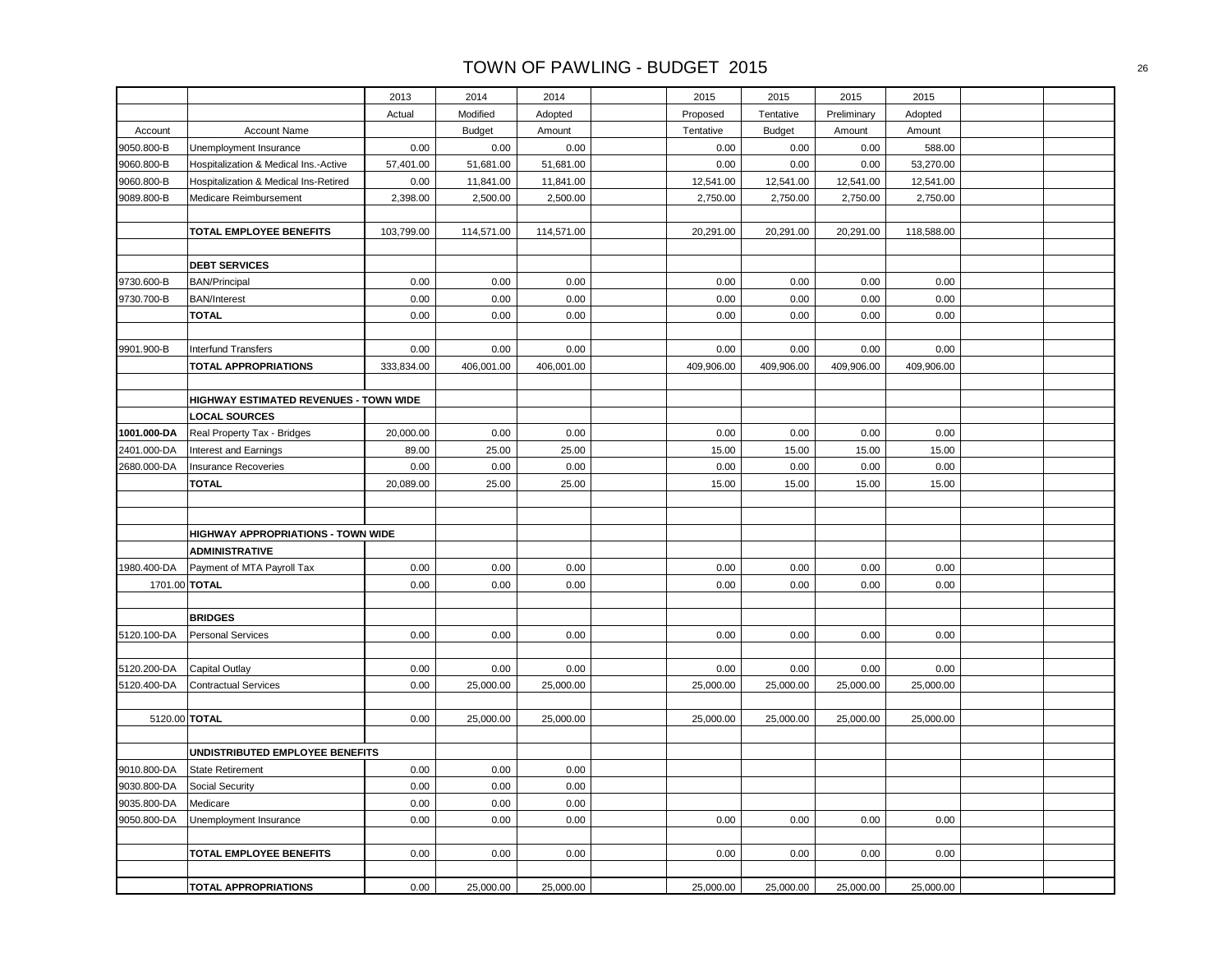|             |                                           | 2013         | 2014          | 2014         | 2015         | 2015          | 2015         | 2015         |  |
|-------------|-------------------------------------------|--------------|---------------|--------------|--------------|---------------|--------------|--------------|--|
|             |                                           | Actual       | Modified      | Adopted      | Proposed     | Tentative     | Preliminary  | Adopted      |  |
| Account     | <b>Account Name</b>                       |              | <b>Budget</b> | Amount       | Tentative    | <b>Budget</b> | Amount       | Amount       |  |
|             |                                           |              |               |              |              |               |              |              |  |
|             |                                           |              |               |              |              |               |              |              |  |
|             | <b>HIGHWAY PART TOWN</b>                  |              |               |              |              |               |              |              |  |
| 1001.000-DB | Real Property Tax                         | 1,061,660.00 | 1,105,735.00  | 1,105,735.00 | 1,125,190.00 | 1,125,190.00  | 1,125,190.00 | 1,125,190.00 |  |
| 1120.000-DB | Sales Tax Dist. By Dutchess County        | 144,180.00   | 145,809.00    | 145,809.00   | 141,000.00   | 141,000.00    | 141,000.00   | 141,000.00   |  |
| 2300.000-DB | Services for Other Governments            | 48,206.00    | 30,000.00     | 30,000.00    | 35,000.00    | 35,000.00     | 35,000.00    | 35,000.00    |  |
| 2401.000-DB | Interest and Earnings                     | 971.00       | 1,050.00      | 1,050.00     | 350.00       | 350.00        | 350.00       | 350.00       |  |
| 2665.000-DB | Sales of Equipment                        | 0.00         | 0.00          | 0.00         | 0.00         | 0.00          | 0.00         | 0.00         |  |
| 2680.000-DB | Insurance recoveries                      | 0.00         | 0.00          | 0.00         | 0.00         | 0.00          | 0.00         | 0.00         |  |
| 2701.000-DB | Refund of Prior Year's Expenditures       | 30,034.00    | 0.00          | 0.00         | 0.00         | 0.00          | 0.00         | 0.00         |  |
| 2770.000-DB | Unclassified                              | 0.00         | 0.00          | 0.00         | 0.00         | 0.00          | 0.00         | 0.00         |  |
| 5731.000-DB | <b>BAN Proceeds</b>                       | 0.00         | 0.00          | 0.00         | 0.00         | 0.00          | 0.00         | 0.00         |  |
|             | <b>TOTAL</b>                              | 1,285,051.00 | 1,282,594.00  | 1,282,594.00 | 1,301,540.00 | 1,301,540.00  | 1,301,540.00 | 1,301,540.00 |  |
|             |                                           |              |               |              |              |               |              |              |  |
|             | <b>STATE AID</b>                          |              |               |              |              |               |              |              |  |
| 3501.000-DB | Consolidated Highway                      | 193,441.00   | 0.00          | 0.00         | 0.00         | 0.00          | 0.00         | 0.00         |  |
| 3589.000-DB | Multi-model aid                           | 0.00         | 0.00          | 0.00         | 0.00         | 0.00          | 0.00         | 0.00         |  |
|             | 3501.00 TOTAL                             | 193,441.00   | 0.00          | 0.00         | 0.00         | 0.00          | 0.00         | 0.00         |  |
|             | <b>FEDERAL AID</b>                        |              |               |              |              |               |              |              |  |
| 4591.000-DB | Federal Aid-Highway Capital Grant         | 0.00         | 0.00          | 0.00         | 0.00         | 0.00          | 0.00         | 0.00         |  |
| 4960.000-DB | Federal Aid-Emergency Dis. Assist.        | 0.00         | 0.00          | 0.00         | 0.00         | 0.00          | 0.00         | 0.00         |  |
|             | <b>Total Federal Aid</b>                  | 0.00         | 0.00          | 0.00         | 0.00         | 0.00          | 0.00         | 0.00         |  |
|             |                                           |              |               |              |              |               |              |              |  |
|             | <b>INTERFUND TRANSFERS</b>                |              |               |              |              |               |              |              |  |
| 5031.000-DB | <b>Interfund Transfers</b>                | 15,829.00    | 0.00          | 0.00         | 0.00         | 0.00          | 0.00         | 0.00         |  |
|             | <b>Total Interfund Transfers</b>          | 15,829.00    | 0.00          | 0.00         | 0.00         | 0.00          | 0.00         | 0.00         |  |
|             |                                           |              |               |              |              |               |              |              |  |
|             | <b>TOTAL HIGHWAY TOWN-OUTSIDE REVENUE</b> | 1,494,321.00 | 1,282,594.00  | 1,282,594.00 | 1,301,540.00 | 1,301,540.00  | 1,301,540.00 | 1,301,540.00 |  |
|             |                                           |              |               |              |              |               |              |              |  |
|             | <b>GENERAL REPAIRS</b>                    |              |               |              |              |               |              |              |  |
| 1980.400-DB | Payment of MTA Payroll Tax                | 1,444.00     | 1,464.00      |              | 1,501.00     | 1,501.00      | 1,501.00     | 1501.00      |  |
| 5110.100-DB | <b>Personal Service</b>                   | 187,205.00   | 189,115.00    | 189,115.00   | 193,842.00   | 193,842.00    | 193,842.00   | 193,842.00   |  |
|             |                                           |              |               |              |              |               |              |              |  |
| 5110.400-DB | <b>Contractual Expense</b>                | 90,519.00    | 80,000.00     | 80,000.00    | 80,000.00    | 80,000.00     | 80,000.00    | 80,000.00    |  |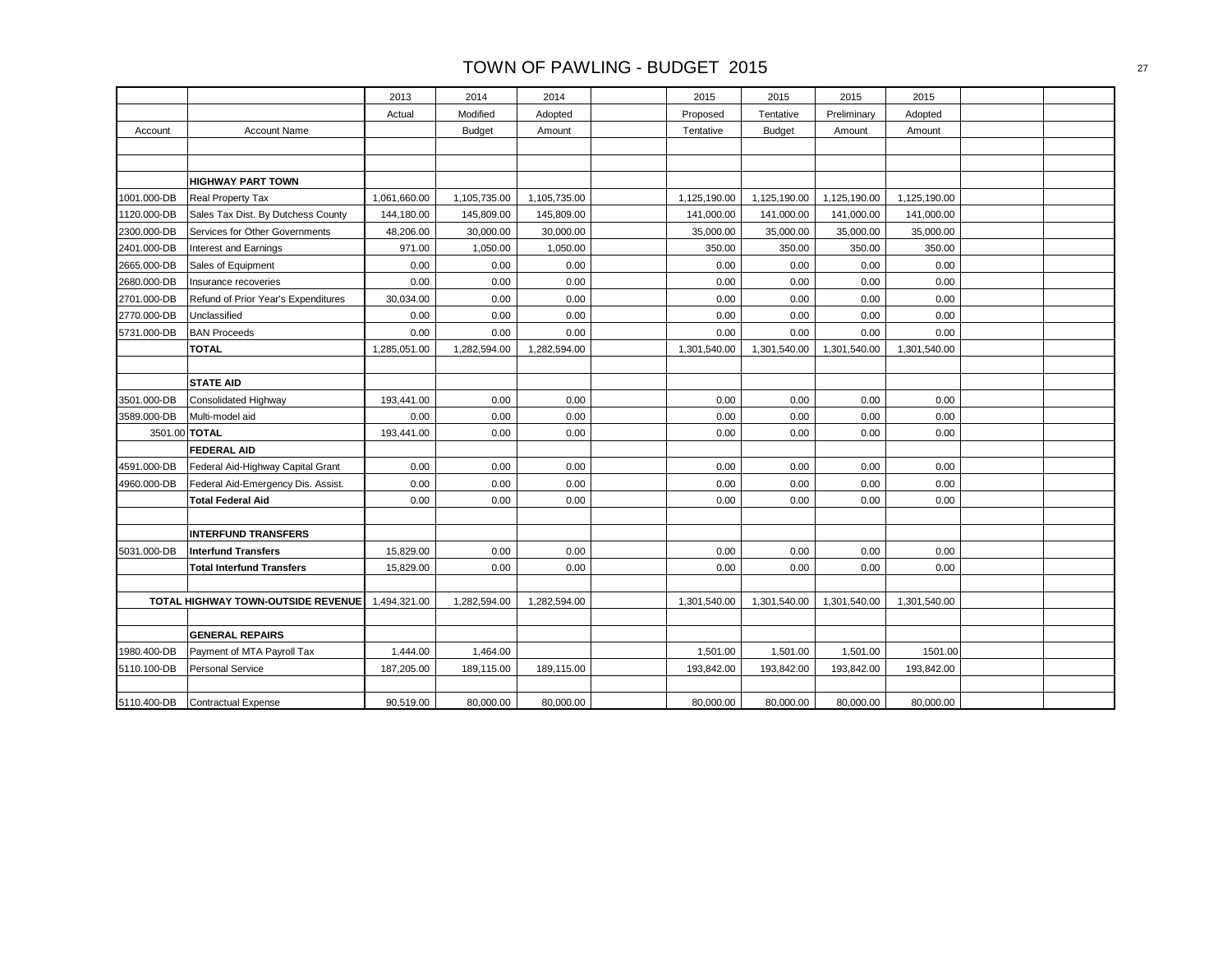|             |                                      | 2013       | 2014          | 2014       | 2015       | 2015          | 2015        | 2015       |  |
|-------------|--------------------------------------|------------|---------------|------------|------------|---------------|-------------|------------|--|
|             |                                      | Actual     | Modified      | Adopted    | Proposed   | Tentative     | Preliminary | Adopted    |  |
| Account     | Account Name                         |            | <b>Budget</b> | Amount     | Tentative  | <b>Budget</b> | Amount      | Amount     |  |
| 5110.401-DB | Contractual Expense MS-4             | 0.00       | 10,000.00     | 10,000.00  | 10,000.00  | 10,000.00     | 10,000.00   | 10,000.00  |  |
|             | 5110.00 TOTAL                        | 277,724.00 | 279,115.00    | 279,115.00 | 283,842.00 | 283,842.00    | 283,842.00  | 283,842.00 |  |
|             |                                      |            |               |            |            |               |             |            |  |
|             | <b>IMPROVEMENTS</b>                  |            |               |            |            |               |             |            |  |
| 5112.200-DB | <b>Capital Outlay</b>                | 276,483.00 | 100,000.00    | 100,000.00 | 100,000.00 | 100,000.00    | 100,000.00  | 100,000.00 |  |
|             |                                      |            |               |            |            |               |             |            |  |
| 5112.400-DB | <b>Contractual Expense</b>           | 0.00       | 0.00          | 0.00       | 0.00       | 0.00          | 0.00        | 0.00       |  |
|             |                                      |            |               |            |            |               |             |            |  |
|             | 5112.00 TOTAL                        | 276,483.00 | 100,000.00    | 100,000.00 | 100,000.00 | 100,000.00    | 100,000.00  | 100,000.00 |  |
|             |                                      |            |               |            |            |               |             |            |  |
|             | <b>MACHINERY</b>                     |            |               |            |            |               |             |            |  |
| 5130.100-DB | <b>Personal Services</b>             | 39,814.00  | 42,891.00     | 42,891.00  | 43,963.00  | 43,963.00     | 43,963.00   | 43,963.00  |  |
|             |                                      |            |               |            |            |               |             |            |  |
| 5130.200-DB | Equipment                            | 8,955.00   | 10,000.00     | 10,000.00  | 10,000.00  | 10,000.00     | 10,000.00   | 10,000.00  |  |
|             |                                      |            |               |            |            |               |             |            |  |
| 5130-400.DB | Contractual Expense                  | 55,813.00  | 75,000.00     | 75,000.00  | 75,000.00  | 75,000.00     | 75,000.00   | 75,000.00  |  |
|             |                                      |            |               |            |            |               |             |            |  |
|             | 5130.00 TOTAL                        | 104,582.00 | 127,891.00    | 127,891.00 | 128,963.00 | 128,963.00    | 128,963.00  | 128,963.00 |  |
|             |                                      |            |               |            |            |               |             |            |  |
|             | MISCELLANEOUS BRUSH AND WEEDS        |            |               |            |            |               |             |            |  |
| 5140.100-DB | Miscellaneous/Brush Weeds/P.S.       | 15,430.00  | 17,528.00     | 17,528.00  | 17,966.00  | 17,966.00     | 17,966.00   | 17,966.00  |  |
|             |                                      |            |               |            |            |               |             |            |  |
| 5140.400-DB | Miscellaneous/Brush Weeds/C.E.       | 4,217.00   | 6,000.00      | 3,000.00   | 3,000.00   | 3,000.00      | 3,000.00    | 3,000.00   |  |
|             |                                      |            |               |            |            |               |             |            |  |
|             | 5140.00 TOTAL                        | 19,647.00  | 23,528.00     | 20,528.00  | 20,966.00  | 20,966.00     | 20,966.00   | 20,966.00  |  |
|             |                                      |            |               |            |            |               |             |            |  |
|             | <b>SNOW REMOVAL</b>                  |            |               |            |            |               |             |            |  |
| 5142.100-DB | Snow Removal Town Hwy./P.S.          | 138,717.00 | 144,242.00    | 144,242.00 | 147,848.00 | 147,848.00    | 147,848.00  | 147,848.00 |  |
|             |                                      |            |               |            |            |               |             |            |  |
| 5142.400-DB | Snow Removal Town Hwy./C.E.          | 173,328.00 | 175,000.00    | 175,000.00 | 175,000.00 | 175,000.00    | 175,000.00  | 175,000.00 |  |
|             |                                      |            |               |            |            |               |             |            |  |
|             | 5142.00 TOTAL                        | 312,045.00 | 319,242.00    | 319,242.00 | 322,848.00 | 322,848.00    | 322,848.00  | 322,848.00 |  |
|             |                                      |            |               |            |            |               |             |            |  |
|             | <b>SERVICES TO OTHER GOVERNMENTS</b> |            |               |            |            |               |             |            |  |
| 5148.100-DB | <b>Personal Services</b>             | 37,234.00  | 36,685.00     | 36,685.00  | 37,603.00  | 37,603.00     | 37,603.00   | 37,603.00  |  |
|             |                                      |            |               |            |            |               |             |            |  |
| 5148.400-DB | Contractual Expense                  | 0.00       | 0.00          | 0.00       | 0.00       | 0.00          | 0.00        | 0.00       |  |
|             | 5148.00 TOTAL                        | 37,234.00  | 36,685.00     | 36,685.00  | 37,603.00  | 37,603.00     | 37,603.00   | 37,603.00  |  |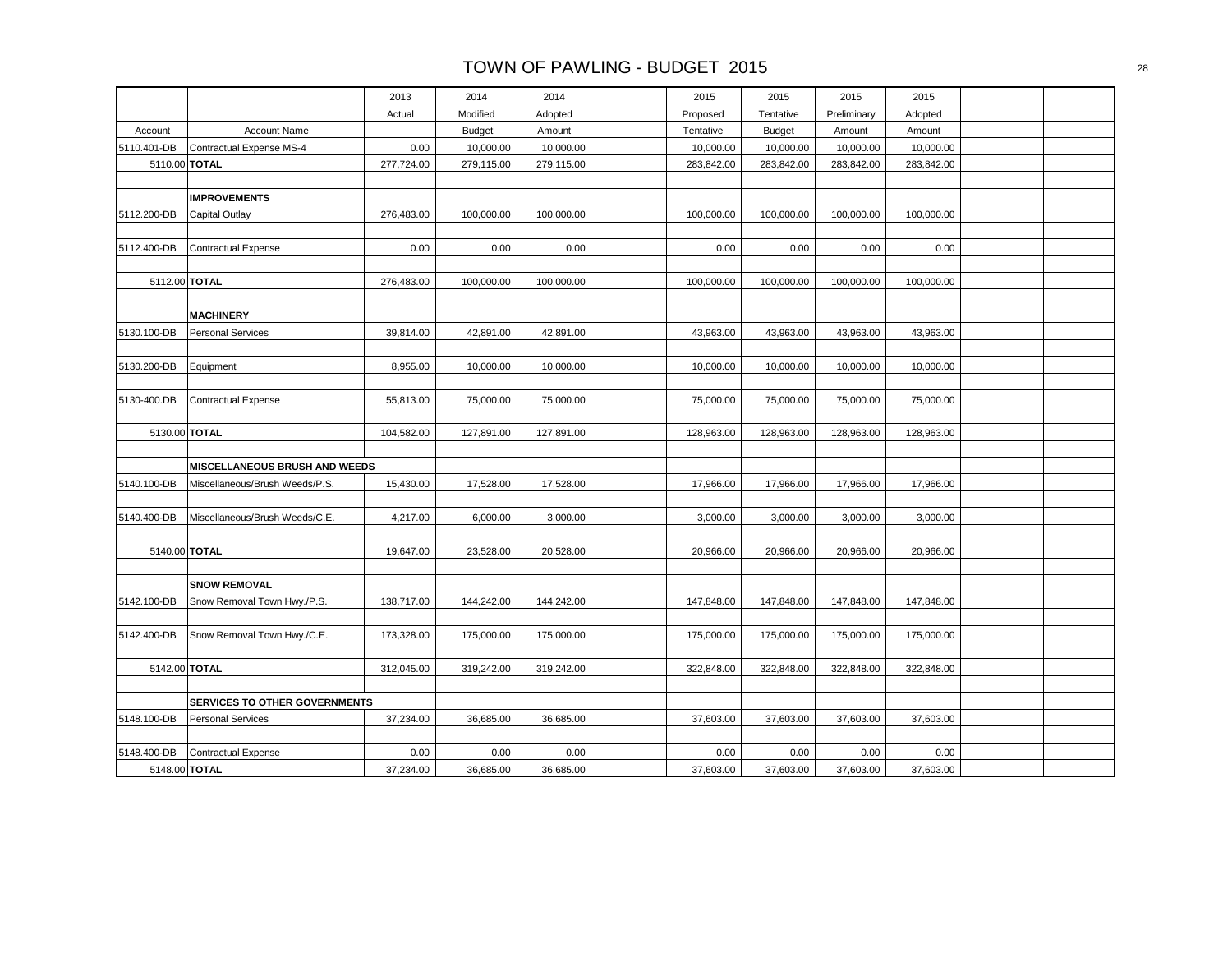|             |                                      | 2013         | 2014          | 2014         | 2015         | 2015          | 2015         | 2015         |  |
|-------------|--------------------------------------|--------------|---------------|--------------|--------------|---------------|--------------|--------------|--|
|             |                                      | Actual       | Modified      | Adopted      | Proposed     | Tentative     | Preliminary  | Adopted      |  |
| Account     | <b>Account Name</b>                  |              | <b>Budget</b> | Amount       | Tentative    | <b>Budget</b> | Amount       | Amount       |  |
|             |                                      |              |               |              |              |               |              |              |  |
|             | <b>EMPLOYEE BENEFITS</b>             |              |               |              |              |               |              |              |  |
| 9010.800-DB | <b>State Retirement</b>              | 91,339.00    | 90,397.00     | 90,397.00    | 82,067.00    | 82,067.00     | 82,067.00    | 82,067.00    |  |
| 9030.800-DB | Social Security                      | 25,481.00    | 26,689.00     | 26,689.00    | 27,356.00    | 27,356.00     | 27,356.00    | 27,356.00    |  |
| 9035.800-DB | Medicare                             | 6,162.00     | 6,242.00      | 6,242.00     | 6,398.00     | 6,398.00      | 6,398.00     | 6,398.00     |  |
| 9040.800-DB | <b>Workers Compensation</b>          | 0.00         | 20,000.00     | 20,000.00    | 40,000.00    | 40,000.00     | 40,000.00    | 40,000.00    |  |
| 9050.800-DB | Unemployment Insurance               | 0.00         | 0.00          | 0.00         | 0.00         | 0.00          | 0.00         | 0.00         |  |
| 9055.800-DB | <b>Disability Insurance</b>          | 0.00         | 0.00          | 0.00         | 0.00         | 0.00          | 0.00         | 0.00         |  |
| 9060.800-DB | Hospital & Medical Insurance-Active  | 139,480.00   | 126,826.00    | 114,826.00   | 126,496.00   | 126,496.00    | 126,496.00   | 126,496.00   |  |
| 9060.800-DB | Hospital & Medical Insurance-Retired | 0.00         | 56,590.00     | 12,000.00    | 54,763.00    | 54,763.00     | 54,763.00    | 54,763.00    |  |
| 9089.800-DB | Medicare Reimbursement               | 3,916.00     | 8,400.00      | 56,590.00    | 8,400.00     | 8,400.00      | 8,400.00     | 8,400.00     |  |
|             |                                      |              |               | 8.400.00     |              |               |              |              |  |
|             | <b>Account Subheading Totals</b>     | 266,378.00   | 335,144.00    | 1,464.00     | 345,480.00   | 345,480.00    | 345,480.00   | 345,480.00   |  |
|             |                                      |              |               | 336,608.00   |              |               |              |              |  |
|             | <b>DEBT SERVICE PRINCIPAL</b>        |              |               |              |              |               |              |              |  |
| 9710.600-DB | Serial Bonds - Principal             | 55,000.00    | 55,000.00     | 55,000.00    | 55,000.00    | 55,000.00     | 55,000.00    | 55,000.00    |  |
| 9730.600-DB | <b>Bond Anticipation Notes</b>       | 30,000.00    | 0.00          | 0.00         | 0.00         | 0.00          | 0.00         | 0.00         |  |
|             | 9730.00 TOTAL                        | 85,000.00    | 55,000.00     | 55,000.00    | 55,000.00    | 55,000.00     | 55,000.00    | 55,000.00    |  |
|             |                                      |              |               |              |              |               |              |              |  |
|             | <b>INTEREST</b>                      |              |               |              |              |               |              |              |  |
| 9730.600-DB | Serial Bonds - Interest              | 7,783.00     | 7,525.00      | 7,525.00     | 6,838.00     | 6,838.00      | 6,838.00     | 6,838.00     |  |
| 9730.700-DB | <b>Bond Anticipation Notes</b>       | 374.00       | 0.00          | 0.00         | 0.00         | 0.00          | 0.00         | 0.00         |  |
|             | 9730.00 TOTAL                        | 8,157.00     | 7,525.00      | 7,525.00     | 6,838.00     | 6,838.00      | 6,838.00     | 6,838.00     |  |
|             |                                      |              |               |              |              |               |              |              |  |
|             | TOTAL HIGHWAY P/T APPRO.             | 1,388,694.00 | 1,285,594.00  | 1,282,594.00 | 1,301,540.00 | 1,301,540.00  | 1,301,540.00 | 1,301,540.00 |  |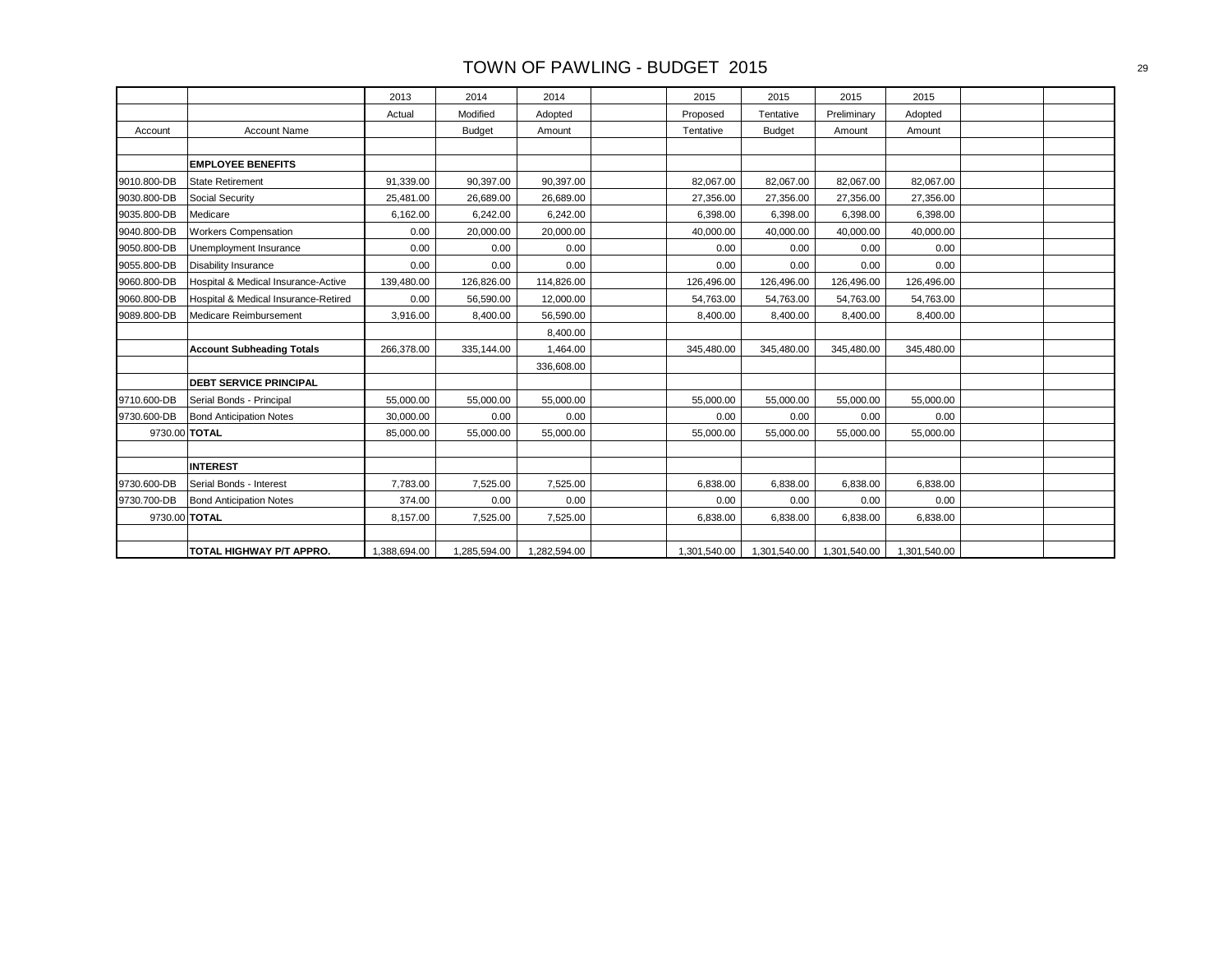|                        |                                                     | 2013     | 2014          | 2014     | 2015      | 2015          | 2015        | 2015     |  |
|------------------------|-----------------------------------------------------|----------|---------------|----------|-----------|---------------|-------------|----------|--|
|                        |                                                     | Actual   | Modified      | Adopted  | Proposed  | Tentative     | Preliminary | Adopted  |  |
| Account                | <b>Account Name</b>                                 |          | <b>Budget</b> | Amount   | Tentative | <b>Budget</b> | Amount      | Amount   |  |
|                        |                                                     |          |               |          |           |               |             |          |  |
|                        | <b>WATER DISTRICT #1 ESTIMATED REVENUES</b>         |          |               |          |           |               |             |          |  |
|                        | <b>METERED SALES</b>                                |          |               |          |           |               |             |          |  |
| 1001.000-SW1           | <b>Real Property Tax</b>                            | 0.00     | 0.00          | 0.00     | 0.00      | 0.00          | 0.00        | 0.00     |  |
|                        | 2140-000-SW1 METERED SALES                          | 9,952.00 | 8,850.00      | 8,850.00 | 8,850.00  | 8,850.00      | 8,850.00    | 8,850.00 |  |
|                        |                                                     |          |               |          |           |               |             |          |  |
|                        | 2401.000-SW1 Interest and Earnings                  | 0.00     | 0.00          | 0.00     | 0.00      | 0.00          | 0.00        | 0.00     |  |
|                        | TOTAL WATER DISTRICT #1 REV.                        | 9,952.00 | 8,850.00      | 8,850.00 | 8,850.00  | 8,850.00      | 8,850.00    | 8,850.00 |  |
|                        |                                                     |          |               |          |           |               |             |          |  |
|                        | <b>WATER DISTRICT #1 APPROPRIATIONS</b>             |          |               |          |           |               |             |          |  |
|                        | <b>ADMINISTRATION</b>                               |          |               |          |           |               |             |          |  |
|                        | 8310.100-SW1 Personal Services                      | 1,632.00 | 1,665.00      | 1,665.00 | 1,700.00  | 1,700.00      | 1,700.00    | 2,700.00 |  |
|                        |                                                     |          |               |          |           |               |             |          |  |
| 8310.200-SW1 Equipment |                                                     | 0.00     | 0.00          | 0.00     | 0.00      | 0.00          | 0.00        | 0.00     |  |
|                        |                                                     |          |               |          |           |               |             |          |  |
|                        | 8310-400-SW1 Contractual Services                   | 391.00   | 1,125.00      | 1,125.00 | 1,135.00  | 1,135.00      | 1,135.00    | 1,135.00 |  |
|                        | 8310-403-SW1 Office Supplies                        |          |               | 375.00   | 375.00    | 375.00        |             | 375.00   |  |
|                        | 8310-407-SW1 Computer Software Maintenance          |          |               | 350.00   | 350.00    | 350.00        |             | 350.00   |  |
|                        | Meter Reader                                        |          |               | 400.00   | 410.00    | 410.00        |             | 410.00   |  |
| 8310.00 TOTAL          |                                                     | 2,023.00 | 2,790.00      | 2,790.00 | 2,835.00  | 2,835.00      | 2,835.00    | 3,835.00 |  |
|                        |                                                     |          |               |          |           |               |             |          |  |
|                        | <b>WATER PURIFICATION</b>                           |          |               |          |           |               |             |          |  |
|                        |                                                     |          |               |          |           |               |             |          |  |
|                        | 8330.400-SW1 Water Purification                     | 0.00     | 0.00          | 0.00     | 0.00      | 0.00          | 0.00        | 0.00     |  |
|                        | <b>TOTAL</b>                                        | 0.00     | 0.00          | 0.00     | 0.00      | 0.00          | 0.00        | 0.00     |  |
|                        |                                                     |          |               |          |           |               |             |          |  |
|                        | TRANSMISSION AND DISTRIBUTION                       |          |               |          |           |               |             |          |  |
|                        | 8340.100-SW1 Personal Services                      | 0.00     | 0.00          | 0.00     | 0.00      | 0.00          | 0.00        | 0.00     |  |
| 8340.200-SW1 Equipment |                                                     | 0.00     | 0.00          | 0.00     | 0.00      | 0.00          | 0.00        | 0.00     |  |
|                        | 8340.400-SW1 Contractual Services                   | 7,012.00 | 6,800.00      | 6,800.00 | 8,000.00  | 8,000.00      | 8,000.00    | 8,000.00 |  |
|                        | Purchase of Water                                   |          |               |          |           |               |             |          |  |
| 8340.00 TOTAL          |                                                     | 7,012.00 | 6,800.00      | 6,800.00 | 8,000.00  | 8,000.00      | 8,000.00    | 8,000.00 |  |
|                        |                                                     |          |               |          |           |               |             |          |  |
|                        | <b>EMPLOYEE BENEFITS</b>                            |          |               |          |           |               |             |          |  |
| 9030.800-SW1           | Social Security                                     | 98.00    | 104.00        | 104.00   | 106.00    | 106.00        | 106.00      | 168.00   |  |
| 9035.800-SW1 Medicare  |                                                     | 23.00    | 25.00         | 25.00    | 25.00     | 25.00         | 25.00       | 39.00    |  |
| 1980.400-SW1           | <b>NYS MTA Tax</b>                                  | 5.00     | 6.00          | 6.00     | 6.00      | 6.00          | 6.00        | 10.00    |  |
|                        | TOTAL EMPLOYEE BENEFITS                             | 126.00   | 135.00        | 135.00   | 137.00    | 137.00        | 137.00      | 217.00   |  |
|                        |                                                     |          |               |          |           |               |             |          |  |
|                        | <b>DEBIT PRINCIPAL/INTEREST</b>                     |          |               |          |           |               |             |          |  |
|                        |                                                     |          |               |          |           |               |             |          |  |
|                        | 9710.600-SW1 Debt Principal, Serial Bonds           | 0.00     | 0.00          | 0.00     | 0.00      | 0.00          | 0.00        | 0.00     |  |
|                        | 9730.600-SW1 Debt Principal Bond Anticipation Notes | 0.00     | 0.00          | 0.00     | 0.00      | 0.00          | 0.00        | 0.00     |  |
|                        | 9710.700-SW1 Debt Interest, Serial Bonds            | 0.00     | 0.00          | 0.00     | 0.00      | 0.00          | 0.00        | 0.00     |  |
|                        | 9730.700-SW1 Debt Interest, Bond Anticipation Notes | 0.00     | 0.00          | 0.00     | 0.00      | 0.00          | 0.00        | 0.00     |  |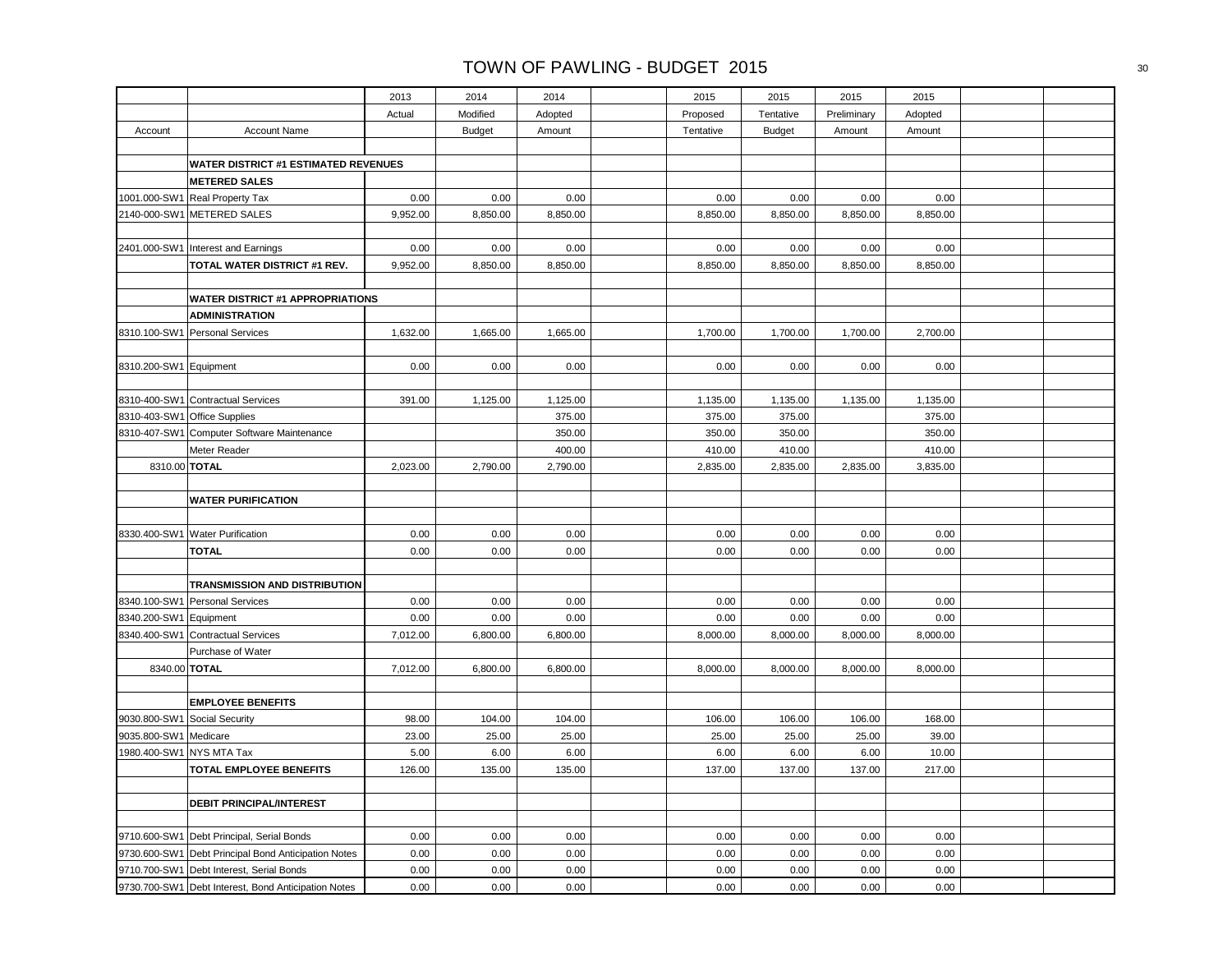|                             |                                                      | 2013      | 2014          | 2014      | 2015      | 2015          | 2015        | 2015      |  |
|-----------------------------|------------------------------------------------------|-----------|---------------|-----------|-----------|---------------|-------------|-----------|--|
|                             |                                                      | Actual    | Modified      | Adopted   | Proposed  | Tentative     | Preliminary | Adopted   |  |
| Account                     | <b>Account Name</b>                                  |           | <b>Budget</b> | Amount    | Tentative | <b>Budget</b> | Amount      | Amount    |  |
|                             | <b>TOTAL</b>                                         | 0.00      | 0.00          | 0.00      | 0.00      | 0.00          | 0.00        | 0.00      |  |
|                             |                                                      |           |               |           |           |               |             |           |  |
|                             | <b>INTERFUND TRANSFERS</b>                           |           |               |           |           |               |             |           |  |
| 9901.900-SW1                | Transfer to Other Funds                              | 0.00      | 0.00          | 0.00      | 0.00      | 0.00          | 0.00        | 0.00      |  |
|                             | 9699.00 TOTAL Interfund Transfer                     | 0.00      | 0.00          | 0.00      | 0.00      | 0.00          | 0.00        | 0.00      |  |
|                             |                                                      |           |               |           |           |               |             |           |  |
|                             | TOTAL WATER DISTRICT #1 APPRO.                       | 9,161.00  | 9,725.00      | 9,725.00  | 10,972.00 | 10,972.00     | 10,972.00   | 12,052.00 |  |
|                             |                                                      |           |               |           |           |               |             |           |  |
|                             |                                                      |           |               |           |           |               |             |           |  |
|                             | <b>WATER DISTRICT #2 ESTIMATED REVENUES</b>          |           |               |           |           |               |             |           |  |
|                             | <b>METERED SALES</b>                                 |           |               |           |           |               |             |           |  |
|                             | 1001-000-SW2 Real Property Tax                       | 23,402.00 | 25,748.00     | 25,748.00 | 25,782.00 | 25,782.00     | 25,782.00   | 25,782.00 |  |
|                             | 2140-000-SW2 METERED SALES                           | 59,532.00 | 58,385.00     | 58,385.00 | 58,385.00 | 58,385.00     | 58,385.00   | 58,385.00 |  |
|                             | 2401.000-SW2 Interest and Earnings                   | 40.00     | 45.00         | 45.00     | 15.00     | 15.00         | 15.00       | 15.00     |  |
|                             | 2680.000-SW2 Insurance Recoveries                    | 0.00      | 0.00          | 0.00      | 0.00      | 0.00          | 0.00        |           |  |
|                             | 5031.000-SW2 Interfund Transfers                     | 0.00      | 0.00          | 0.00      | 0.00      | 0.00          | 0.00        |           |  |
|                             | TOTAL WATER DISTRICT #2 REVENU                       | 82,974.00 | 84,178.00     | 84,178.00 | 84,182.00 | 84,182.00     | 84,182.00   | 84,182.00 |  |
|                             |                                                      |           |               |           |           |               |             |           |  |
|                             | <b>WATER DISTRICT #2 APPROPRIATIONS</b>              |           |               |           |           |               |             |           |  |
|                             |                                                      |           |               |           |           |               |             |           |  |
|                             | <b>ADMINISTRATION</b>                                |           |               |           |           |               |             |           |  |
|                             | 8310.100-SW2 Personal Services                       | 1,632.00  | 1,665.00      | 1,665.00  | 1,700.00  | 1,700.00      | 1,700.00    | 2,700.00  |  |
|                             |                                                      |           |               |           |           |               |             |           |  |
| 8310.200-SW2 Equipment      |                                                      | 0.00      | 0.00          | 0.00      | 0.00      | 0.00          | 0.00        | 0.00      |  |
|                             | 8310.400-SW2 Contractual Services Add Phone, Electri | 2,111.00  | 2,130.00      | 2,130.00  | 2,200.00  | 2,200.00      | 2,200.00    | 2,200.00  |  |
|                             | 8310.403-SW2 Office Supplies                         |           |               |           |           |               |             |           |  |
| 8310.404-SW2 Telephone      |                                                      |           |               |           |           |               |             |           |  |
|                             | 8310.407-SW2 Computer Software Maintenance           |           |               |           |           |               |             |           |  |
|                             | 8310.415-SW2 Maintenance Contracts                   |           |               |           |           |               |             |           |  |
|                             | Meter Reader                                         |           |               |           |           |               |             |           |  |
|                             | 8310.00 TOTAL                                        | 3,743.00  | 3,795.00      | 3,795.00  | 3,900.00  | 3,900.00      | 3,900.00    | 4,900.00  |  |
|                             |                                                      |           |               |           |           |               |             |           |  |
|                             | <b>PURIFICATION</b>                                  | 0.00      | 0.00          | 0.00      | 0.00      | 0.00          | 0.00        | 0.00      |  |
|                             | 8330.100-SW2 Personal Services                       | 0.00      | 0.00          | 0.00      | 0.00      | 0.00          | 0.00        | 0.00      |  |
| 8330.200-SW2 Equipment      | 8330.400-SW2 Contractual Services                    | 4,408.00  | 9,500.00      | 9,500.00  | 9,500.00  | 9,500.00      | 9,500.00    | 9,500.00  |  |
|                             | 8330.415-SW2 Maintenance Contracts                   |           |               |           |           |               |             |           |  |
| 8330.417-SW2 Gas & Electric |                                                      |           |               |           |           |               |             |           |  |
|                             |                                                      |           |               |           |           |               |             |           |  |
| 8330.00 TOTAL               |                                                      | 4,408.00  | 9,500.00      | 9,500.00  | 9,500.00  | 9,500.00      | 9,500.00    | 9,500.00  |  |
|                             |                                                      |           |               |           |           |               |             |           |  |
|                             | TRANSMISSION AND DISTRIBUTION                        |           |               |           |           |               |             |           |  |
|                             | 8340.100-SW2 Personal Services                       | 0.00      | 0.00          | 0.00      | 0.00      | 0.00          | 0.00        | 0.00      |  |
| 8340.200-SW2 Equipment      |                                                      | 0.00      | 0.00          | 0.00      | 0.00      | 0.00          | 0.00        | 0.00      |  |
|                             | 8340.400-SW2 Contractual Services                    | 33,882.00 | 45,000.00     | 45,000.00 | 45,000.00 | 45,000.00     | 45,000.00   | 43,920.00 |  |
|                             |                                                      |           |               |           |           |               |             |           |  |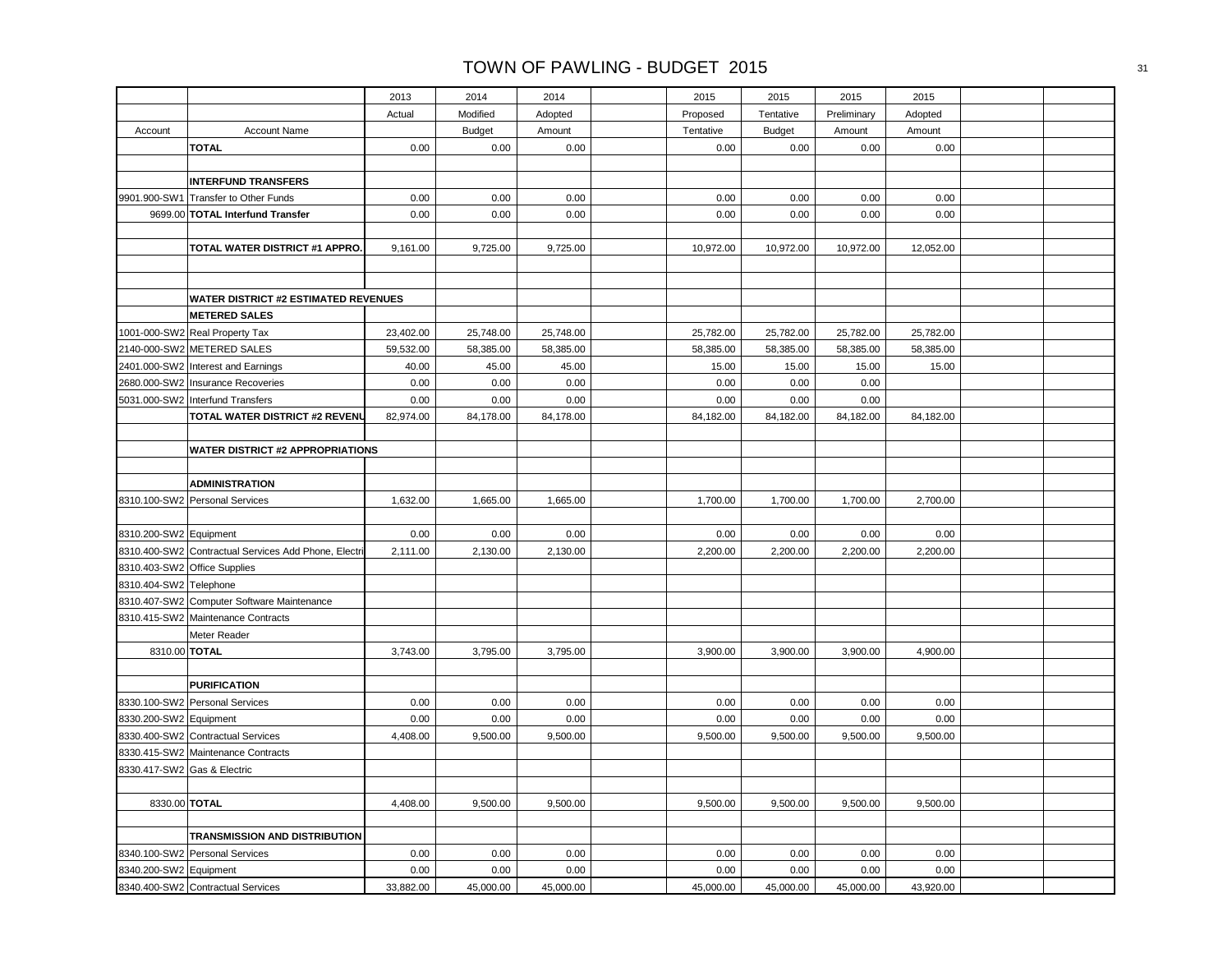|                       |                                               | 2013       | 2014          | 2014       | 2015       | 2015          | 2015        | 2015       |  |
|-----------------------|-----------------------------------------------|------------|---------------|------------|------------|---------------|-------------|------------|--|
|                       |                                               | Actual     | Modified      | Adopted    | Proposed   | Tentative     | Preliminary | Adopted    |  |
| Account               | <b>Account Name</b>                           |            | <b>Budget</b> | Amount     | Tentative  | <b>Budget</b> | Amount      | Amount     |  |
|                       | 8340.415-SW2 Maintenance Contracts            |            |               |            |            |               |             |            |  |
|                       | 8340.417-SW2 Gas, Electric and Phone          |            |               |            |            |               |             |            |  |
|                       | 8340.00 TOTAL                                 | 33,882.00  | 45,000.00     | 45,000.00  | 45,000.00  | 45,000.00     | 45,000.00   | 43,920.00  |  |
|                       | <b>EMPLOYEE BENEFITS</b>                      |            |               |            |            |               |             |            |  |
|                       | 9030.800-SW2 Social Security                  | 98.00      | 104.00        | 104.00     | 106.00     | 106.00        | 106.00      | 168.00     |  |
| 9035.800-SW2 Medicare |                                               | 23.00      | 25.00         | 25.00      | 25.00      | 25.00         | 25.00       | 39.00      |  |
|                       | 1980.400-SW2 NYS MTA Tax                      | 5.00       | 6.00          | 6.00       | 6.00       | 6.00          | 6.00        | 10.00      |  |
|                       | TOTAL EMPLOYEE BENEFITS                       | 126.00     | 135.00        | 135.00     | 137.00     | 137.00        | 137.00      | 217.00     |  |
|                       |                                               |            |               |            |            |               |             |            |  |
|                       | <b>UNDISTRIBUTED</b>                          |            |               |            |            |               |             |            |  |
|                       | <b>DEBT SERVICE</b>                           |            |               |            |            |               |             |            |  |
|                       | 9710.600-SW2 NYSEFC Serial Bond Principal     | 15,000.00  | 15,000.00     | 15,000.00  | 15,000.00  | 15,000.00     | 15,000.00   | 15,000.00  |  |
|                       | 9710.700-SW2 Serial Bond Interest             | 1,368.00   | 3,383.00      | 3,383.00   | 1,645.00   | 1,645.00      | 1,645.00    | 1,645.00   |  |
|                       | 9710.600-SW2 Repay TOP General Fund Principal | 0.00       | 0.00          | 0.00       | 0.00       | 0.00          | 0.00        | 0.00       |  |
|                       | 9710.700-SW2 Repay TOP General Fund Interest  | 0.00       | 0.00          | 0.00       | 0.00       | 0.00          | 0.00        | 0.00       |  |
|                       | 9730.600-SW2 BAN - Principal                  | 4,000.00   | 4,000.00      | 4,000.00   | 20,000.00  | 20,000.00     | 20,000.00   | 20,000.00  |  |
|                       | 9730.700-SW2 BAN - Interest                   | 288.00     | 3,365.00      | 3,365.00   | 4,000.00   | 4,000.00      | 4,000.00    | 4,000.00   |  |
| SW <sub>2</sub>       | <b>TOTAL</b>                                  | 20,656.00  | 25,748.00     | 25,748.00  | 40,645.00  | 40,645.00     | 40,645.00   | 40,645.00  |  |
|                       |                                               |            |               |            |            |               |             |            |  |
|                       | <b>INTERFUND TRANSFERS</b>                    |            |               |            |            |               |             |            |  |
|                       | 9901.900-SW2 Transfer to Other Funds          | 0.00       | 0.00          | 0.00       | 0.00       | 0.00          | 0.00        | 0.00       |  |
|                       | 9699.00 TOTAL Interfund Transfer              | 0.00       | 0.00          | 0.00       | 0.00       | 0.00          | 0.00        | 0.00       |  |
|                       |                                               |            |               |            |            |               |             |            |  |
|                       | TOTAL WATER DISTRICT #2 APPRO.                | 62,815.00  | 84,178.00     | 84,178.00  | 99,182.00  | 99,182.00     | 99,182.00   | 99,182.00  |  |
|                       |                                               |            |               |            |            |               |             |            |  |
|                       |                                               |            |               |            |            |               |             |            |  |
|                       |                                               |            |               |            |            |               |             |            |  |
|                       | <b>JOINT SEWER - ESTIMATED REVENUE</b>        |            |               |            |            |               |             |            |  |
| 2374.000.SS           | Sewer Service Other Governments               | 0.00       | 0.00          | 0.00       | 0.00       | 0.00          | 0.00        | 0.00       |  |
|                       | <b>TOTAL</b>                                  | 0.00       | 0.00          | 0.00       | 0.00       | 0.00          | 0.00        | 0.00       |  |
|                       |                                               |            |               |            |            |               |             |            |  |
|                       | JOINT SEWER APPROPRIATIONS                    |            |               |            |            |               |             |            |  |
| 9710.600-SS           | 1992 Serial Bonds - Debt Principal            | 0.00       | 0.00          | 0.00       | 0.00       | 0.00          | 0.00        | 0.00       |  |
| 9710.700-SS           | 1992 Serial Bonds - Debt Interest             | 0.00       | 0.00          | 0.00       | 0.00       | 0.00          | 0.00        | 0.00       |  |
| 9730.600-SS           | 1992 Bond Anticipation Notes - Prin.          | 0.00       | 0.00          | 0.00       | 0.00       | 0.00          | 0.00        | 0.00       |  |
| 9730.700-SS           | 1992 Bond Anticipation Notes Interest         | 0.00       | 0.00          | 0.00       | 0.00       | 0.00          | 0.00        | 0.00       |  |
|                       | TOTAL JOINT SEWER APPRO.                      | 0.00       | 0.00          | 0.00       | 0.00       | 0.00          | 0.00        | 0.00       |  |
|                       |                                               |            |               |            |            |               |             |            |  |
|                       |                                               |            |               |            |            |               |             |            |  |
|                       | <b>ENTERPRISE FUND - SUMMER CAMP</b>          |            |               |            |            |               |             |            |  |
|                       |                                               |            |               |            |            |               |             |            |  |
|                       | Summer Camp - Estimated Revenues              |            |               |            |            |               |             |            |  |
|                       |                                               |            |               |            |            |               |             |            |  |
|                       | <b>Operating Revenue</b>                      |            |               |            |            |               |             |            |  |
| 2001.000-ES           | Park and Recreation Fees                      | 118,966.00 | 131,934.00    | 131,934.00 | 102,471.00 | 102,471.00    | 102,471.00  | 102,471.00 |  |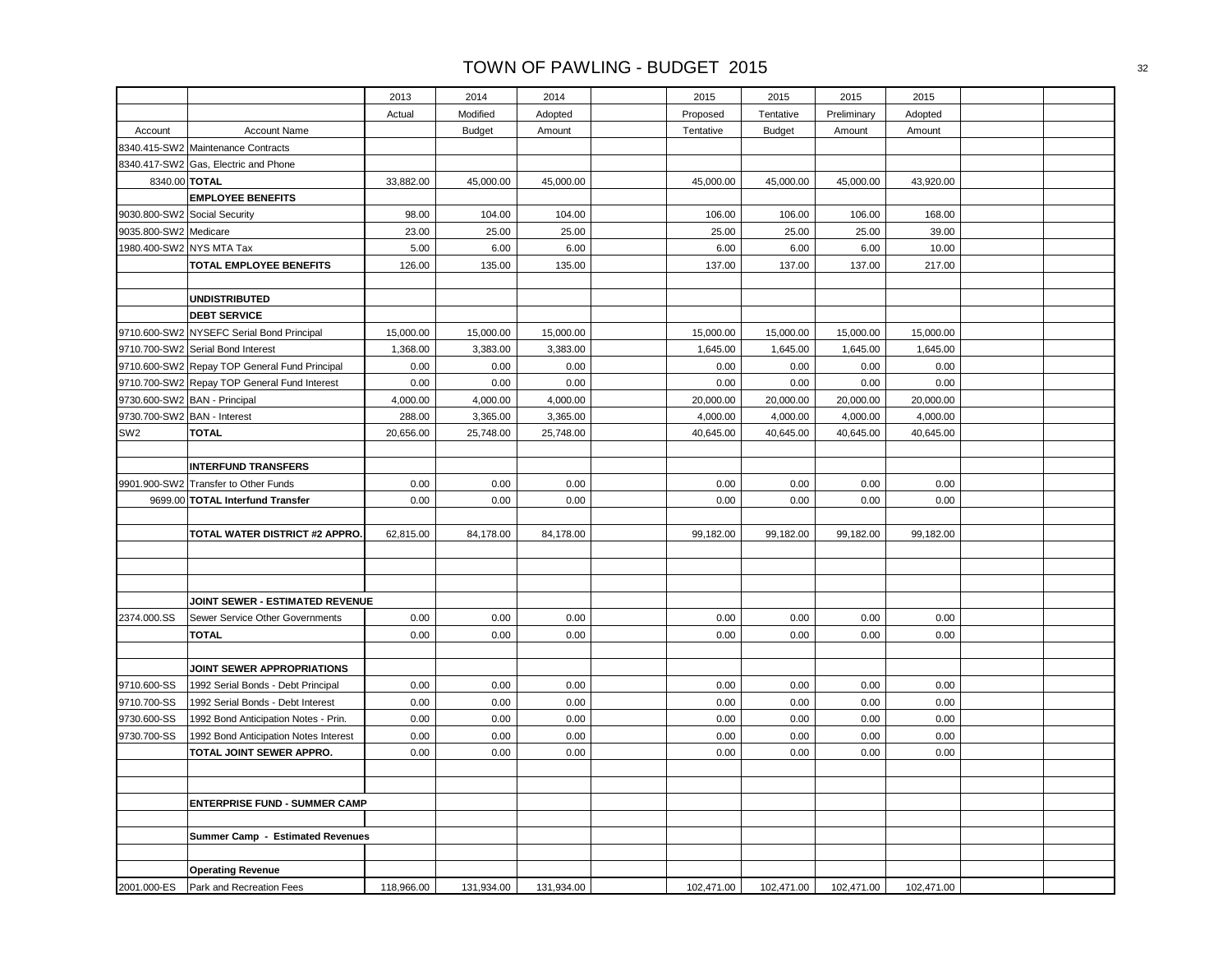|               |                                        | 2013       | 2014          | 2014       | 2015       | 2015          | 2015        | 2015       |  |
|---------------|----------------------------------------|------------|---------------|------------|------------|---------------|-------------|------------|--|
|               |                                        | Actual     | Modified      | Adopted    | Proposed   | Tentative     | Preliminary | Adopted    |  |
| Account       | <b>Account Name</b>                    |            | <b>Budget</b> | Amount     | Tentative  | <b>Budget</b> | Amount      | Amount     |  |
|               |                                        |            |               |            |            |               |             |            |  |
|               | Use of Money and Property              |            |               |            |            |               |             |            |  |
| 2401.000-ES   | Interest and Earnings                  | 50.00      | 30.00         | 30.00      | 20.00      | 20.00         | 20.00       | 20.00      |  |
|               |                                        |            |               |            |            |               |             |            |  |
|               | <b>Total Estimated Revenues</b>        | 119,016.00 | 131,964.00    | 131,964.00 | 102,491.00 | 102,491.00    | 102,491.00  | 102,491.00 |  |
|               |                                        |            |               |            |            |               |             |            |  |
|               | <b>SUMMER CAMP - APPROPRIATIONS</b>    |            |               |            |            |               |             |            |  |
|               |                                        |            |               |            |            |               |             |            |  |
|               | <b>SUMMER CAMP</b>                     |            |               |            |            |               |             |            |  |
| 7140.100-ES   | Personal Services                      | 68,128.00  | 93,965.00     | 93,965.00  | 65,000.00  | 65,000.00     | 65,000.00   | 65,000.00  |  |
|               |                                        |            |               |            |            |               |             |            |  |
| 1980.400-ES   | Payment of MTA Payroll Tax             | 232.00     | 320.00        | 320.00     | 323.00     | 323.00        | 323.00      | 323.00     |  |
|               |                                        |            |               |            |            |               |             |            |  |
| 7140.200-ES   | Equipment (Sports Equipment)           | 0.00       | 1,500.00      | 1,500.00   | 900.00     | 900.00        | 900.00      | 900.00     |  |
|               |                                        |            |               |            |            |               |             |            |  |
| 7140.400-ES   | Contractual Services                   | 24,767.00  | 28,990.00     | 28,990.00  | 29,000.00  | 29,000.00     | 29,000.00   | 29,000.00  |  |
|               |                                        |            |               |            |            |               |             |            |  |
| 7140.00 Total |                                        | 93,127.00  | 124,775.00    | 124,775.00 | 95,223.00  | 95,223.00     | 95,223.00   | 95,223.00  |  |
|               |                                        |            |               |            |            |               |             |            |  |
|               | <b>Undistributed Employee Benefits</b> |            |               |            |            |               |             |            |  |
| 9010.800-ES   | <b>State Retirement</b>                | 0.00       | 0.00          | 0.00       | 0.00       | 0.00          | 0.00        | 0.00       |  |
| 9030.800-ES   | <b>Social Security</b>                 | 4,224.00   | 5,826.00      | 5,826.00   | 5,890.00   | 5,890.00      | 5,890.00    | 5,890.00   |  |
| 9035.800-ES   | Medicare                               | 988.00     | 1,363.00      | 1,363.00   | 1,378.00   | 1,378.00      | 1,378.00    | 1,378.00   |  |
| 9060.800-ES   | Hosp. & Medical Insurance              | 0.00       | 0.00          | 0.00       | 0.00       | 0.00          | 0.00        | 0.00       |  |
|               |                                        |            |               |            |            |               |             |            |  |
|               | <b>Total Employee Benefits</b>         | 5,212.00   | 7,189.00      | 7,189.00   | 7,268.00   | 7,268.00      | 7,268.00    | 7,268.00   |  |
|               |                                        |            |               |            |            |               |             |            |  |
| 9901.900-ES   | <b>Interfund Transfers</b>             | 15,000.00  | 0.00          | 0.00       | 0.00       |               | 0.00        | 0.00       |  |
|               | <b>Total Appropriations</b>            | 113,339.00 | 131,964.00    | 131,964.00 | 102,491.00 | 102,491.00    | 102,491.00  | 102,491.00 |  |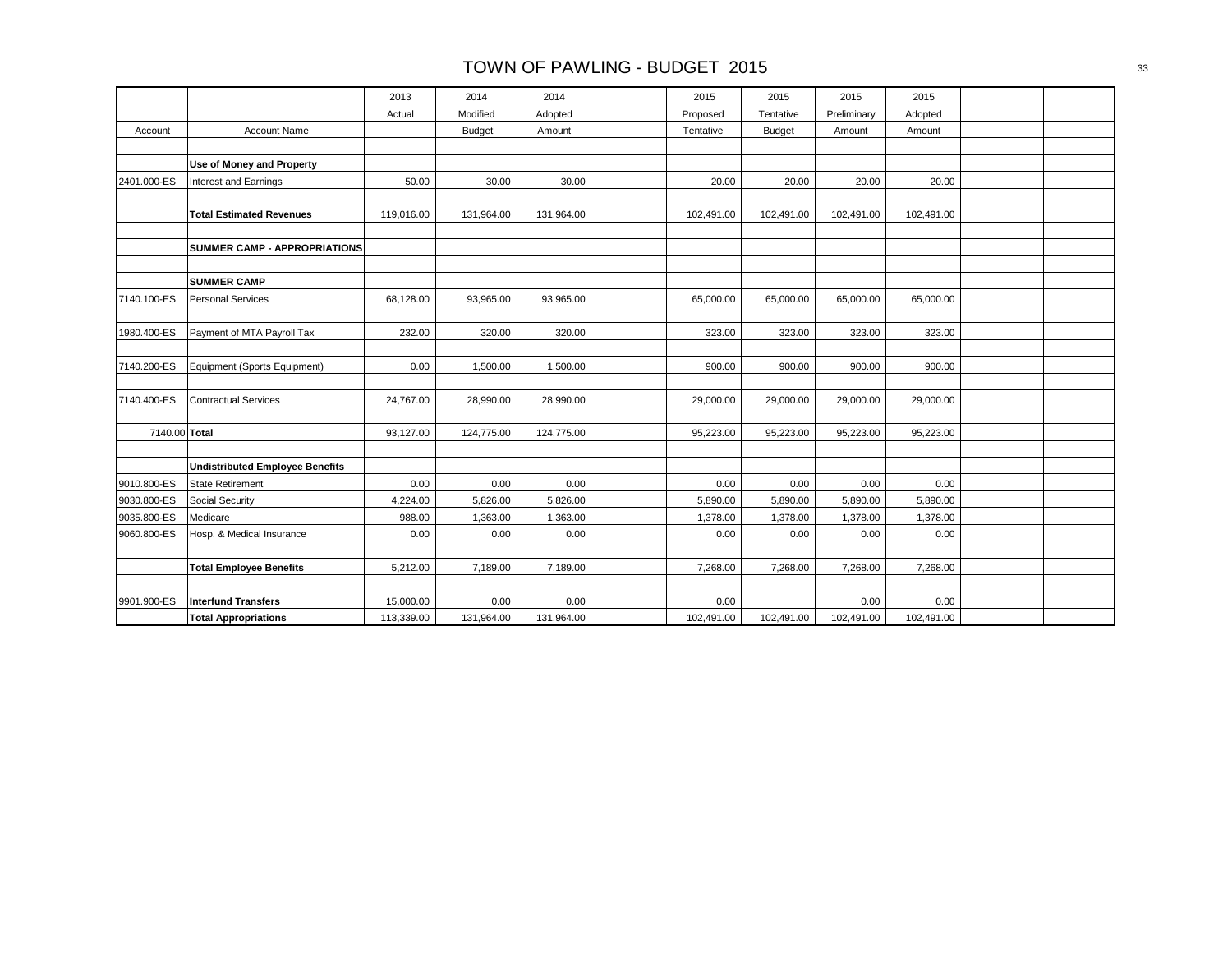|             |                                                     | 2013      | 2014          | 2014       | 2015      | 2015          | 2015        | 2015      |  |
|-------------|-----------------------------------------------------|-----------|---------------|------------|-----------|---------------|-------------|-----------|--|
|             |                                                     | Actual    | Modified      | Adopted    | Proposed  | Tentative     | Preliminary | Adopted   |  |
| Account     | Account Name                                        |           | <b>Budget</b> | Amount     | Tentative | <b>Budget</b> | Amount      | Amount    |  |
|             |                                                     |           |               |            |           |               |             |           |  |
|             |                                                     |           |               |            |           |               |             |           |  |
|             | WHALEY LAKE DAM DISTRICT                            |           |               |            |           |               |             |           |  |
|             | WHALEY LAKE DAM DISTRICT - REVENUES                 |           |               |            |           |               |             |           |  |
|             | <b>LOCAL SOURCES</b>                                |           |               |            |           |               |             |           |  |
| 1001.000-WL | <b>Real Property Taxes</b>                          | 66,990.00 | 78,925.00     | 78,295.00  | 79,063.00 | 79,063.00     | 79,063.00   | 79,063.00 |  |
| 2401.000-WL | Interest and Earnings                               | 75.00     | 75.00         | 75.00      | 0.00      | 0.00          | 0.00        | 0.00      |  |
| 2705.000-WL | Donations                                           | 0.00      |               |            |           |               |             |           |  |
|             | <b>TOTAL</b>                                        | 67,065.00 | 79,000.00     | 78,370.00  | 79,063.00 | 79,063.00     | 79,063.00   | 79,063.00 |  |
|             |                                                     |           |               |            |           |               |             |           |  |
|             | WHALEY LAKE DAM DISTRICT - APPROPRIATIONS           |           |               |            |           |               |             |           |  |
| 9730.600-WL | Bond Anticipation Notes - Prin.                     | 66,000.00 | 75,000.00     | 75,000.00  | 75,000.00 | 75,000.00     | 75,000.00   | 75,000.00 |  |
| 9730.700-WL | Bond Anticipation Notes - Int.                      | 822.00    | 4,000.00      | 4,000.00   | 4,063.00  | 4,063.00      | 4,063.00    | 4,063.00  |  |
|             | <b>TOTAL</b>                                        | 66,822.00 | 79,000.00     | 79,000.00  | 79,063.00 | 79,063.00     | 79,063.00   | 79,063.00 |  |
|             |                                                     |           |               |            |           |               |             |           |  |
|             |                                                     |           |               |            |           |               |             |           |  |
|             | <b>COMMUNITY DEVELOPMENT FUNDS</b>                  |           |               |            |           |               |             |           |  |
|             | <b>COMMUNITY DEVELOPMENT FUNDS</b>                  |           |               |            |           |               |             |           |  |
|             | Home and Community Services                         |           |               |            |           |               |             |           |  |
| 2170.000-CD | Community Dev. Fund Grants                          | 0.00      | 100,000.00    | 100,000.00 |           |               |             | 0.00      |  |
|             | <b>Total Grant Revenues</b>                         | 0.00      | 100,000.00    | 100,000.00 |           |               |             | $0.00\,$  |  |
|             |                                                     |           |               |            |           |               |             |           |  |
| 2770.000-CD | Unclassified-Trf. - Parkland Trust                  | 0.00      | 0.00          | 0.00       | 0.00      | 0.00          | 0.00        | 0.00      |  |
|             |                                                     |           |               |            |           |               |             |           |  |
| 5031.000-CD | <b>Interfund Revenue</b>                            | 0.00      | 0.00          | 0.00       | 0.00      | 0.00          | 0.00        | 0.00      |  |
|             | <b>Total Revenues</b>                               | 0.00      | 100,000.00    | 100,000.00 | 0.00      | 0.00          | 0.00        | 0.00      |  |
|             |                                                     |           |               |            |           |               |             |           |  |
|             | <b>COMMUNITY DEVELOPMENT FUNDS - APPROPRIATIONS</b> |           |               |            |           |               |             |           |  |
|             | Home and Community Services                         |           |               |            |           |               |             |           |  |
| 8670.200-CD | CD Funds-HWLCA Bldg. Improvements                   | 0.00      | 100,000.00    | 100,000.00 | 0.00      | 0.00          | 0.00        | 0.00      |  |
|             |                                                     | 0.00      | 100,000.00    | 100,000.00 | 0.00      | 0.00          | 0.00        | 0.00      |  |
|             |                                                     |           |               |            |           |               |             |           |  |
|             |                                                     |           |               |            |           |               |             |           |  |
|             |                                                     |           |               |            |           |               |             |           |  |
|             |                                                     |           |               |            |           |               |             |           |  |
|             |                                                     |           |               |            |           |               |             |           |  |
|             |                                                     |           |               |            |           |               |             |           |  |
|             |                                                     |           |               |            |           |               |             |           |  |
|             |                                                     |           |               |            |           |               |             |           |  |
|             |                                                     |           |               |            |           |               |             |           |  |
|             |                                                     |           |               |            |           |               |             |           |  |
|             |                                                     |           |               |            |           |               |             |           |  |
|             |                                                     |           |               |            |           |               |             |           |  |
|             |                                                     |           |               |            |           |               |             |           |  |
|             |                                                     |           |               |            |           |               |             |           |  |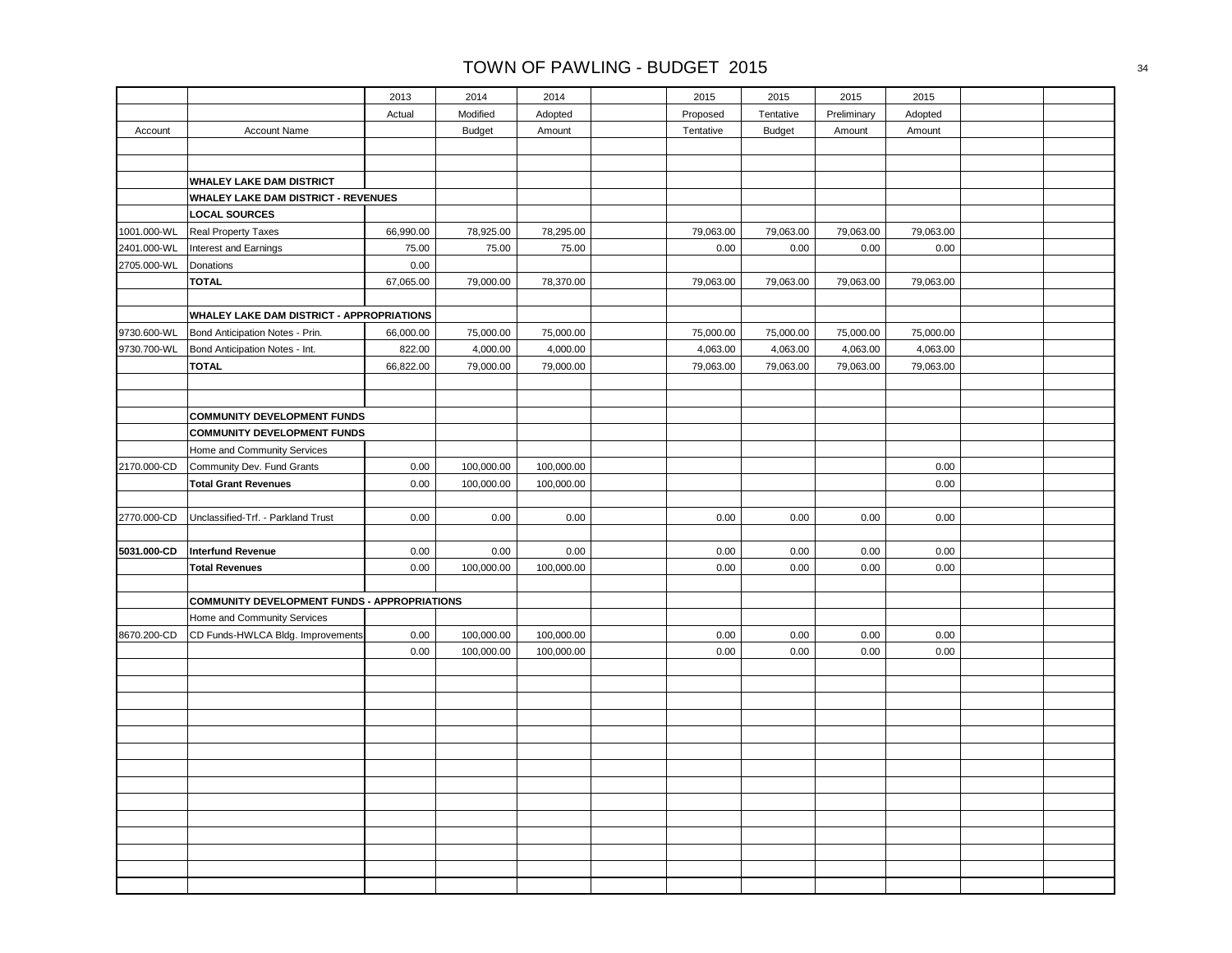|         |                                         | 2013                                            | 2014                                                       | 2014                                     |                                              | 2015                                               | 2015          | 2015        | 2015    |  |
|---------|-----------------------------------------|-------------------------------------------------|------------------------------------------------------------|------------------------------------------|----------------------------------------------|----------------------------------------------------|---------------|-------------|---------|--|
|         |                                         | Actual                                          | Modified                                                   | Adopted                                  |                                              | Proposed                                           | Tentative     | Preliminary | Adopted |  |
| Account | <b>Account Name</b>                     |                                                 | <b>Budget</b>                                              | Amount                                   |                                              | Tentative                                          | <b>Budget</b> | Amount      | Amount  |  |
|         |                                         | 2014 Amount<br><b>Raised by</b><br><b>Taxes</b> | 2015<br>Appropriations<br>and Provisions<br>for Other Uses | <b>2015 Less</b><br>Estimated<br>Revenue | 2015<br>Less<br>Unexpanded<br><b>Balance</b> | 2015<br>Amount<br><b>Raised By</b><br><b>Taxes</b> |               |             |         |  |
| Code    | Fund                                    |                                                 |                                                            |                                          |                                              |                                                    |               |             |         |  |
|         |                                         |                                                 |                                                            |                                          |                                              |                                                    |               |             |         |  |
| A       | General                                 | 2,476,411.00                                    | 3,745,277.00                                               | 1,088,703.00                             | 115,000.00                                   | 2,541,574.00                                       |               |             |         |  |
|         |                                         |                                                 |                                                            |                                          |                                              |                                                    |               |             |         |  |
| В       | General Outside Village                 | 171,808.00                                      | 409,906.00                                                 | 152,943.00                               | 100,000.00                                   | 156,963.00                                         |               |             |         |  |
|         |                                         |                                                 |                                                            |                                          |                                              |                                                    |               |             |         |  |
| DA      | Highway-Townwide                        | 0.00                                            | 25,000.00                                                  | 15.00                                    | 24,985.00                                    | 0.00                                               |               |             |         |  |
|         |                                         |                                                 |                                                            |                                          |                                              |                                                    |               |             |         |  |
| DB      | Highway - Outside Village               | 1,105,735.00                                    | 1,301,540.00                                               | 176,350.00                               | 0.00                                         | 1,125,190.00                                       |               |             |         |  |
|         |                                         |                                                 |                                                            |                                          |                                              |                                                    |               |             |         |  |
| CD      | Community Development                   | 0.00                                            | 0.00                                                       | 0.00                                     | 0.00                                         | 0.00                                               |               |             |         |  |
|         |                                         |                                                 |                                                            |                                          |                                              |                                                    |               |             |         |  |
| ES      | Enterprise - Summer Camp                | 0.00                                            | 102,491.00                                                 | 102,491.00                               | 0.00                                         | 0.00                                               |               |             |         |  |
|         | Sub Total                               | 3,753,954.00                                    | 5,584,214.00                                               | 1,520,502.00                             | 239,985.00                                   | 3,823,727.00                                       |               |             |         |  |
|         |                                         |                                                 |                                                            |                                          |                                              |                                                    |               |             |         |  |
| s       | <b>SPECIAL DISTRICTS</b>                |                                                 |                                                            |                                          |                                              |                                                    |               |             |         |  |
|         | Pawling Free Library                    | 390,000.00                                      | 390,000.00                                                 | 0.00                                     | 0.00                                         | 390,000.00                                         |               |             |         |  |
|         |                                         |                                                 |                                                            |                                          |                                              |                                                    |               |             |         |  |
|         | Pawling Water District #1               | 0.00                                            | 12,052.00                                                  | 8,850.00                                 | 3,202.00                                     | 0.00                                               |               |             |         |  |
|         | Pawling Water District #2               | 25,748.00                                       | 99,182.00                                                  | 58,400.00                                | 15,000.00                                    | 25,782.00                                          |               |             |         |  |
|         |                                         |                                                 |                                                            |                                          |                                              |                                                    |               |             |         |  |
|         | Pawling Joint Sewer District            | 0.00                                            | 0.00                                                       | 0.00                                     | 0.00                                         | 0.00                                               |               |             |         |  |
|         | <b>Pawling Fire District</b>            | 902,300.00                                      | 902,300.00                                                 | 0.00                                     | 0.00                                         | 902,300.00                                         |               |             |         |  |
|         |                                         |                                                 |                                                            |                                          |                                              |                                                    |               |             |         |  |
|         | Whaley Lake Dam District                | 78,925.00                                       | 79,063.00                                                  | 0.00                                     | 0.00                                         | 79,063.00                                          |               |             |         |  |
|         | Sub Total                               | 1,396,973.00                                    | 1,482,597.00                                               | 67,250.00                                | 18,202.00                                    | 1,397,145.00                                       |               |             |         |  |
|         |                                         |                                                 |                                                            |                                          |                                              |                                                    |               |             |         |  |
|         | Total                                   | 5,150,927.00                                    | 7,066,811.00                                               | 1,587,752.00                             | 258,187.00                                   | 5,220,872.00                                       |               |             |         |  |
|         |                                         |                                                 |                                                            |                                          |                                              |                                                    |               |             |         |  |
|         |                                         |                                                 | 2014                                                       | 2014                                     | 2015                                         | 2015                                               |               |             |         |  |
|         |                                         |                                                 | <b>Taxable Value</b>                                       | <b>Tax Rate</b>                          | <b>Taxable Value</b>                         | <b>Tax Rate</b>                                    |               |             |         |  |
|         | <b>Town Outside Village</b>             |                                                 | 438,583,344.00                                             | 2.913                                    | 439,972,388.00                               | 2.914                                              |               |             |         |  |
|         | Village                                 |                                                 | 80,580,081.00                                              | 4.770                                    | 80,366,727.00                                | 4.884                                              |               |             |         |  |
|         | <b>Townwide</b><br><b>Fire District</b> |                                                 | 519,163,425.00<br>534,404,374.00                           | 7.683<br>1.688                           | 520,339,115.00<br>535,886,406.00             | 7.798<br>1.684                                     |               |             |         |  |
|         | <b>Pawling Free Library</b>             |                                                 | 514,721,166.00                                             | 0.750                                    | 520,339,115.00                               | 0.750                                              |               |             |         |  |
|         | % Change in Appropriations              |                                                 |                                                            |                                          |                                              |                                                    |               |             |         |  |
|         |                                         |                                                 |                                                            |                                          |                                              |                                                    |               |             |         |  |
|         |                                         |                                                 |                                                            |                                          |                                              |                                                    |               |             |         |  |
|         |                                         |                                                 |                                                            |                                          |                                              |                                                    |               |             |         |  |
|         |                                         |                                                 |                                                            |                                          |                                              |                                                    |               |             |         |  |